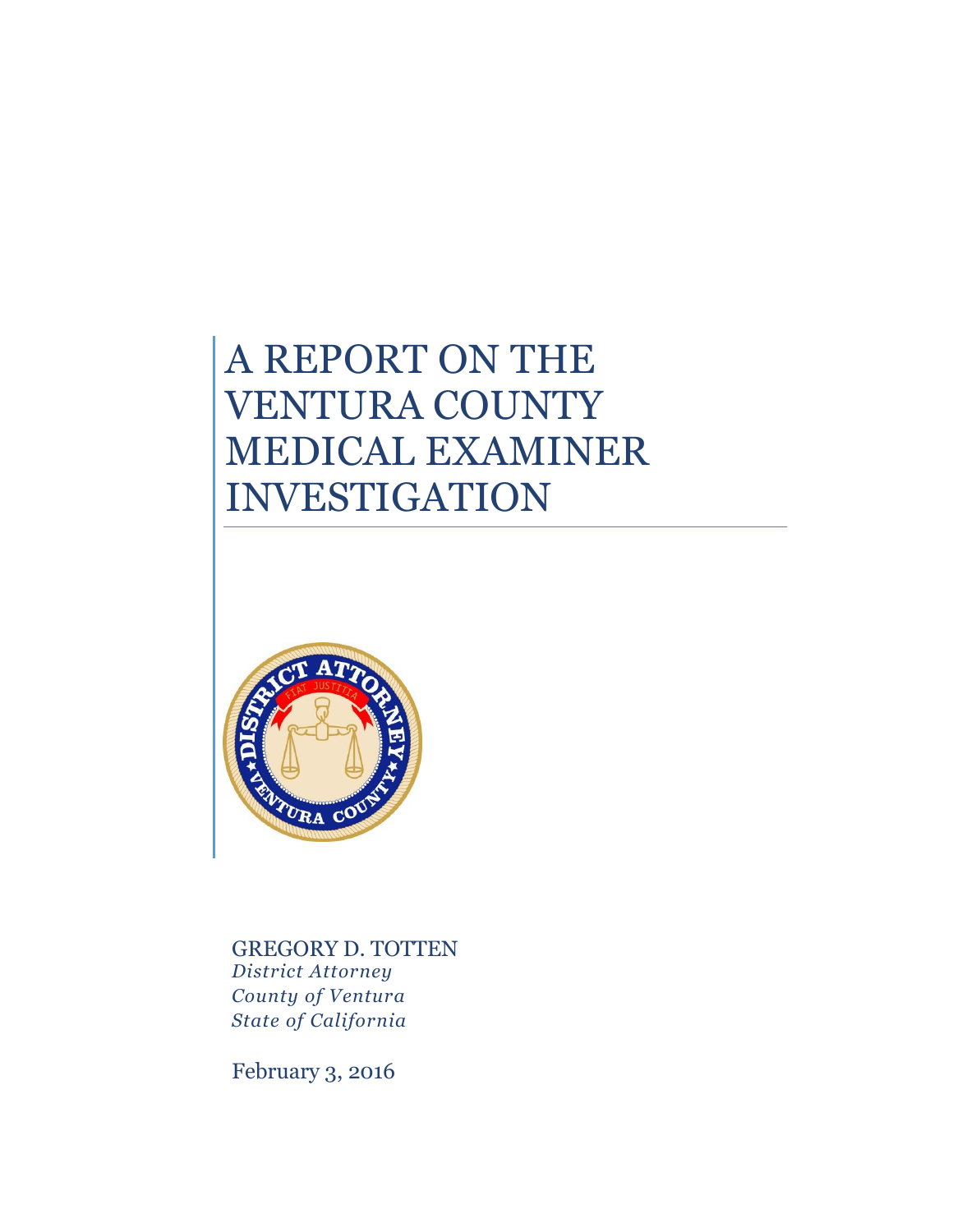# **Table of Contents**

| Unauthorized Autopsy, Unauthorized Practice of Medicine, Conspiracy to Commit<br>Unauthorized Practice of Medicine and Unlawful Mutilation of Human Remains<br>(Health and Safety Code Sections 114 and 7052; Business and Professions Code |
|---------------------------------------------------------------------------------------------------------------------------------------------------------------------------------------------------------------------------------------------|
| Procuring or Offering False or Forged Instrument for Recording (Penal Code Section<br>115), Preparing False Documentary Evidence (Penal Code Section 134)  6                                                                                |
|                                                                                                                                                                                                                                             |
| Misappropriation of Public Funds/Fraudulent Claims (Penal Code Sections 424 and                                                                                                                                                             |
|                                                                                                                                                                                                                                             |
|                                                                                                                                                                                                                                             |
|                                                                                                                                                                                                                                             |
| SECTION TWO - DUTIES OF CORONERS AND MEDICAL EXAMINERS 10                                                                                                                                                                                   |
|                                                                                                                                                                                                                                             |
|                                                                                                                                                                                                                                             |
|                                                                                                                                                                                                                                             |
|                                                                                                                                                                                                                                             |
|                                                                                                                                                                                                                                             |
|                                                                                                                                                                                                                                             |
|                                                                                                                                                                                                                                             |
|                                                                                                                                                                                                                                             |
|                                                                                                                                                                                                                                             |
|                                                                                                                                                                                                                                             |
|                                                                                                                                                                                                                                             |
|                                                                                                                                                                                                                                             |
|                                                                                                                                                                                                                                             |
|                                                                                                                                                                                                                                             |
|                                                                                                                                                                                                                                             |
|                                                                                                                                                                                                                                             |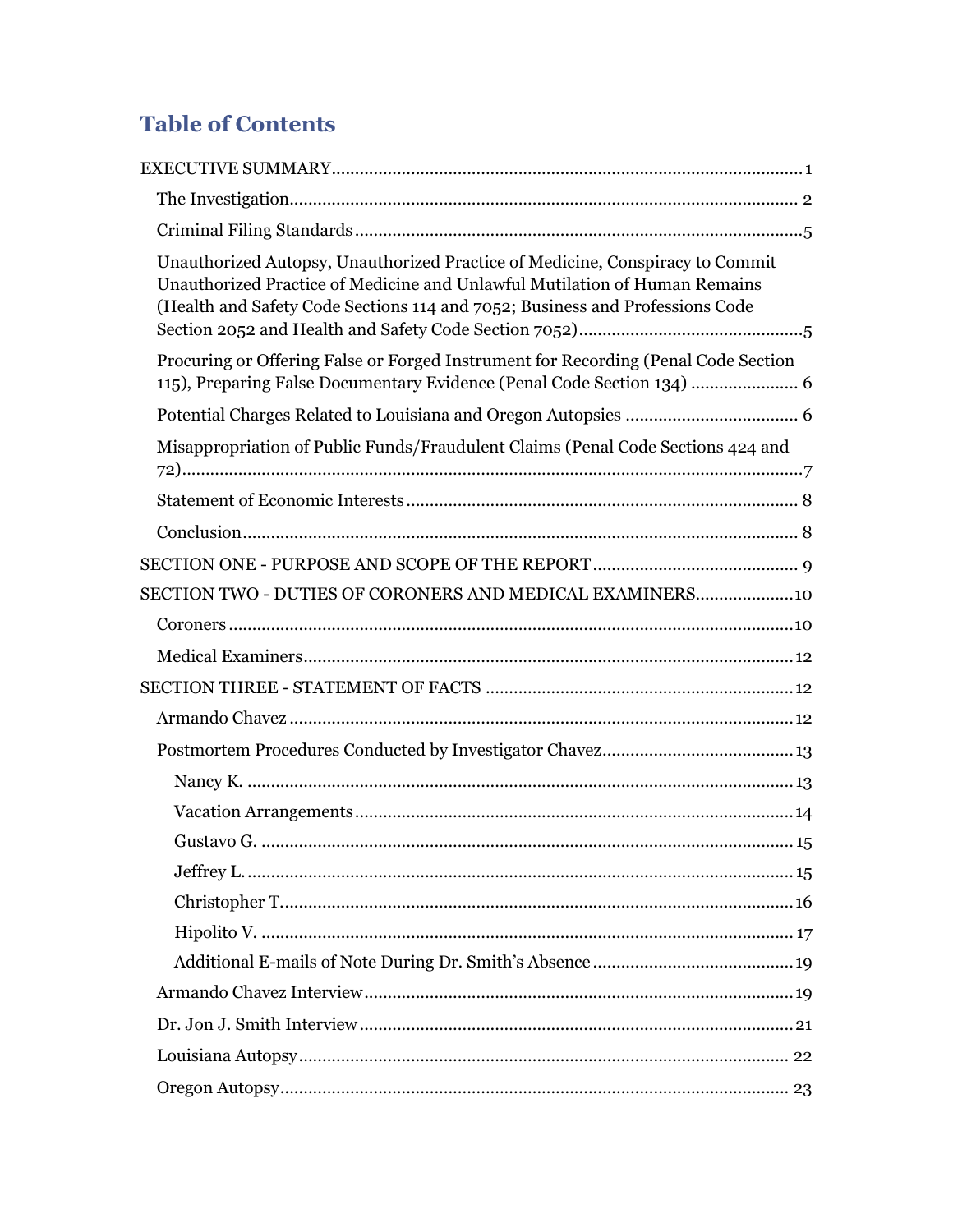| <b>SECTION FOUR - ANALYSIS OF POTENTIAL CHARGES RELATED TO</b><br>POSTMORTEM PROCEDURES INVESTIGATOR CHAVEZ PERFORMED AT |  |
|--------------------------------------------------------------------------------------------------------------------------|--|
|                                                                                                                          |  |
|                                                                                                                          |  |
|                                                                                                                          |  |
|                                                                                                                          |  |
|                                                                                                                          |  |
| Unauthorized Practice of Medicine, Business and Professions Code Section 2052,                                           |  |
|                                                                                                                          |  |
| Aiding and Abetting Unauthorized Practice of Medicine, Business and Professions                                          |  |
| Unlawful Mutilation of Human Remains, Health and Safety Code Section 7052,                                               |  |
| SECTION FIVE - ANALYSIS OF POTENTIAL CHARGES RELATED TO AUTOPSY                                                          |  |
| Procuring or Offering False Instrument for Recording, Penal Code Section 115  34                                         |  |
| Preparing False Documentary Evidence, Penal Code Section 134 35                                                          |  |
| SECTION SIX - ANALYSIS OF POTENTIAL CHARGES RELATED TO LOUISIANA AND                                                     |  |
| SECTION SEVEN - ANALYSIS OF POTENTIAL FRAUD-RELATED CHARGES 36                                                           |  |
|                                                                                                                          |  |
|                                                                                                                          |  |
|                                                                                                                          |  |
|                                                                                                                          |  |
|                                                                                                                          |  |
|                                                                                                                          |  |
|                                                                                                                          |  |
|                                                                                                                          |  |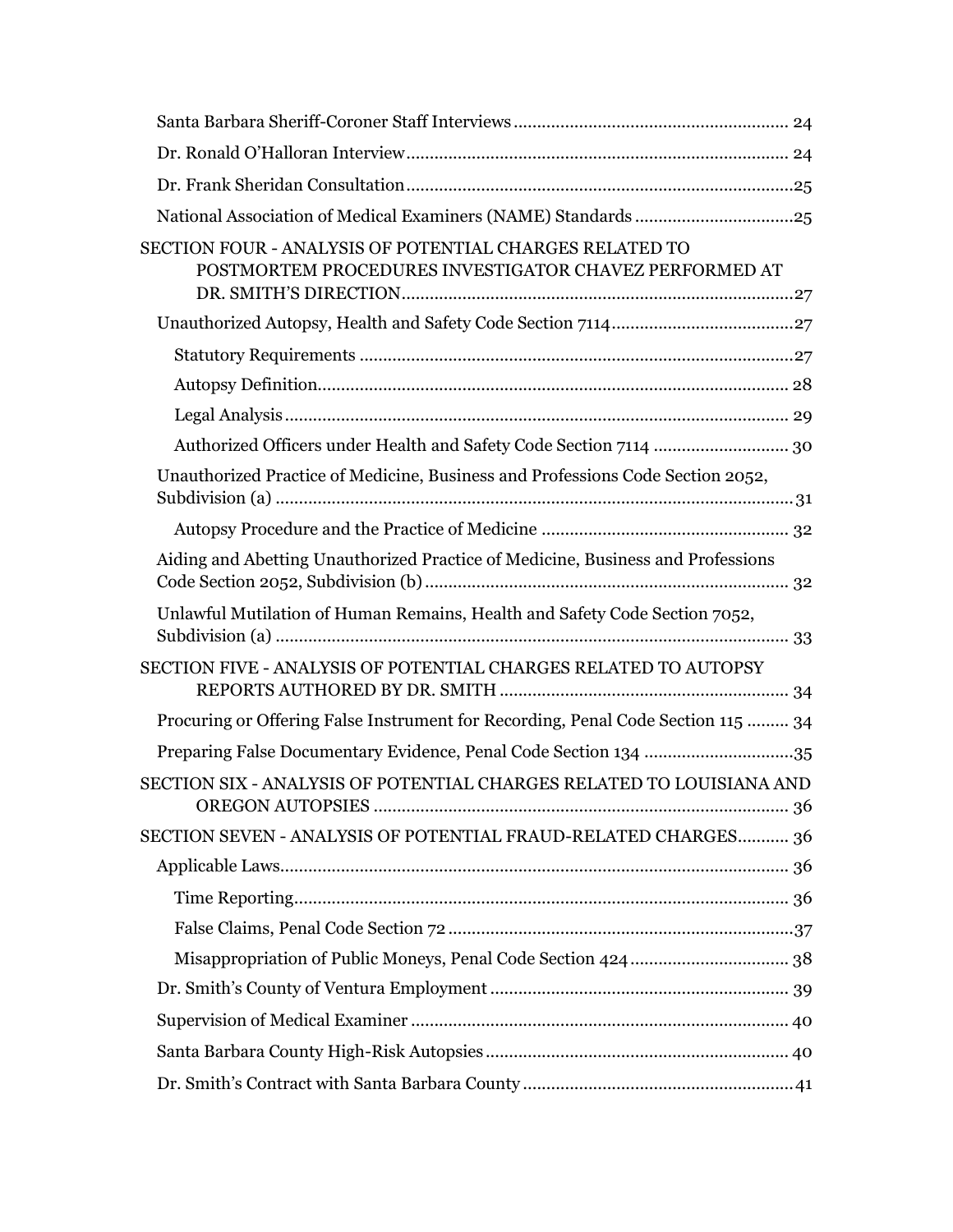| Dr. Smith's Employment with Regional Pathology and Autopsy Services 43 |  |
|------------------------------------------------------------------------|--|
|                                                                        |  |
|                                                                        |  |
|                                                                        |  |
|                                                                        |  |
|                                                                        |  |
| SECTION EIGHT - ANALYSIS OF POTENTIAL CHARGES RELATED TO STATEMENT     |  |
|                                                                        |  |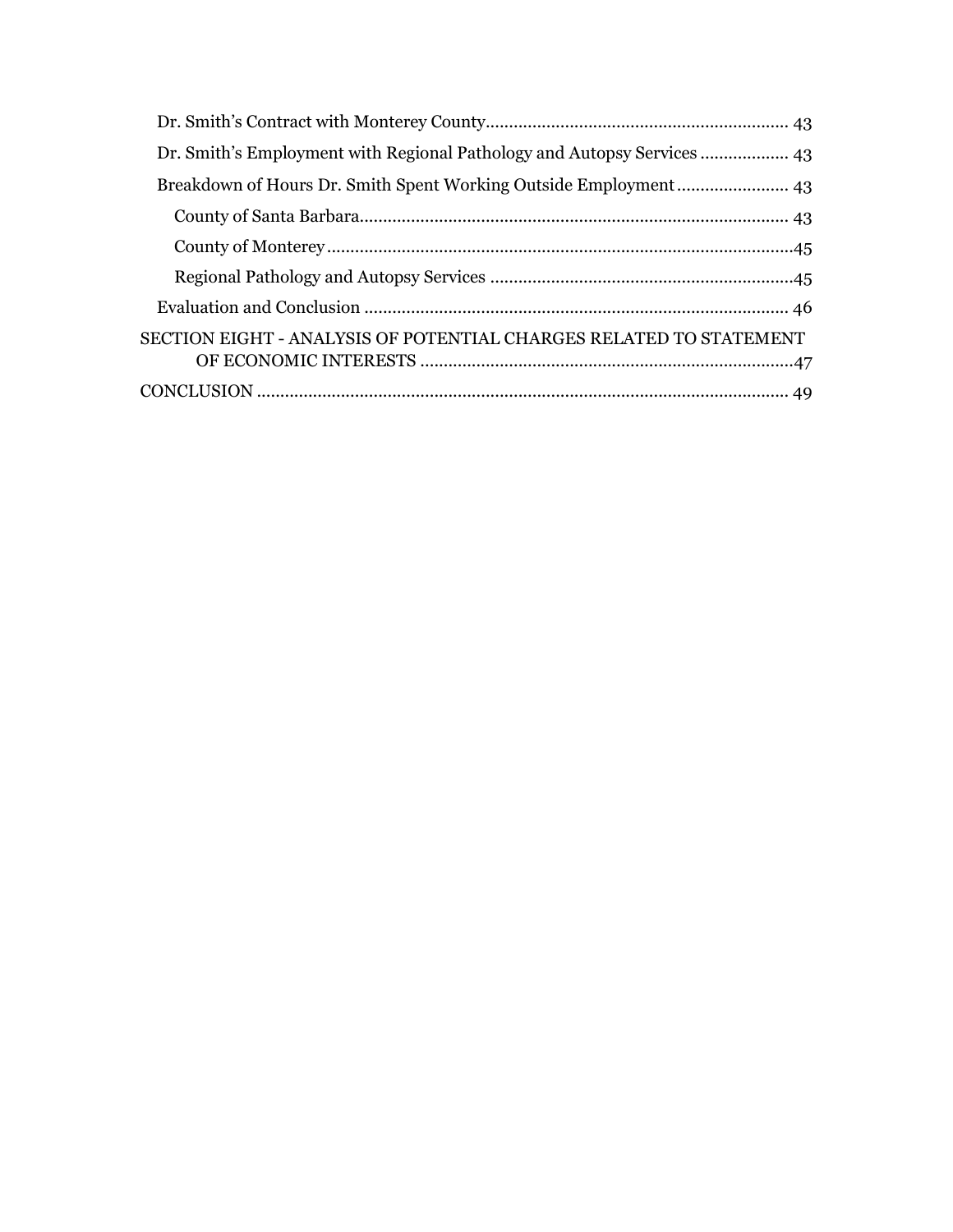# <span id="page-4-0"></span>**EXECUTIVE SUMMARY**

In May 2015, the Ventura County District Attorney's Office learned of serious allegations regarding the Ventura County Medical Examiner's Office (VCME), including practicing medicine without a license, conflict of interest, misappropriation of public funds, and fraud. In response, the District Attorney conducted a thorough investigation to determine the truth of the allegations and whether the law had been violated.

The investigation focused on the following allegations:

- Dr. Jon J. Smith, Chief Medical Examiner, authorized uncertified and unqualified personnel to conduct autopsies without the physical presence of a licensed medical doctor.
- Dr. Smith certified that he had conducted such autopsies despite not having been physically present when the bodies were examined.
- Armando Chavez, Chief Deputy Administrator/Supervising Medical Examiner Investigator, conspired with Dr. Smith and conducted autopsies without being qualified or licensed to do so and without the presence of a supervising physician.
- Dr. Smith contracted with numerous additional agencies/companies for significant postmortem procedures during which time he was employed as a *full-time* medical examiner with the County of Ventura and without the appropriate outside employment disclosures.
- Dr. Smith was sent a cease and desist letter by the Louisiana State Board of Medical Examiners for practicing medicine without a license when he contracted privately with Regional Pathology and Autopsy Services.

To determine the truth of these allegations, district attorney investigators interviewed dozens of witnesses, placed a pretext call to Investigator Chavez, contacted the California and Louisiana medical boards and executed several search warrants at various locations. They obtained and examined thousands of pages of documents, including records from the Medical Examiner's Office and County Recorder, e-mails, calendars, and payroll records. Potential criminal charges were reviewed by Senior Deputy District Attorney Thomas Dunlevy and Deputy District Attorney Andrew Sullivant; their written analysis forms the basis for the attached report.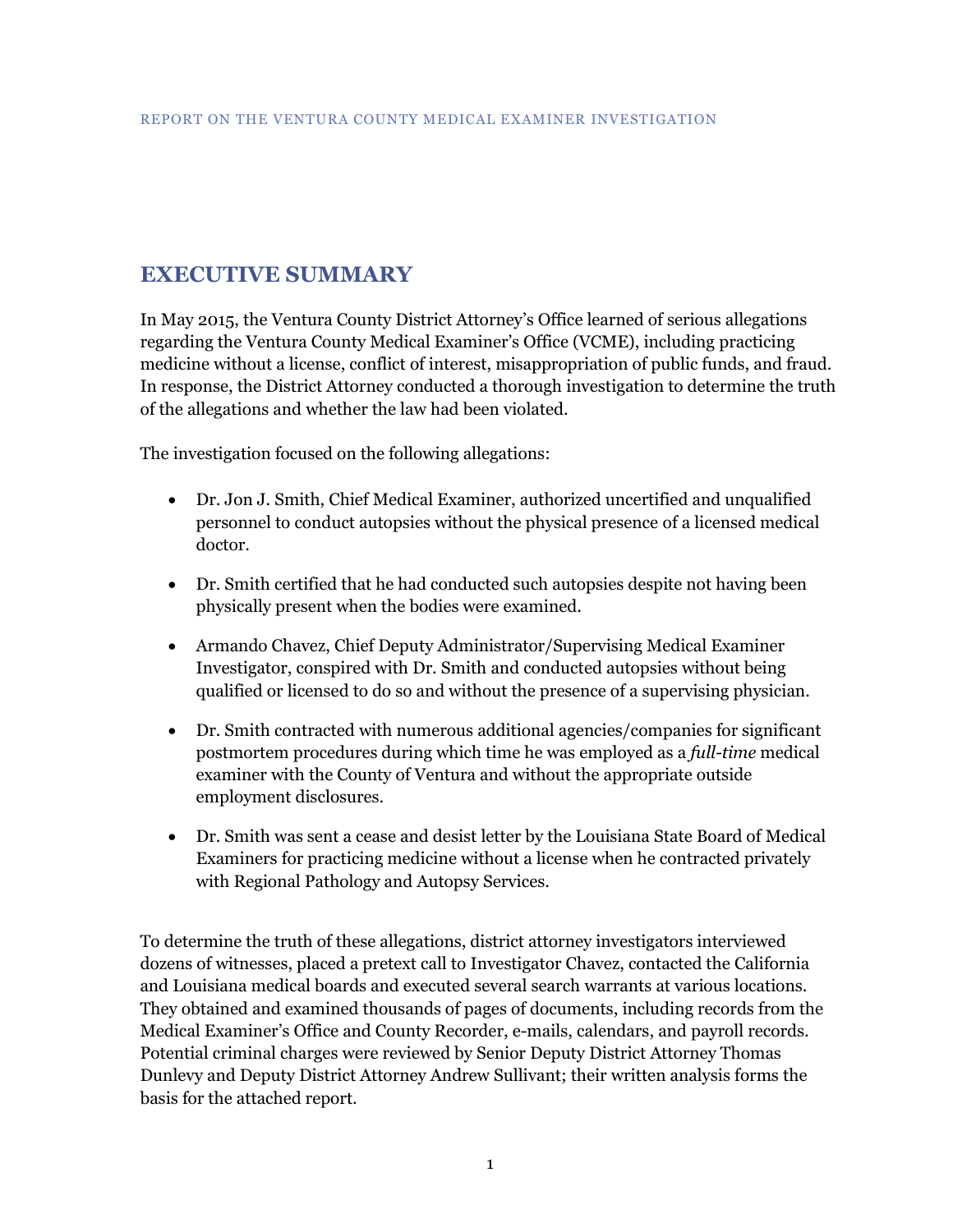The investigation found evidence establishing the following:

- At the direction of Chief Medical Examiner Jon J. Smith, Supervising Medical Examiner Investigator Armando Chavez conducted postmortem procedures which could be classified as autopsies or partial autopsies on Christopher T., Hipolito V., Nancy K., Gustavo G., and Jeffrey L. without being licensed to do so.<sup>1</sup>
- Dr. Smith signed documents written in a way that gave the impression that he had supervised postmortem procedures on three individuals, despite not having been physically present when those procedures were performed.
- Dr. Smith engaged in outside employment with public and private agencies including Santa Barbara County, Monterey County, and Regional Pathology and Autopsy Services while being employed as a full-time deputy medical examiner and chief medical examiner for the County of Ventura.
- Dr. Smith was sent a cease and desist letter by the Louisiana Board of Medical Examiners for practicing medicine without a license in the state of Louisiana. Further investigation revealed that Dr. Smith received a letter from the Oregon Medical Board advising him that a complaint had been made alleging that he performed an autopsy without being licensed to practice medicine in the state of Oregon. Both procedures were performed while Dr. Smith was employed as Ventura County's chief medical examiner, concurrently working for the Santa Barbara Sheriff-Coroner's Office, and working under contract for Regional Pathology and Autopsy Services.
- At the direction of Dr. Smith, postmortem procedures were delegated to an uncertified, unlicensed employee who was not qualified to determine the cause or manner of death or to assess the body for the possible presence of communicable diseases.

# <span id="page-5-0"></span>**The Investigation**

 $\overline{a}$ 

On May 11, 2015, the Ventura County District Attorney's Office received a telephone call from a person who identified himself/herself as a contract employee for the VCME. The caller asked to remain confidential and reported that he/she had witnessed Investigator Chavez perform two autopsies earlier that day without a physician present. After the procedures, the witness was told by Investigator Chavez to "keep [his/her] mouth shut." The

<sup>&</sup>lt;sup>1</sup> The decedents' first names and last initials are used to respect their privacy and the privacy of their families.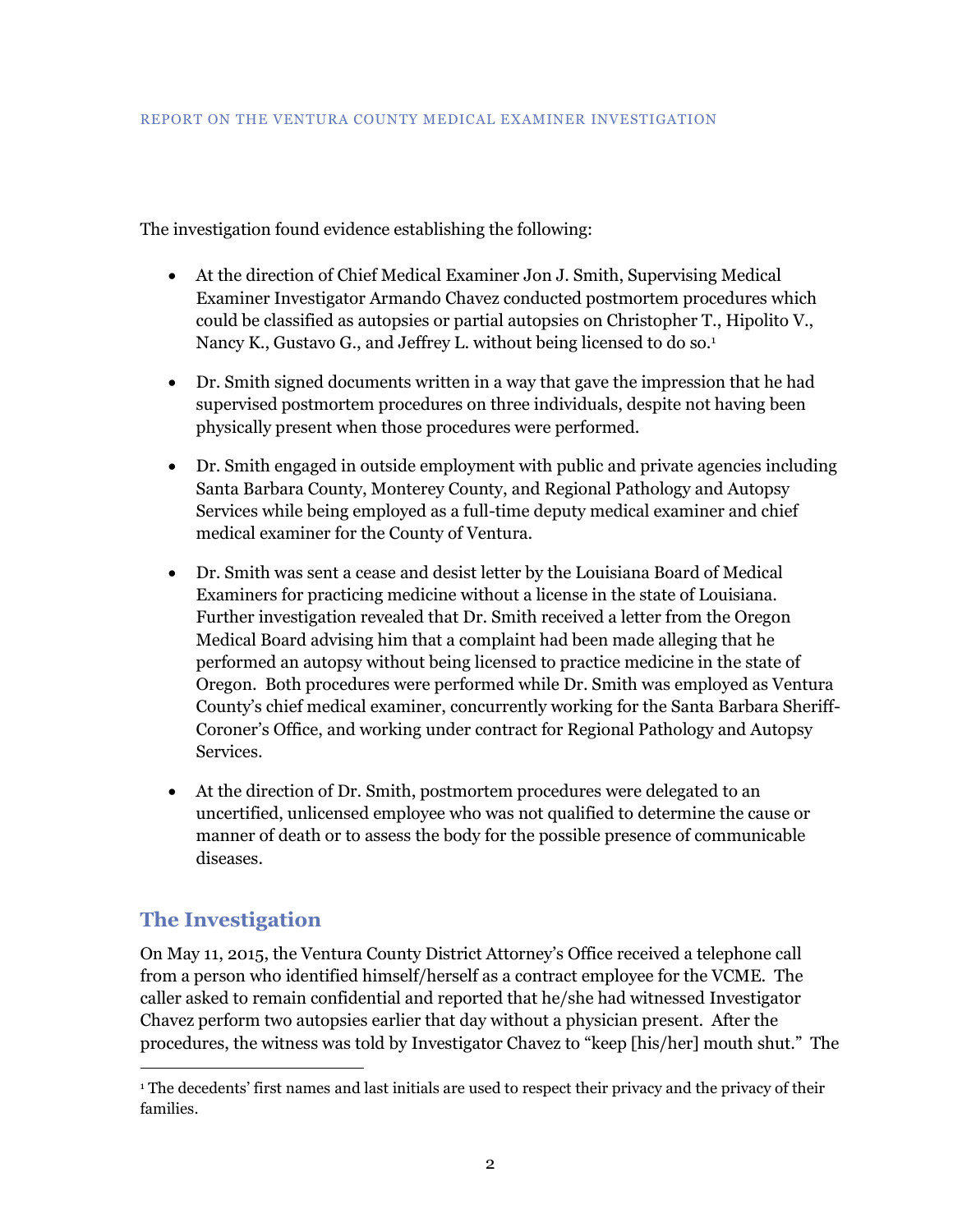caller further indicated that the name of the doctor who would be signing off on the autopsy report would be Dr. Jon Smith. Dr. Smith was out of the country at that time.

Based upon the above information, the Ventura County District Attorney's Bureau of Investigation contacted the informant who was interviewed on May 11 and 12, 2015. The informant described in detail the procedures which he/she witnessed including the extraction of vitreous humor from one of Christopher T.'s eyes, the extraction of blood from his neck and urine from his bladder, the making of a four-inch to six-inch incision down the front of his right upper leg, and the cutting of muscle tissue from his leg. At the beginning of this autopsy, Investigator Chavez commented, "Dr. Smith told me to do the autopsies."

A short time later, the witness observed Investigator Chavez make a Y-shaped incision on Hipolito V.'s body, cut tissue away from his chest using a scalpel, and use "loppers" to cut through his ribcage, ultimately removing his breast plate. The witness further observed Investigator Chavez manipulating Hipolito V.'s internal organs, unsuccessfully attempting to find his gallbladder. Investigator Chavez then removed and dissected pieces from his liver and placed them in a specimen jar.

Later that morning, Investigator Chavez summoned the witness to his office and told him/her, "You need to keep your mouth shut and do not discuss this with anyone...."

On May 12, 2015, under the direction of district attorney investigators, the witness placed a recorded pretext phone call to Investigator Chavez. During the call, Investigator Chavez said ". . . we are not doing anything that's considered illegal. We're just doing what we need to do right now to save money from our budget because we're almost out of money." Investigator Chavez also admitted that he did three autopsies the day before and identified the third body as that of Jeffrey L. Investigator Chavez went on to justify his actions indicating that Dr. Smith had authorized everything he was doing. Chavez stated that Dr. Smith reviews every case and directs which cases go to a contract pathologist, Dr. Ann Bucholtz, and which cases are Investigator Chavez's responsibility.

During the course of the investigation, Dr. Bucholtz was interviewed. Dr. Bucholtz had been a forensic pathologist for 25 years and was then employed as a part-time contract pathologist with the Ventura County Medical Examiner's Office. Dr. Bucholtz has since been appointed as the Ventura County Chief Medical Examiner. Dr. Bucholtz told investigators that at the time, she and Dr. Smith were the only licensed forensic pathologists working at VCME.

Dr. Bucholtz indicated that when she arrived at work on May 11, 2015, she noticed a body on the examination table with a Y-shaped incision. Dr. Bucholtz was aware of the fact that Dr. Smith was currently out of the country. When she inquired, she was told that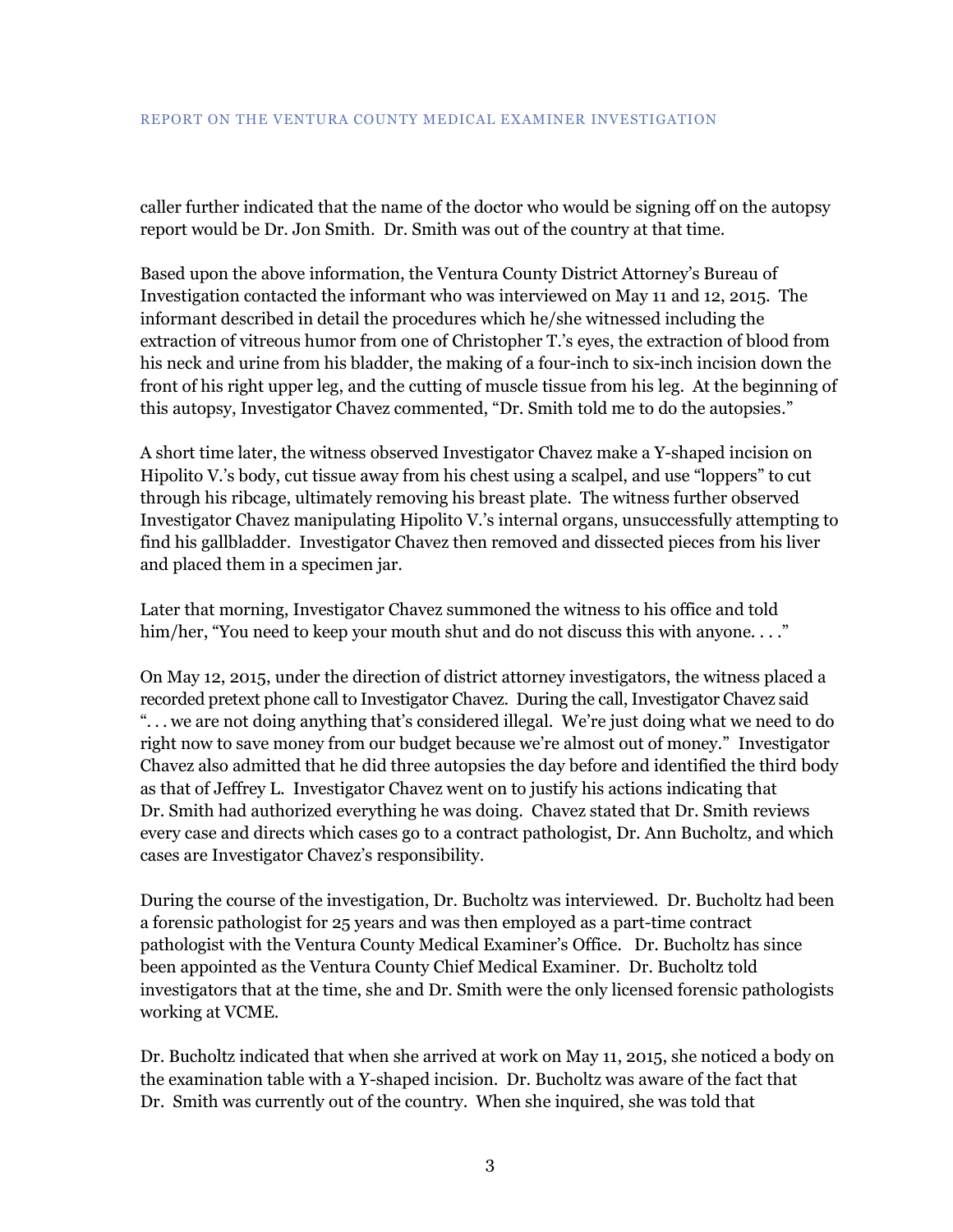Investigator Chavez did an autopsy of a Hipolito V. When Dr. Bucholtz inquired as to who authorized the autopsy, she was informed that Dr. Smith had. With knowledge that Investigator Chavez cannot author an autopsy report and Dr. Smith was out of the country, Dr. Bucholtz decided to review the preliminary draft. The draft indicated that "The case was reviewed with Dr. Jon J. Smith, Chief Medical Examiner for the County of Ventura. A postmortem examination was performed to determine the cause and manner of death."

Dr. Bucholtz also recalled an incident which had occurred in December 2013, where she observed that Investigator Chavez had made an incision, opened up the chest cavity and abdominal area, and manipulated the internal organs of Nancy K., attempting to find the primary point of cancer. When he was unable to do so, he called Dr. Smith and was advised to seek Dr. Bucholtz's assistance.

Dr. Bucholtz advised that the "Standard of Care" for forensic pathologists was set forth by the National Association of Medical Examiners (NAME) and in her opinion, the performance of an autopsy constituted the practice of medicine. Although forensic technicians, laboratory assistants and other personnel may assist with minor procedures, according to NAME standards, only a forensic pathologist or physician can determine the cause of death. Although not certified by NAME, the Ventura County Medical Examiner's Office Web site lists NAME as an "additional resource." NAME standards require that a forensic autopsy must be conducted by a licensed physician who is a forensic pathologist, or by a physician who is a forensic pathologist-in-training.

Investigators contacted Cheryl Gray, M.D., a consultant with the Medical Board of California, who opined that the act of conducting a forensic autopsy is practicing medicine. She further indicated that although some procedures may be accomplished by a trained technician, they can only be done in the physical presence of a licensed pathologist.

It is undisputed that Investigator Chavez has not attended medical school, is not licensed to practice medicine in any jurisdiction, and is not a licensed forensic pathologist or certified as a pathologists' assistant.

Investigators contacted the California Department of Consumer Affairs and learned that Dr. Smith was sent a cease and desist letter by the Louisiana State Board of Medical Examiners for the unlawful practice of medicine in the state of Louisiana when he performed an autopsy in the state on October 28, 2014, while not licensed to do so. In a letter to Dr. Smith, the Louisiana Board advised Dr. Smith, "You are engaged in the unauthorized practice of medicine in this state as defined by the Louisiana Medical Practice Act . . . more significantly, you should be aware that engaging in the practice of medicine in the absence of licensure is a crime."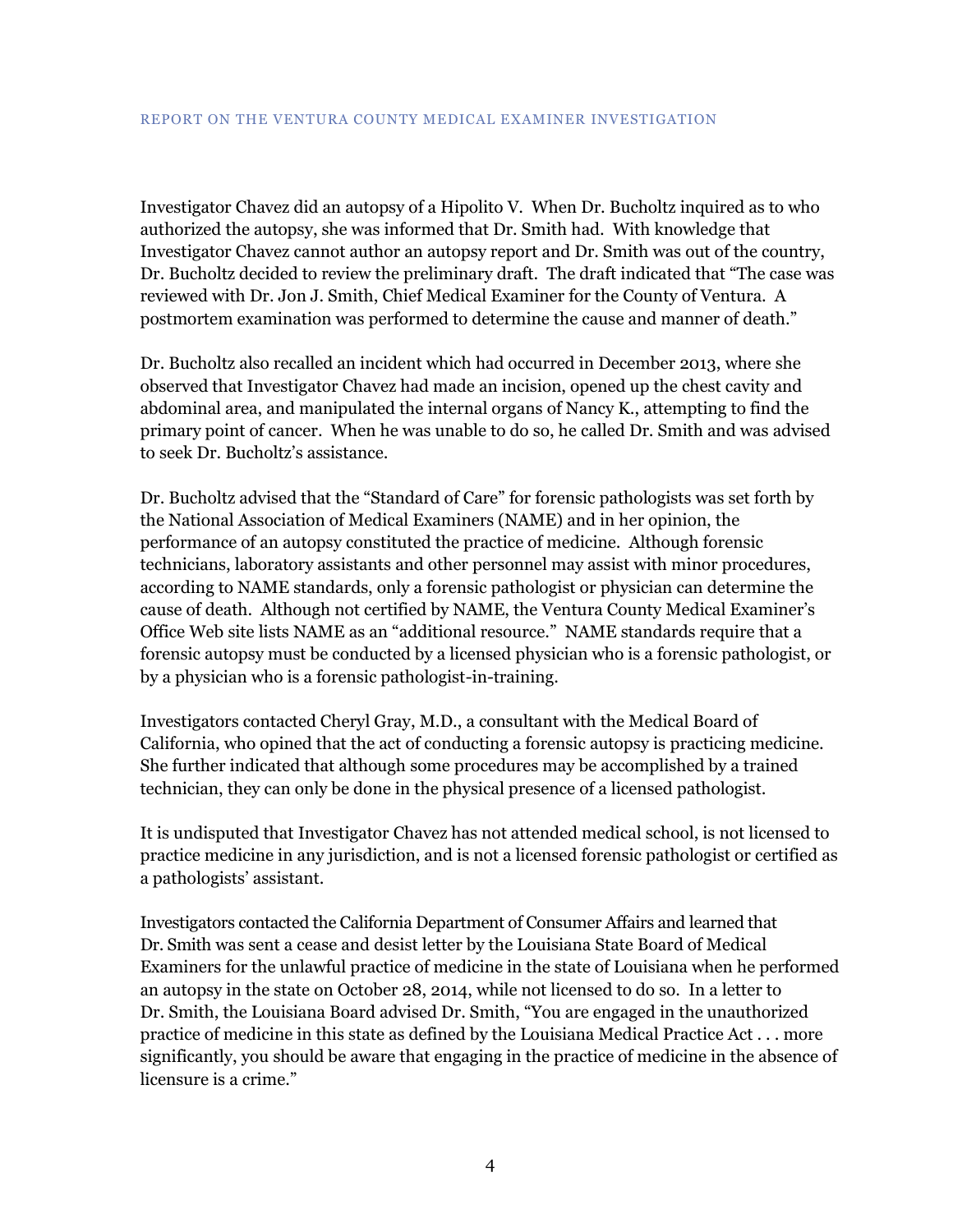It had been determined that Dr. Smith prepared the Louisiana autopsy report while working for Regional Pathology and Autopsy Services. Further investigation revealed that although Dr. Smith prepared the report which read as if he had conducted the autopsy himself, it was actually performed by a certified pathologists' assistant who was not a licensed physician. She took samples and photographs of the decedent from the funeral home and sent them to Dr. Smith, who then authored the autopsy report.

During the course of this investigation, it was also determined that Dr. Smith had recently signed a three-year, \$870,000 contract with the County of Santa Barbara for forensic pathology services in addition to his *full-time* job as the Ventura County Medical Examiner, had employment with Regional Pathology and Autopsy Services, and did occasional contract work for the County of Monterey.

# <span id="page-8-0"></span>**Criminal Filing Standards**

In determining whether to file criminal charges, the Ventura County District Attorney's Office is guided by the same standards used by prosecutors throughout the state. In summary, a prosecutor may only file criminal charges if he or she believes, based on the evidence available after a thorough investigation, that the accused is in fact guilty of a crime and that guilt can be proven beyond a reasonable doubt at trial. Applying this standard, we conclude that criminal violations cannot be established in this matter.

<span id="page-8-1"></span>**Unauthorized Autopsy, Unauthorized Practice of Medicine, Conspiracy to Commit Unauthorized Practice of Medicine and Unlawful Mutilation of Human Remains (Health and Safety Code Sections 114 and 7052; Business and Professions Code Section 2052 and Health and Safety Code Section 7052)**

Dr. Frank Sheridan, the San Bernardino County Coroner, was consulted and opined that Investigator Chavez's conduct with regard to the actions taken in three of the autopsies *could* constitute the performance of an autopsy and the practice of medicine. Specifically, Dr. Sheridan indicated that the cutting open of the abdomen and collecting samples from internal organs could constitute an autopsy/practice of medicine. He also opined that looking for a primary source of cancer could constitute the practice of medicine. This opinion is consistent with NAME standards as well as the opinions of the California, Louisiana, and Oregon medical boards. However, notwithstanding these opinions, there is no California statute which defines what constitutes an autopsy, differentiates between an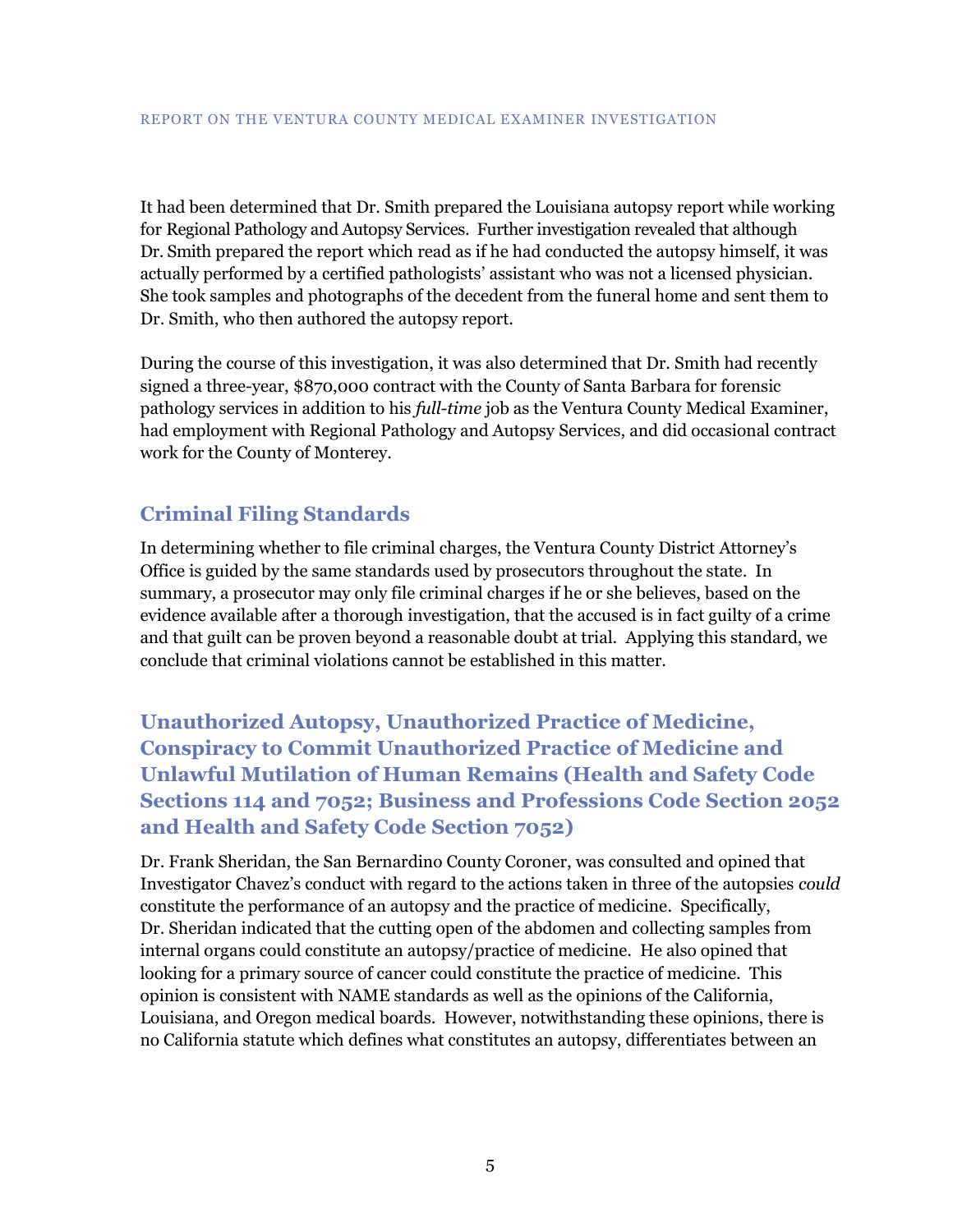autopsy and a partial autopsy, or mandates who is authorized to conduct an autopsy.<sup>2</sup> There is also no statute which clearly defines the performance of an autopsy as the practice of medicine.

Additionally, as a supervising medical examiner investigator, Investigator Chavez's job classification authorized him to "obtain tissue and fluid samples from dead bodies." In an April 30, 2015, e-mail to staff, Dr. Smith wrote that Investigator Chavez would "perform some tasks related to sample collection or evidence collection" and any cases handled in this manner would have abbreviated reports authored by Dr. Smith upon his return. Since there is a dispute within the medical community as to what constitutes an autopsy and whether the performance of an autopsy or partial autopsy constitutes the practice of medicine, and since no clear standards are set forth in California law, the evidence fails to establish beyond a reasonable doubt that Dr. Smith and Investigator Chavez conspired to or did practice medicine without a license or in any way mutilated human remains within the meaning of California law.

# <span id="page-9-0"></span>**Procuring or Offering False or Forged Instrument for Recording (Penal Code Section 115), Preparing False Documentary Evidence (Penal Code Section 134)**

Although VCME is a public office within the State of California, there is a question as to whether an autopsy report is an "instrument" for purposes of this statute. Additionally, even if an autopsy report is an "instrument" under the statute, there are no statements in the autopsy reports in question which can be demonstrably proven false or untrue. Working "under the direction and supervision" of Dr. Smith is not synonymous with "direct supervision" but is sufficiently ambiguous as to confuse the reader as to whether or not Dr. Smith had been physically present. There is no evidence that any of the physical findings or conclusions in the autopsy reports were untrue or unsupported by the facts of the case. As a result, there is insufficient evidence to prove that the statements made were demonstrably false.

# <span id="page-9-1"></span>**Potential Charges Related to Louisiana and Oregon Autopsies**

 $\overline{a}$ 

Dr. Smith authored autopsy reports as a contract pathologist for Regional Pathology and Autopsy Services in Louisiana on October 28, 2014, and in Oregon on January 26, 2015. In each of these cases, Dr. Smith was not physically present for the postmortem examination. It is undisputed that Dr. Smith is not licensed to practice medicine in Louisiana or Oregon.

<sup>2</sup> In an interview, Dr. Smith stated that in a full autopsy, the cranial, thoracic and abdominal cavities are all open; in a partial autopsy, only one or two of the cavities are open.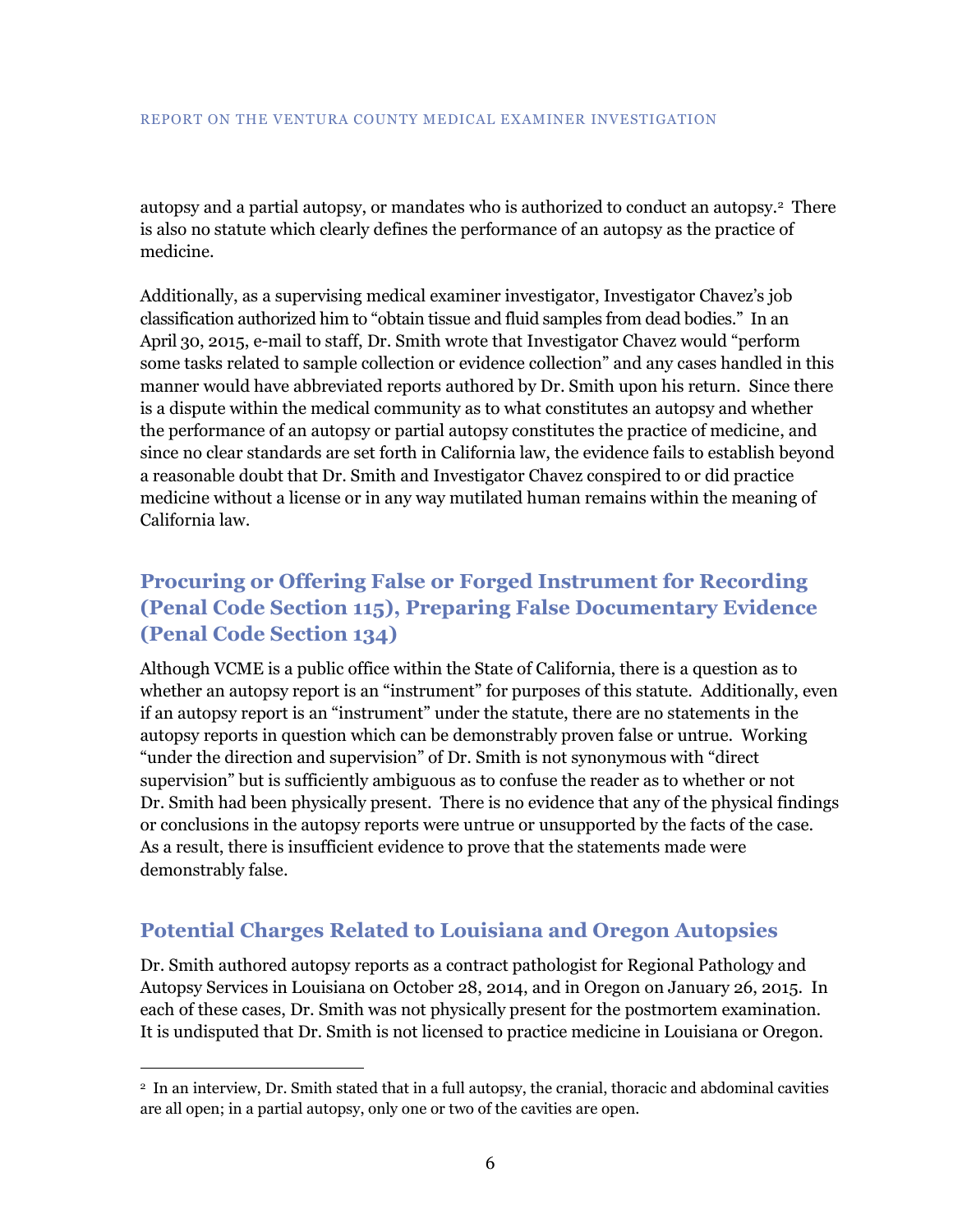However, there is no evidence to suggest that Dr. Smith violated any California statutes as a result of the autopsy reports issued in the Louisiana or Oregon cases.

# <span id="page-10-0"></span>**Misappropriation of Public Funds/Fraudulent Claims (Penal Code Sections 424 and 72)**

In June 2012, the Ventura County Board of Supervisors appointed Dr. Smith as the chief medical examiner for Ventura County. On May 14, 2014, the Ventura County Board of Supervisors approved authorization for Ventura County Health Care Agency Director Barry R. Fisher to sign a contract with the County of Santa Barbara for high-risk autopsies defined as "postmortem examinations of a decedent who had or is likely to have had, a serious infectious disease. . . ." Under the contract, the County of Santa Barbara would reimburse the County of Ventura \$3,500 for each autopsy, estimated to be two autopsies per year.

On July 1, 2014, Dr. Smith signed a one-year contract with the County of Santa Barbara to perform all forensic pathologist services as an independent contractor. On May 19, 2015, the Santa Barbara County Board of Supervisors approved a contract extension from July 1, 2015, through June 30, 2018, for pathology services not to exceed \$870,000 over the three-year life of the contract. Health Care Agency Director Fisher approved the employment with Santa Barbara County. His belief at the time was that all work performed for Santa Barbara County would be over and above the 40 hours per week that Dr. Smith worked for Ventura County. Fisher further indicated that he was aware of the work that Dr. Smith performed for Regional Pathology and Autopsy Services.

Dr. Smith also signed a contract with Monterey County to perform forensic pathologic postmortem examinations on a contract basis starting on July 1, 2011. This contract was extended until June 30, 2013. Evidence suggests that Dr. Smith requested and was approved for a leave of absence from Ventura County each time he performed services for Monterey County.

It is undisputed that Dr. Smith was a salaried employee for the County of Ventura who was expected to work 80 hours per biweekly pay period. However, according to Health Care Agency Director Fisher, Dr. Smith was free to flex those hours to accommodate other commitments including his contract work for Santa Barbara County, Monterey County and Regional Pathology and Autopsy Services. Because there is insufficient evidence to prove beyond a reasonable doubt that he defrauded the County of Ventura by falsely claiming that he worked hours for the County when he was instead performing contract work for another entity, he cannot be prosecuted for misappropriation of public funds or making fraudulent claims.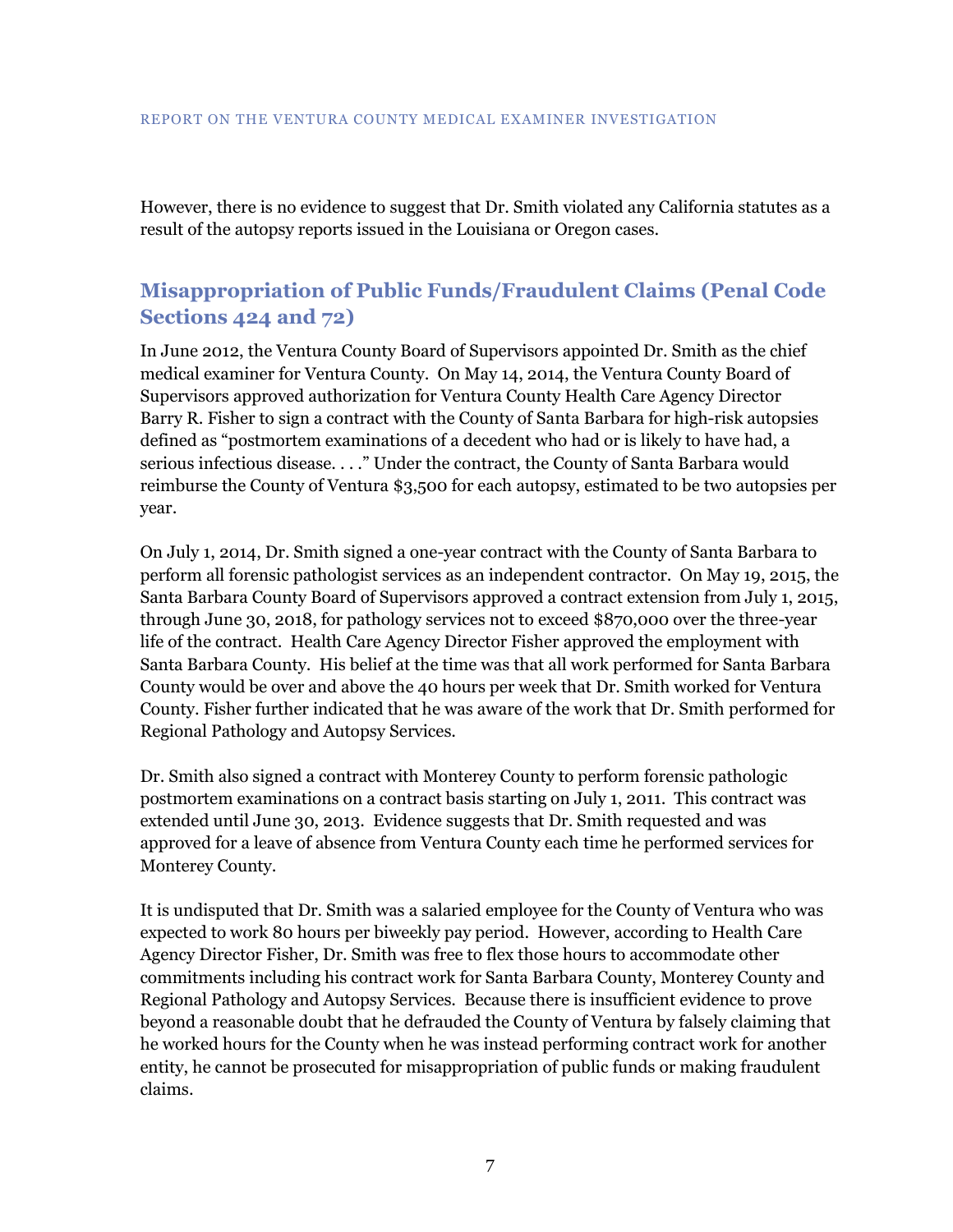### <span id="page-11-0"></span>**Statement of Economic Interests**

The Conflict of Interest Code for the Ventura County Health Care Agency requires that persons serving in specified positions, including the chief medical examiner, file a Form 700, Statement of Economic Interests. Prior to 2015, the chief medical examiner was not required to disclose all sources of income on his Form 700. The Conflict of Interest Code was amended effective 2015 to require that the chief medical examiner disclose all sources of income. Dr. Smith failed to disclose the income that he earned through Regional Pathology and Autopsy Services. However, because there is no proof that Dr. Smith was ever notified of the change in the reporting requirements, there is insufficient evidence to prove that he committed the crime of *willfully* failing to comply with the reporting requirements.

### <span id="page-11-1"></span>**Conclusion**

This report is not intended to be an indictment of the Ventura County Medical Examiner's Office. Professionals working for this department are highly skilled, dedicated individuals who take seriously their obligation to accurately determine the cause, manner, and circumstances of deaths that fall under their jurisdiction. They work tirelessly to identify decedents, and locate and notify next-of-kin in a compassionate and timely manner. They can provide critical information for the next-of-kin who are dealing with sudden or unexpected fatalities. They can also be the frontline in the dissemination of information necessary for public safety as it relates to communicable diseases.

It is also not the intention of the District Attorney to judge the quality of medical expertise employed by the Medical Examiner's Office or the manner in which forensic examinations are conducted.

It is clear, however, that Dr. Smith spent significant amounts of time working for entities outside his primary responsibilities as the full-time Chief Medical Examiner and derived significant financial benefits from these responsibilities. It is also clear that for financial reasons, Dr. Smith directed and allowed an unqualified, uncertified person to conduct complex and sensitive medical procedures. We note that upon learning of Dr. Smith's actions, the Ventura County Healthcare Agency administration implemented a number of valuable changes to ensure such practices are not allowed in the future.

This investigation has exposed the need for legislation to clarify whether the performance of an autopsy is included in the "practice of medicine." Clarification is also necessary to define the terms "autopsy" and "partial autopsy" and to clearly define the qualifications and training required for forensic examiners who conduct such procedures. The legislature must reconcile existing law that allows non-physicians to serve as coroners.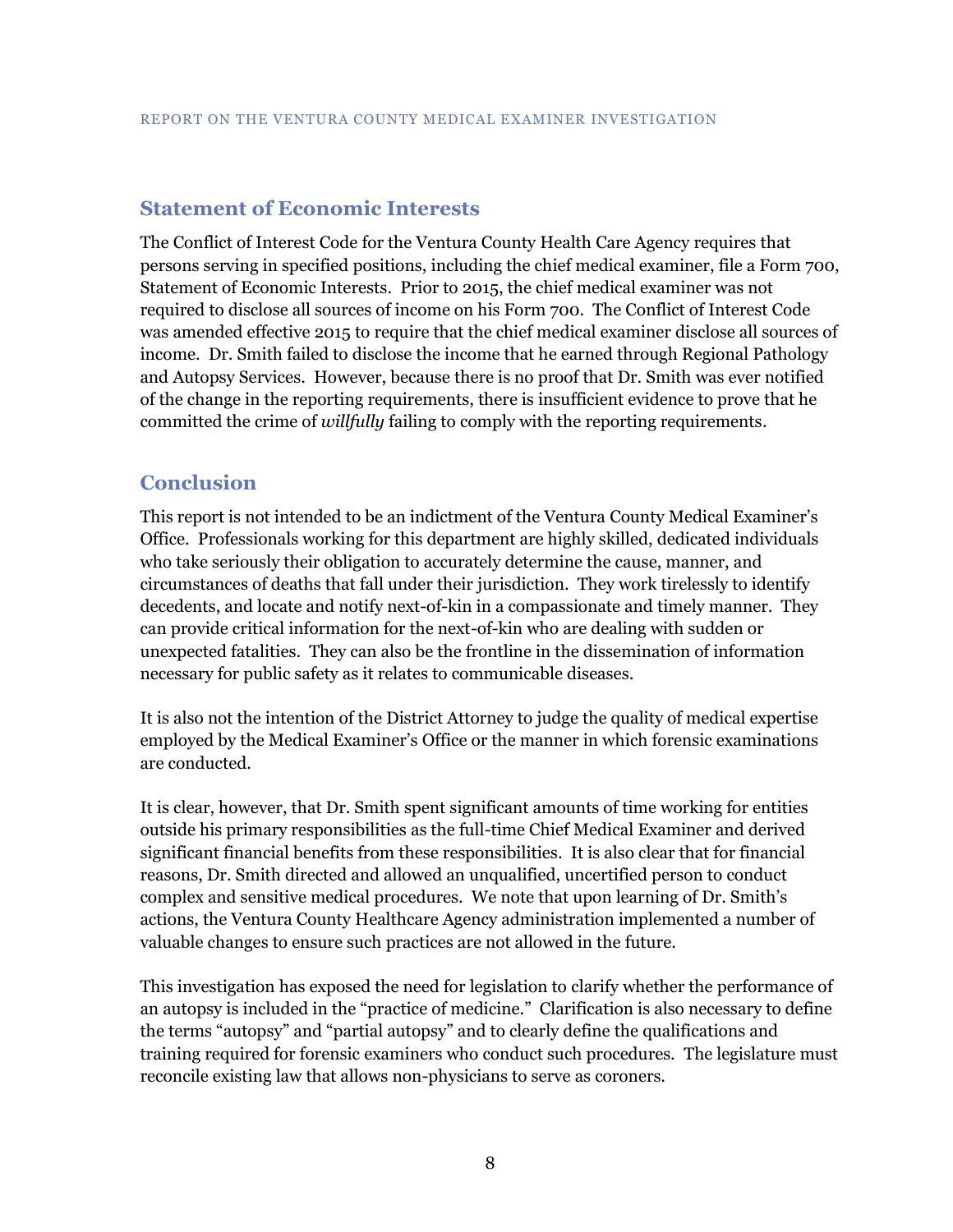# <span id="page-12-0"></span>**SECTION ONE - PURPOSE AND SCOPE OF THE REPORT**

In May 2015, the Ventura County District Attorney's Office learned of serious allegations of potentially criminal activity by members of the Ventura County Medical Examiner's Office (VCME). Early reports contained allegations that Chief Deputy Administrator/Supervising Medical Examiner Investigator Armando Chavez was performing autopsies or partial autopsies without being a licensed physician or a certified pathologist and without the direct supervision of a licensed physician. These procedures were allegedly authorized by Chief Medical Examiner Jon J. Smith, M.D. who was a full-time employee of the Ventura County Health Care Agency. During the course of this investigation, it was learned that Dr. Smith was also contracted by the County of Santa Barbara, the County of Monterey, and Regional Pathology and Autopsy Services.

In determining whether to file criminal charges, the Ventura County District Attorney's Office uses the criteria adopted by California prosecutors. A prosecutor may file criminal charges only if he or she believes, based on the evidence available after a thorough investigation, that the accused is guilty of a crime, and that guilt can be proven beyond a reasonable doubt at trial. In evaluating whether the evidence is sufficient to prove guilt, prosecutors are obligated to consider not only the statements of the accused, but the likely defenses to be asserted at trial. As explained in this report, we have concluded that criminal violations cannot be established in this matter.

We are issuing this report to inform the public as to the facts we have found and our legal conclusions.<sup>3</sup> The medical examiner fulfills an essential role in determining the cause of death in violent, unusual, or suspicious circumstances. Thorough and competent postmortem examinations serve both the criminal justice system and the public health system, including determining whether death is at the hands of another, the result of accident or suicide, the result of infectious disease, or other natural causes. The survivors and society deserve accurate determinations as to the cause of death. This report seeks to inform and educate the public as to how these responsibilities have been carried out, and explain why criminal prosecution is not warranted.

In addition to evaluating potential criminal charges against VCME personnel, the District Attorney's Office also investigated whether the alleged misconduct impacted pending homicide cases that involved autopsies conducted by VCME. We found no questionable conduct in any autopsies involving criminal cases, and none of the specific cases discussed in this report are criminal cases. However, in those homicide cases pending trial in which Dr. Smith conducted the autopsy, we had Dr. Smith's conclusions reexamined by another

 $\overline{a}$ 

<sup>3</sup> Issuance of a public report on a matter of public interest is in the public interest. (*Bradbury v. Superior Court* (1996) 49 Cal.App.4th 1108; *Kilgore v. Younger* (1982) 30 Cal.3d 770.)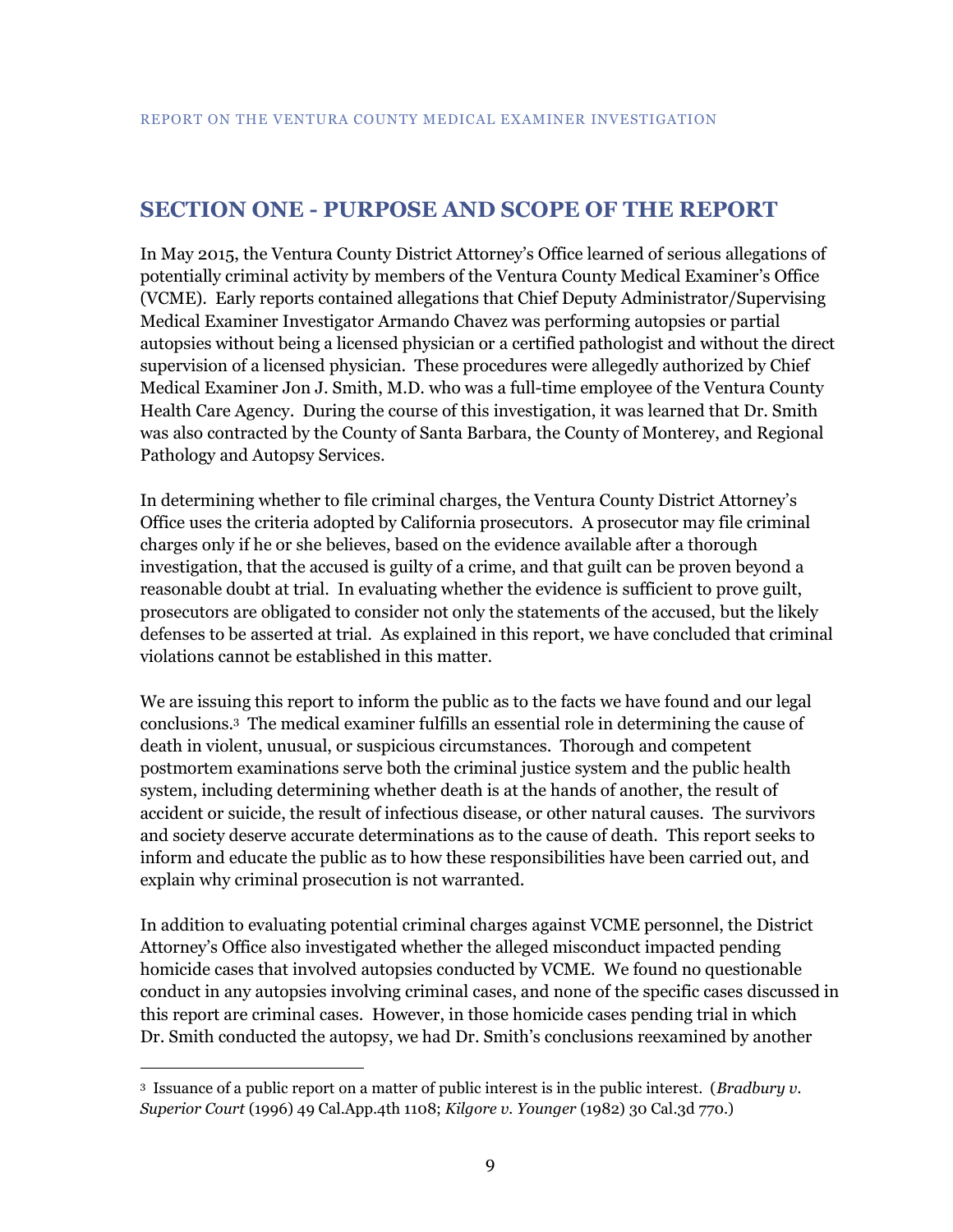pathologist. We also complied with our discovery obligations in pending criminal cases by providing defense counsel with comprehensive information regarding our investigation of VCME.

It is the duty of the District Attorney's Office to investigate potential criminal conduct, not to evaluate the wisdom of particular local or state governmental decisions. However, this investigation has revealed certain deficiencies in California law and practice that have resulted in a lack of clarity for the administration of coroner and medical examiner offices and inconsistent standards for the forensic examination of the cause and manner of death.

# <span id="page-13-0"></span>**SECTION TWO - DUTIES OF CORONERS AND MEDICAL EXAMINERS**

California law provides that the county coroner has the duty to perform autopsies in specified circumstances. Some counties have a sheriff-coroner in which one official holds both positions. In other counties, like Ventura, a medical examiner is appointed to perform the duties that otherwise would be performed by the coroner. 4 The significant provisions regarding these positions are discussed below.

#### <span id="page-13-1"></span>**Coroners**

 $\overline{a}$ 

Government Code, title 3, division 2, part 3, chapter 10, enumerates the powers and duties of coroners. Despite the fact that a coroner is an elected official and need not be a licensed physician, the Government Code authorizes the coroner to perform autopsies.

Government Code section 27491 provides:

It shall be the duty of the coroner to inquire into and determine the circumstances, manner, and cause of all violent, sudden, or unusual deaths . . . . In any case in which the coroner conducts an inquiry pursuant to this section, the coroner or a deputy shall personally sign the certificate of death . . . . For purposes of inquiry, the coroner shall have the right to exhume the body of a deceased person when necessary to discharge the responsibilities set forth in this section.

<sup>4</sup> Of California's 58 counties, 13 have coroners, 41 have sheriff-coroners, and 4 have medical examiners.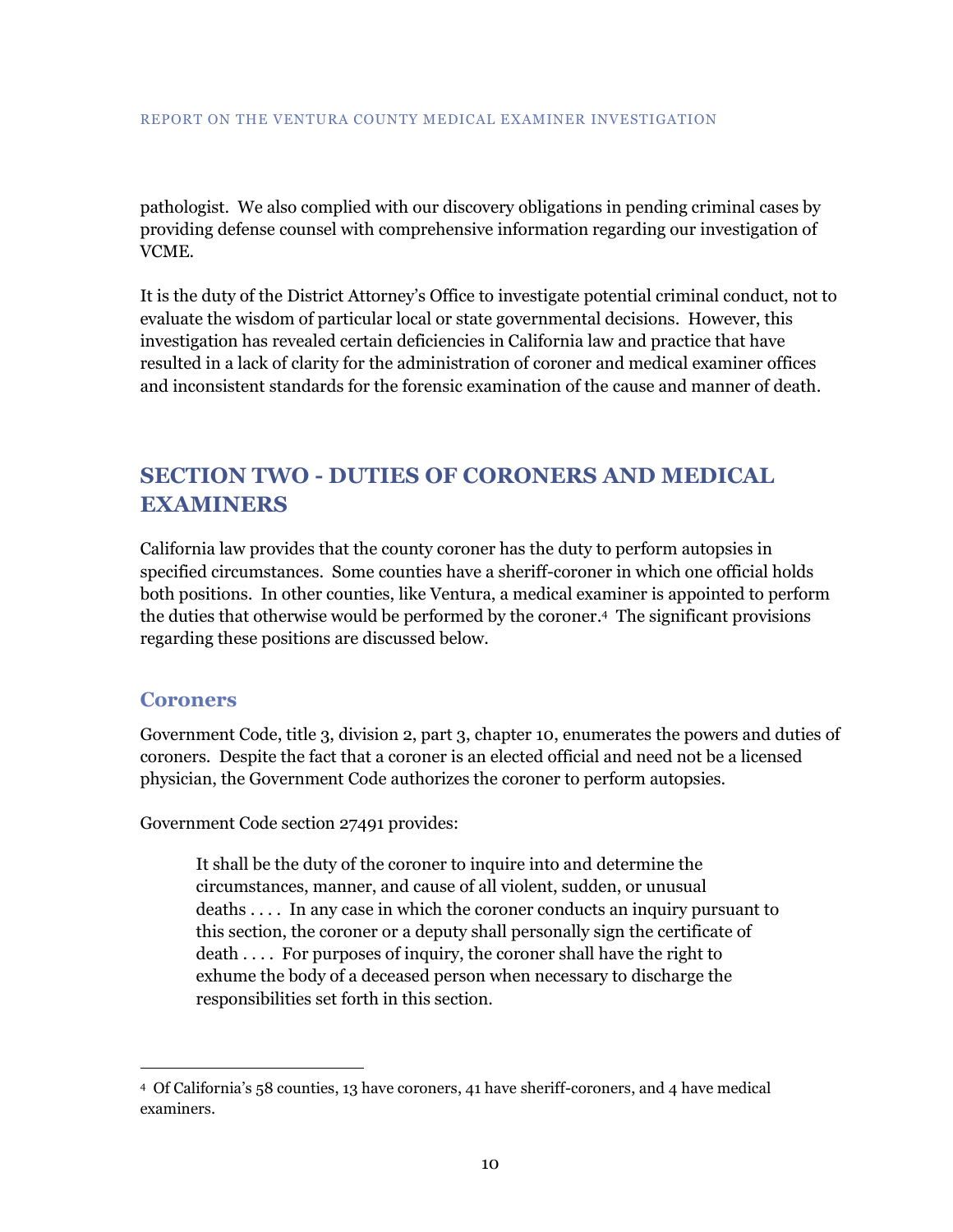Government Code section 27491.4, subdivision (a), states, in pertinent part:

For purposes of inquiry the coroner shall, within 24 hours or as soon as feasible thereafter, where the suspected cause of death is sudden infant death syndrome and, in all other cases, the coroner may, in his or discretion, take possession of the body, which shall include the authority to exhume the body, order it removed to a convenient place, and **make or cause to be made a postmortem examination or autopsy thereon**, and make or cause to be made an analysis of the stomach, stomach contents, blood, organs, fluids, or tissues of the body. The detailed medical findings resulting from an inspection of the body or autopsy by an examining physician shall be either reduced to writing or permanently preserved. (Emphasis added.)

While Government Code section 27491.4, subdivision (a), makes reference to preserving the detailed findings of an examining physician, nothing in the language of the section indicates an autopsy must be performed by a physician. To the contrary, the language of the statute, "shall…make or cause to be made a postmortem examination or autopsy," gives the coroner the power to conduct an autopsy or to have someone else, such as a physician, conduct the autopsy for the coroner.

Government Code section 27520, entitled "Duty of coroner," provides in subdivision (a):

The coroner shall perform or cause to be performed an autopsy on a decedent, for which an autopsy has not already been performed, if the surviving spouse requests him to do so in writing ....

Government Code section 27491.25 provides:

The coroner, or the coroner's appointed deputy, on being notified of a death occurring while the deceased was driving or riding in a motor vehicle, or as a result of the deceased being struck by a motor vehicle, shall take blood and urine samples from the body of the deceased before it has been prepared for burial.

#### Government Code section 27530 provides:

If the coroner is absent or unable to attend, the duties of his office may be discharged by any of his deputies with like authority and subject to the same obligations and penalties as the coroner.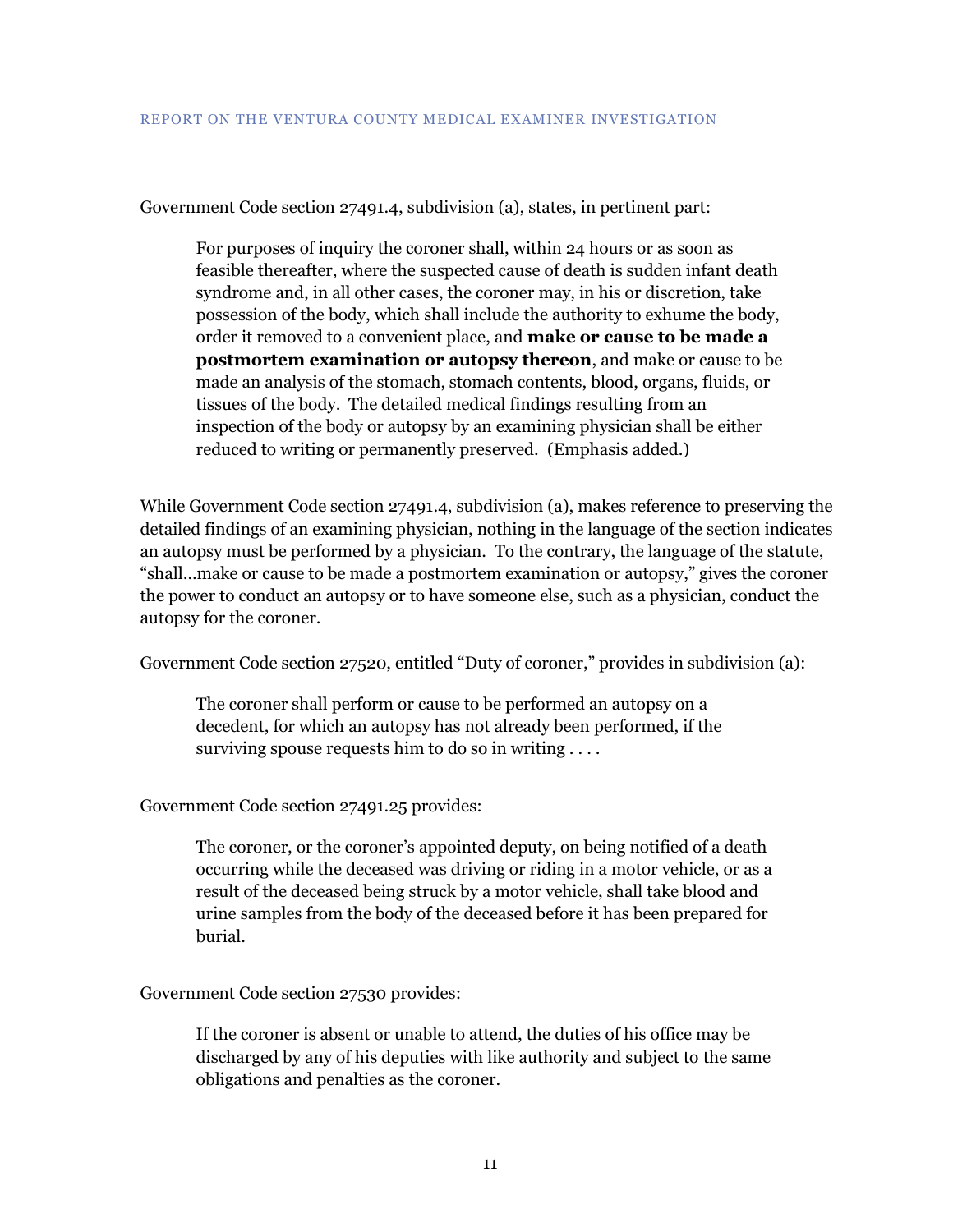Therefore, if the coroner is absent, his or her deputy may discharge the role of coroner with the same authority granted to the coroner by law, including the power to conduct autopsies.

### <span id="page-15-0"></span>**Medical Examiners**

Ventura County has a medical examiner rather than a coroner. Government Code section 24010 provides counties with the ability to abolish the office of coroner and appoint a medical examiner. The provision reads:

Notwithstanding any other provision of law, the board of supervisors may by ordinance abolish the office of coroner and provide instead for the office of medical examiner, to be appointed by the said board and **to exercise the powers and perform the duties of the coroner**. The medical examiner shall be a **licensed physician and surgeon** duly qualified as a specialist in pathology. (Emphasis added.)

In a medical examiner county, the medical examiner exercises the same statutory powers and duties of the coroner pursuant to Government Code section 24010. (*People v. Dungo* (2012) 55 Cal.4th 608, 625, fn. 2 (conc. opn. of Werdeger, J.).) However, California law has not expressly addressed the issue of whether a medical examiner, like a coroner, has the power to appoint a non-physician deputy to discharge his or her duties, including the power to conduct autopsies. (See Government Code sections 1194, 24100-24105.)

# <span id="page-15-1"></span>**SECTION THREE - STATEMENT OF FACTS**

### <span id="page-15-2"></span>**Armando Chavez**

Armando Chavez has worked for VCME since 1997. He began as a part-time forensic technician and subsequently became a full-time forensic technician. As a forensic technician, Investigator Chavez estimated he assisted in hundreds of autopsies. The county's definition of this job classification includes assisting in the collection and legal preservation of evidence, clothing, toxicology samples, and biologic samples. The definition also includes assisting board certified forensic pathologists or board certified pathologists in the performance of medico-legal autopsies. Duties listed for the job classification include assisting in the collection of blood, body fluids, and tissue specimens for forensic toxicology.

Chavez promoted from forensic technician to medical examiner investigator in 2007. In June 2013, Chavez was appointed Chief Deputy Administrator of the Ventura County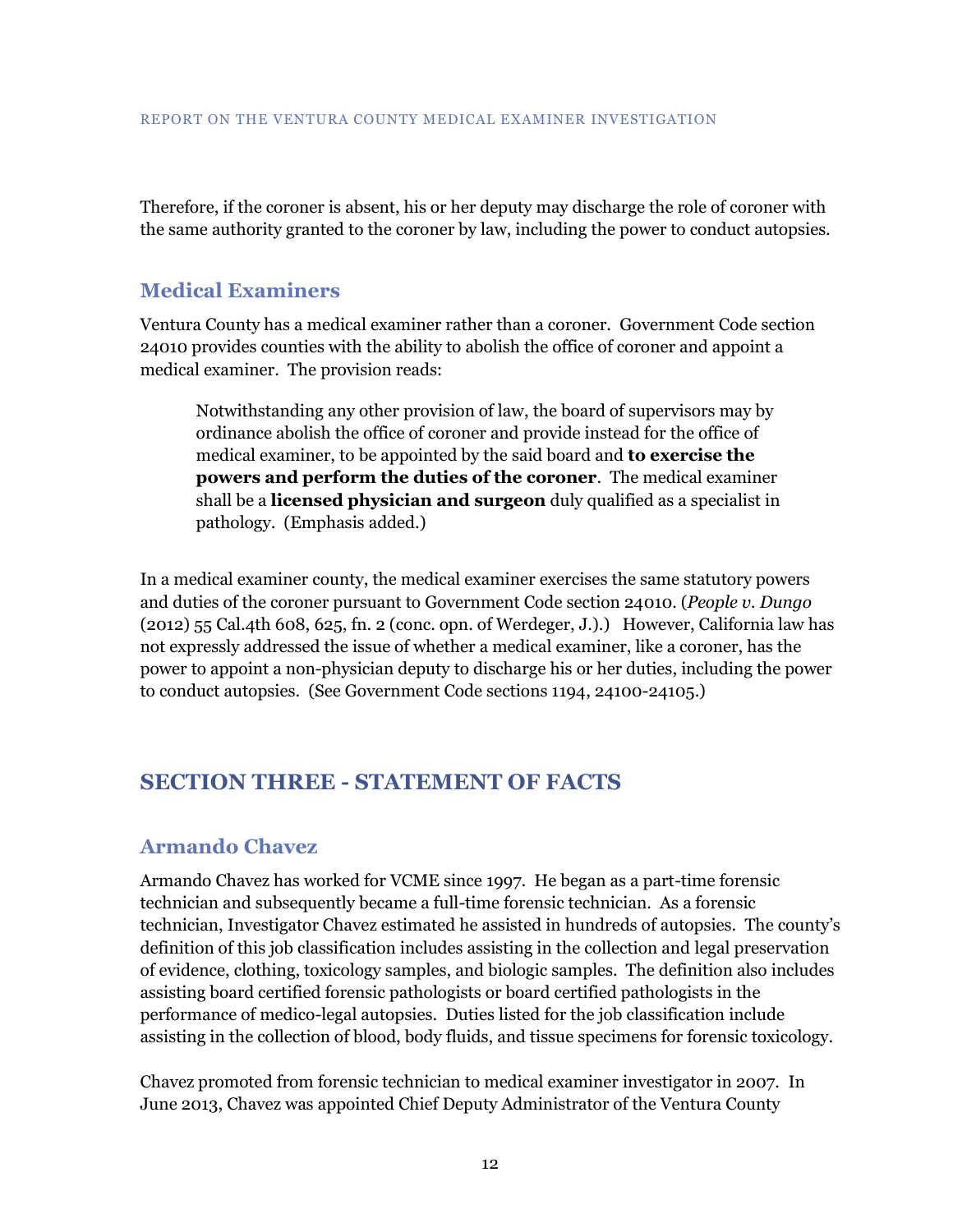Medical Examiner's Office by Chief Medical Examiner Jon J. Smith. At the time of his appointment, both Dr. Smith and Investigator Chavez acknowledged that this title did not correspond to Investigator Chavez's county job classification, which was Supervising Medical Examiner Investigator. The county's job description for this position includes "obtain tissue and fluid samples from dead bodies."

Chavez received no formal training either for his position as a forensic technician or for his position as a medical examiner investigator. Prior to working for VCME, he received training for surgically removing corneas for transplant, and worked for a brain and research center and an eye and tissue bank. His training as forensic technician consisted of on-thejob training by Dr. Ronald O'Halloran (the former Ventura County Chief Medical Examiner) and others. He is not a certified pathologists' assistant.

# <span id="page-16-0"></span>**Postmortem Procedures Conducted by Investigator Chavez**

The investigation revealed that Investigator Chavez performed postmortem procedures on the following individuals at Dr. Smith's direction: Nancy K., Gustavo G., Jeffrey L., Christopher T., and Hipolito V. The investigation further showed that Investigator Chavez performed these procedures without a supervising physician present onsite.

#### <span id="page-16-1"></span>**Nancy K.**

Nancy K. died on December 8, 2013. She had a large growth near her groin indicative of cancer. Some time prior to December 11, 2013, Investigator Chavez opened her abdominal cavity. There is a factual dispute between witnesses regarding what other actions Investigator Chavez took on this case.

Dr. Ann Bucholtz, who was a contract pathologist with VCME at the time, reported that Investigator Chavez performed a Y-incision on Nancy K.'s body without supervision by an onsite physician. The forensic technician who assisted Chavez with the procedure recalls Chavez asking that Nancy K.'s body be brought into the autopsy suite so that he could "take a look at her." The forensic technician brought the body into the autopsy suite and indicated that Investigator Chavez made a straight-line incision down the length of the abdomen. According to the forensic technician, Investigator Chavez examined the body for about 30 minutes. The forensic technician did not have a specific recollection of Investigator Chavez manipulating organs, but believes Investigator Chavez probably did. Investigator Chavez did not take any biopsies or collect any samples. Investigator Chavez did not say he was acting under Dr. Smith's direction. The forensic technician does not recall Investigator Chavez looking at any notes, e-mails, or other documents while examining the body.

Dr. Bucholtz said that Investigator Chavez later approached her and said he had been unable to locate the primary source of Nancy K.'s cancer. Investigator Chavez told Dr. Bucholtz that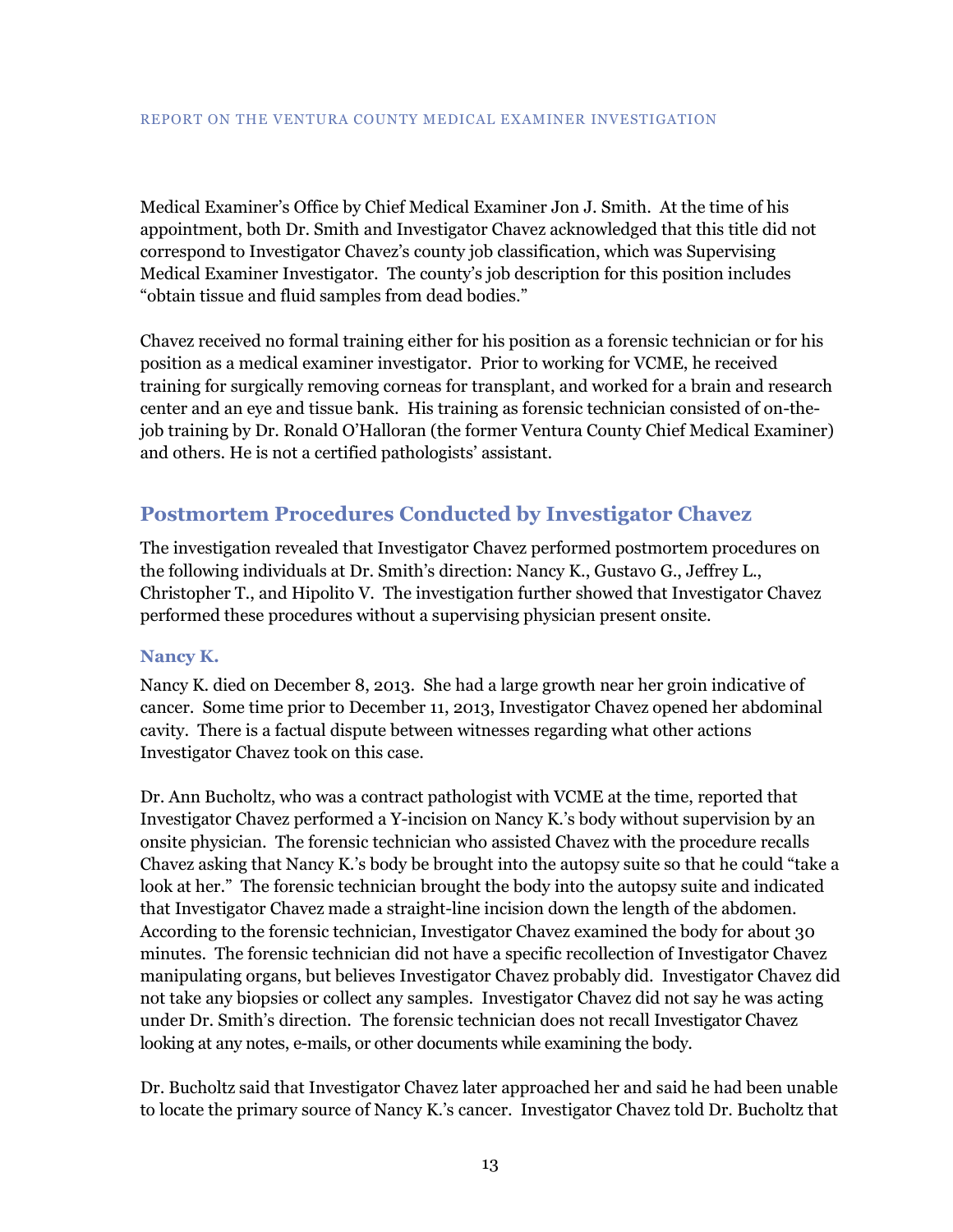Dr. Smith directed him to seek her assistance. Dr. Bucholtz never discussed Investigator Chavez's actions directly with Dr. Smith. Dr. Bucholtz said that to date, she does not know whether Dr. Smith authorized or directed Investigator Chavez to perform an autopsy on Nancy K.

Rather than simply assisting Investigator Chavez as requested, Dr. Bucholtz felt it prudent to conduct a full autopsy herself on Nancy K. and authored the autopsy report. The report did not reference Investigator Chavez having previously opened the body.

No e-mails between Investigator Chavez and Dr. Smith regarding the Nancy K. autopsy were ever located. Investigator Chavez did not specifically recall the Nancy K. autopsy, but said that if he opened the body, he did so to take a biopsy sample only, not to ascertain the cause of death.

Dr. Smith had a vague recollection of the Nancy K. case. He said he recalled Nancy K. having a big mass near her groin. Dr. Smith recalled telling Investigator Chavez to collect a sample from the growth so Dr. Smith could examine it under a microscope when he returned from vacation.

Dr. Smith said Investigator Chavez could easily have obtained the sample from the external growth. Dr. Smith denied telling Investigator Chavez to open the body. Dr. Smith denied telling Investigator Chavez to search for the primary source of cancer, observing that such a task was outside Investigator Chavez's training. If Dr. Smith did not authorize Investigator Chavez to make a straight line or a Y-incision, it is unclear why Investigator Chavez would do so.

#### <span id="page-17-0"></span>**Vacation Arrangements**

There is no evidence to indicate Investigator Chavez performed postmortem procedures on any other bodies until May 2015. However, in May 2015, Dr. Smith went on a cruise outside the country. While he was on vacation in May 2015, Investigator Chavez performed postmortem procedures on Gustavo G., Jeffrey L., Christopher T., and Hipolito V.

On April 30, 2015, Dr. Smith sent an e-mail to all medical examiner investigators describing the procedures he would employ while on vacation. This e-mail was not sent to forensic technicians or other staff members. Dr. Smith began the e-mail by referencing staffing challenges due to circumstances beyond his control. He wrote that because of these challenges, he would continue to triage cases while out of the office between May 2 and May 17, 2015. Dr. Smith wrote that Investigator Chavez would perform some tasks with regards to sample collection or evidence collection in Dr. Smith's absence. Dr. Smith advised any cases handled in this matter would have abbreviated reports authored by Dr. Smith upon his return. Dr. Smith instructed the investigators to e-mail him with specific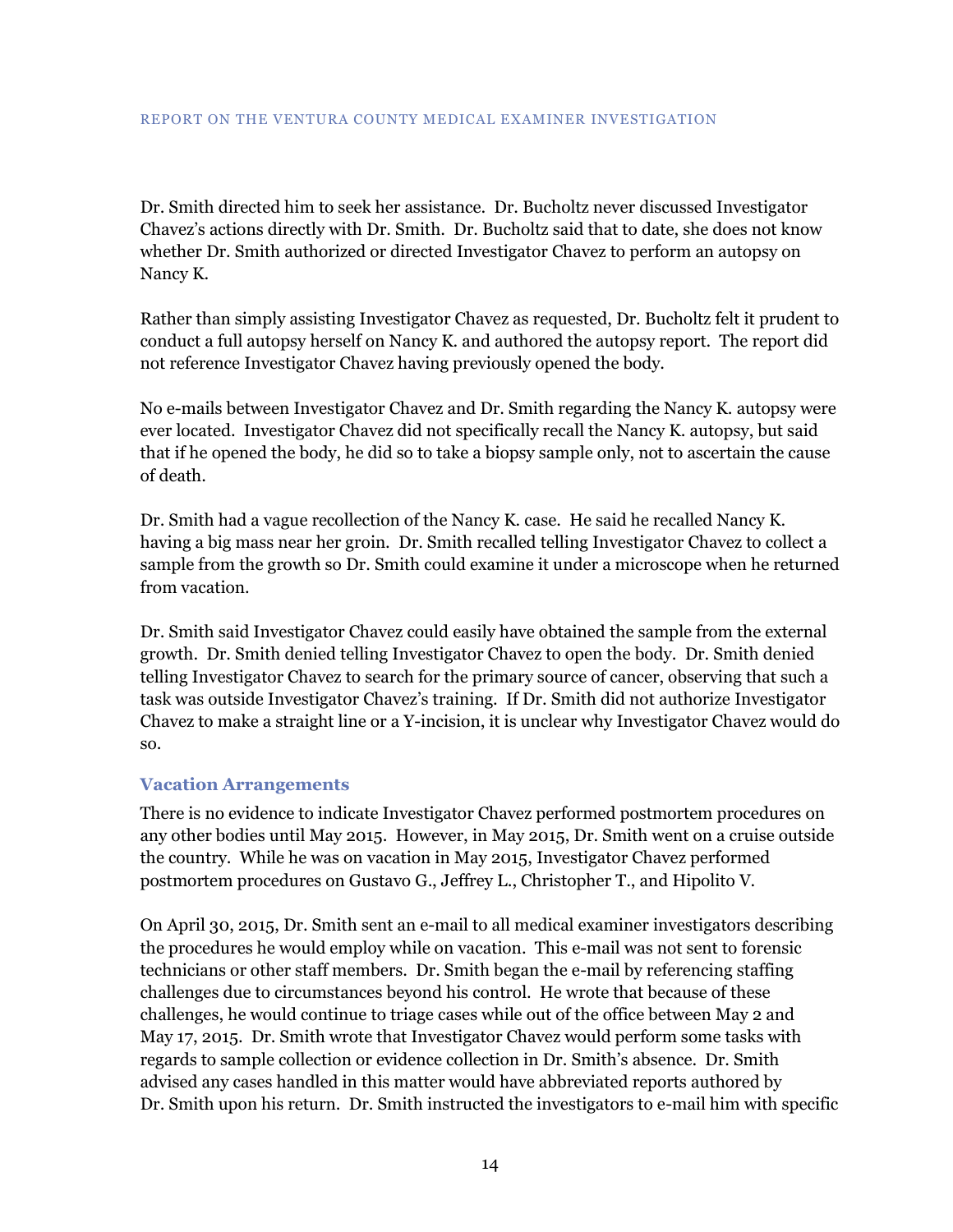information regarding each case that might require an examination. The information requested included case number, decedent's name, age, investigative summary, and any photographs that might be helpful.

#### <span id="page-18-0"></span>**Gustavo G.**

On May 3, 2015, a medical examiner investigator sent an e-mail to Dr. Smith containing information related to the death of Gustavo G. Attached to the e-mail were photographs of the body. Dr. Smith sent an e-mail to Investigator Chavez on May 4, 2015, with specific instructions pertaining to Gustavo G. Dr. Smith directed Investigator Chavez to collect blood and vitreous samples. Dr. Smith instructed Investigator Chavez to send one eye vitreous for electrolytes testing and the other eye vitreous and blood for toxicology testing. As to collecting a blood sample, Dr. Smith advised, "For blood, try for subclavian (easier than femoral), if you can't get either, then cut down the legs to milk the vessels for blood. Also try for urine and get a sample of right quadriceps muscle." Dr. Smith gave Investigator Chavez further direction regarding the pictures Investigator Chavez should take of the body.

The specific date on which Investigator Chavez performed postmortem procedures on Gustavo G.'s body is unclear. A forensic technician was listed in the autopsy report as assisting. He/she did not specifically recall this incident. The samples were submitted to the lab for testing on May 8, 2015, so the postmortem must have occurred between May 4, 2015, and May 8, 2015.

Dr. Smith authored an autopsy report for Gustavo G. dated June 5, 2015. According to the autopsy report, blood, vitreous humor, urine, and right quadriceps muscle samples were collected. These samples would not have required Investigator Chavez to open the body, aside from cutting into the leg for the quadriceps muscle sample. The autopsy report reads, in pertinent part, "An abbreviated postmortem examination was performed for the acquisition of toxicological biological specimens under the direction and supervision of Jon J. Smith, M.D." Investigator Chavez's name was not mentioned in the report. Dr. Smith determined the cause of death to be atherosclerotic hypertensive cardiovascular disease and the manner of death to be natural.

#### <span id="page-18-1"></span>**Jeffrey L.**

Investigator Chavez performed postmortem procedures on Jeffrey L.'s body on May 11, 2015. Dr. Smith received information regarding the circumstances of Jeffrey L.'s death in an e-mail from a medical examiner investigator. On the morning of May 11, 2015, Dr. Smith e-mailed Investigator Chavez, instructing him to bring the body into the office and collect specimens for toxicology analysis. Dr. Smith specifically instructed Investigator Chavez to obtain the following: blood, vitreous, urine, and quadriceps muscle. Dr. Smith added, "If you can't get urine then open abdomen to collect gastric, liver, bile, and urine."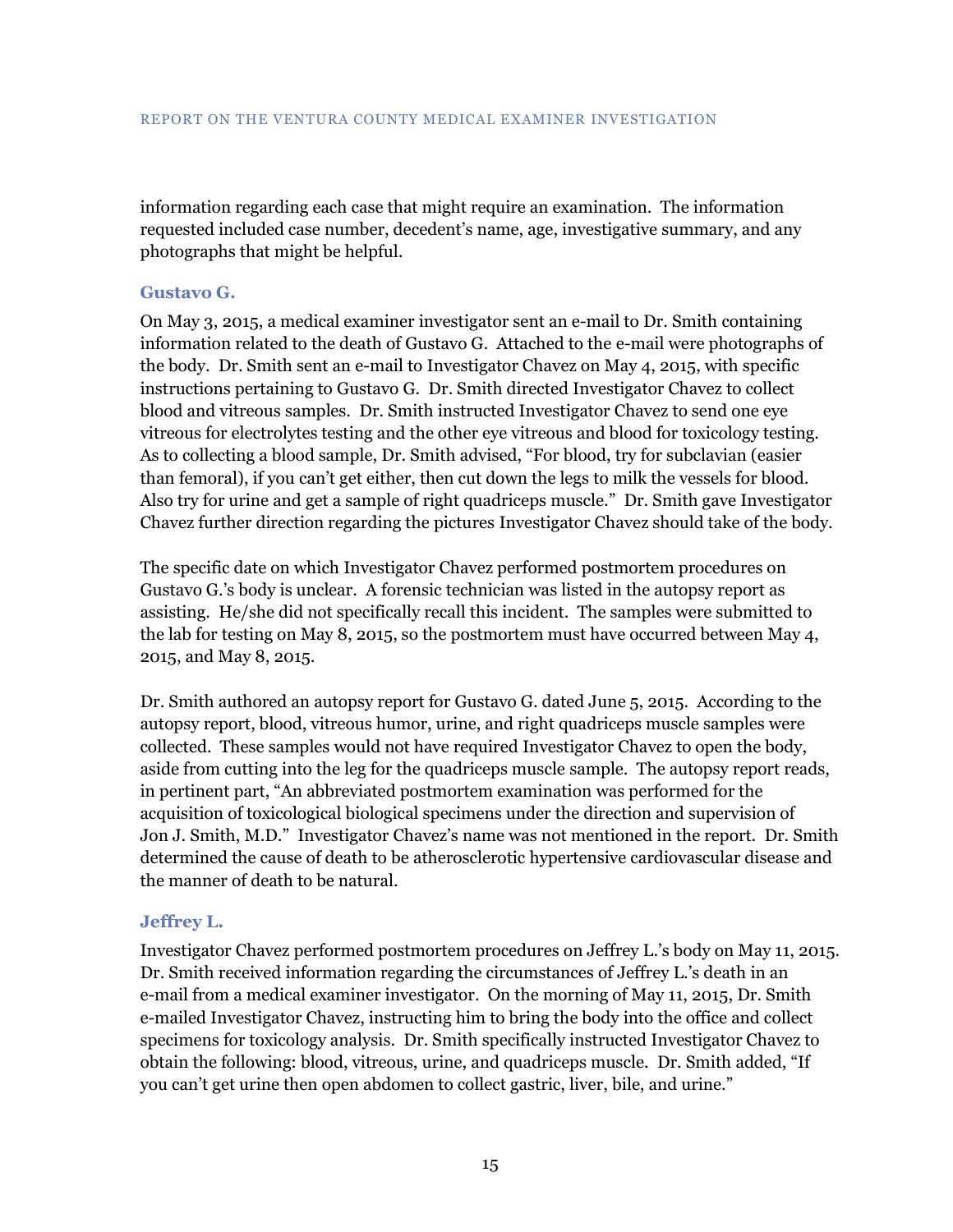Based on the samples collected, which included bile and gastric contents, Investigator Chavez had to have opened the abdominal cavity during the Jeffrey L. autopsy. However, there is no witness to this particular incident. The autopsy report, authored by Dr. Smith, listed a forensic technician as the photographer and assisting during the autopsy. The forensic technician had no recollection of being present for the Jeffrey L. autopsy. Investigator Chavez did not recall details regarding this particular autopsy when interviewed. However, during a pretext call, Investigator Chavez mentioned the Jeffrey L. autopsy in a way that indicated he recalled being present.

The autopsy photographs were external only. There were no photographs taken documenting Investigator Chavez cutting into the abdominal cavity.

Dr. Smith authored an autopsy report, dated June 18, 2015. The report stated, "An abbreviated postmortem examination was performed for the acquisition of toxicological biological specimens under the direction and supervision of Jon J. Smith, M.D." Investigator Chavez was not mentioned in the report. Dr. Smith determined the cause of death to be acute polysubstance intoxication and the manner of death to be accident.

The death investigation worksheet for the Jeffrey L. file had the "no" box checked for autopsy. However, it should be noted the initial worksheet was completed by a medical examiner investigator. A subsequent draft of the death investigation worksheet had the "yes" box checked for autopsy.

#### <span id="page-19-0"></span>**Christopher T.**

Dr. Smith received information regarding the circumstances of Christopher T.'s death in an e-mail from a medical examiner investigator. On the afternoon of May 10, 2015, Dr. Smith instructed Investigator Chavez via e-mail as follows: "This will be an Etox for me. Same as last week – pull specimens. Send a red top vitreous from one eye for electrolytes and glucose. Other vitreous in gray tube to be sent for tox with blood."

Investigator Chavez performed postmortem procedures on May 11, 2015. He was assisted by a forensic technician. The forensic technician recalls the details of the autopsy. The technician recalled Investigator Chavez cutting tissue from the right quadriceps muscle and extracting fluids with syringes. Investigator Chavez obtained peripheral blood, vitreous humor, and urine samples. He did not open the body.

Dr. Smith authored an autopsy report on June 8, 2015, for the postmortem. As with the Gustavo G. and Jeffrey L. reports, it stated, "An abbreviated postmortem examination was performed for the acquisition of toxicological biological specimens under the direction and supervision of Jon J. Smith, M.D." Dr. Smith determined the cause of death to be atherosclerotic cardiovascular disease and the manner of death to be natural.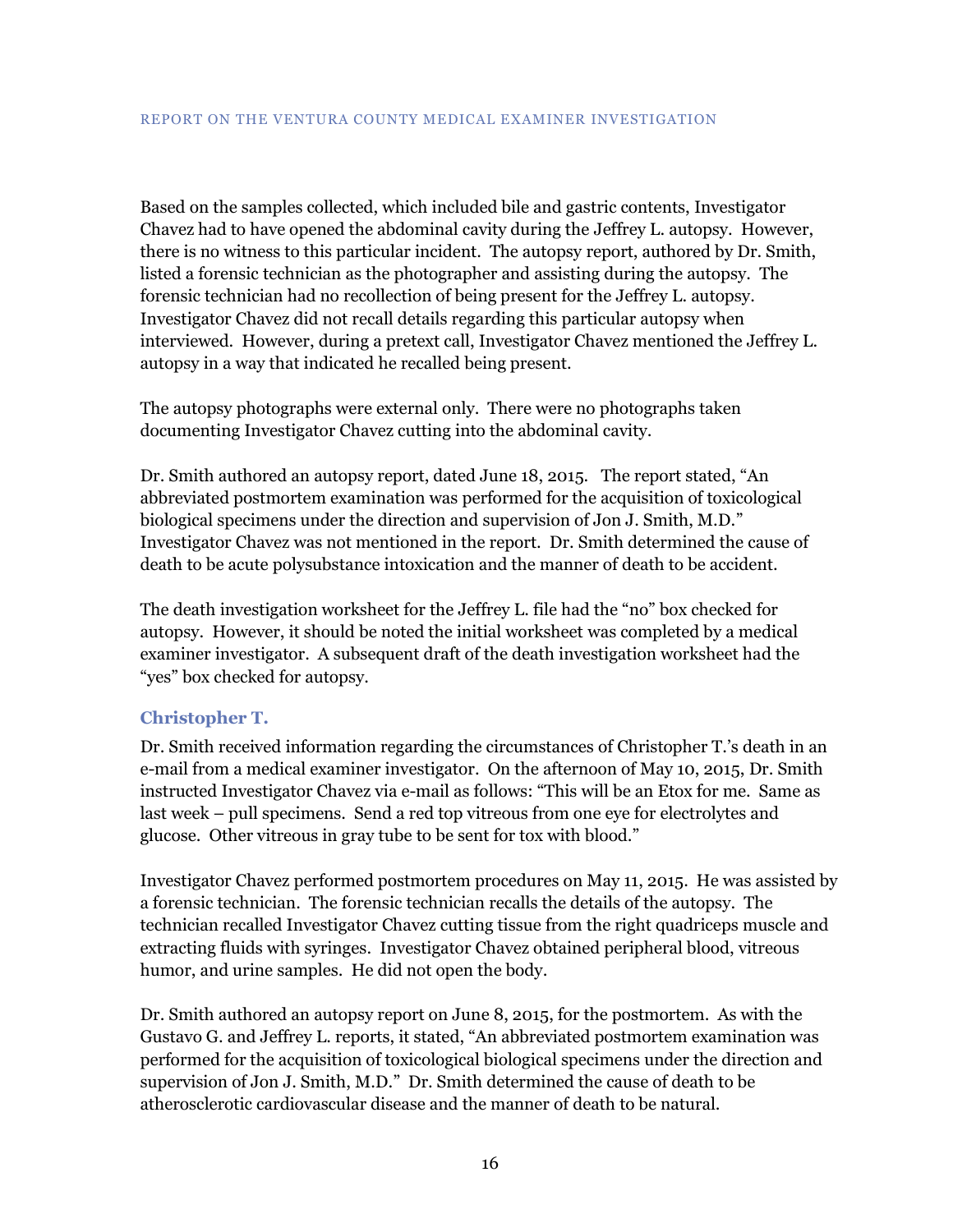#### <span id="page-20-0"></span>**Hipolito V.**

Dr. Smith received information regarding the circumstances of Hipolito V.'s death in an e-mail from a medical examiner investigator on May 10, 2015. The same day, Dr. Smith e-mailed Investigator Chavez with the following instructions:

Partial autopsy for me. Basically an Etox but open belly to obtain gastric, bile, liver, and urine. Document total amount of gastric scooped out and total milliliters of bile aspirated from gallbladder. Send vitreous from one eye in red top tube for electrolytes with glucose. Send blood and vitreous from other eye in gray tube for toxicology.

On May 11, 2015, Investigator Chavez performed postmortem procedures with the assistance of a forensic technician. The forensic technician observed Investigator Chavez make a Yincision on the body. Investigator Chavez pulled and cut tissue away from the body. Investigator Chavez removed the breastplate with loppers and the forensic technician observed Investigator Chavez "picking" around the body and asked what he was doing. Investigator Chavez said he was looking for the gallbladder because he needed to get bile. Investigator Chavez said he could not find the gallbladder. Investigator Chavez then cut off a piece of the liver. Investigator Chavez put the piece of liver on a tray and cut it into smaller pieces, which he then placed in specimen jars. The forensic technician noted that Chavez was consulting print-outs of e-mails during the procedures he performed that day. The forensic technician said he/she would not refer to Investigator Chavez's action of cutting the piece of liver into smaller pieces as dissection, because based on his/her medical knowledge, dissection includes cutting the tissue in a very particular pattern to look for disease.

Dr. Bucholtz entered the room and saw the body. Dr. Bucholtz questioned the forensic technician about what had occurred. The forensic technician told Dr. Bucholtz that Investigator Chavez performed the autopsy. Dr. Bucholtz confronted Investigator Chavez, who said he was collecting samples for Dr. Smith.

Later that day, Investigator Chavez called the forensic technician into his office. According to the forensic technician, Investigator Chavez told him/her to keep his/her mouth shut and not to discuss the cases on which Investigator Chavez worked with anyone, especially "Dr. B," referring to Dr. Bucholtz.

The forensic technician was alarmed by Investigator Chavez's conduct and contacted the Ventura County District Attorney's Office on May 11, 2015, to report his/her concerns. Under the direction of district attorney investigators, the forensic technician placed a pretext telephone call to Investigator Chavez on May 12, 2015. During the call, Investigator Chavez acknowledged performing postmortem procedures on Jeffrey L., Christopher T., and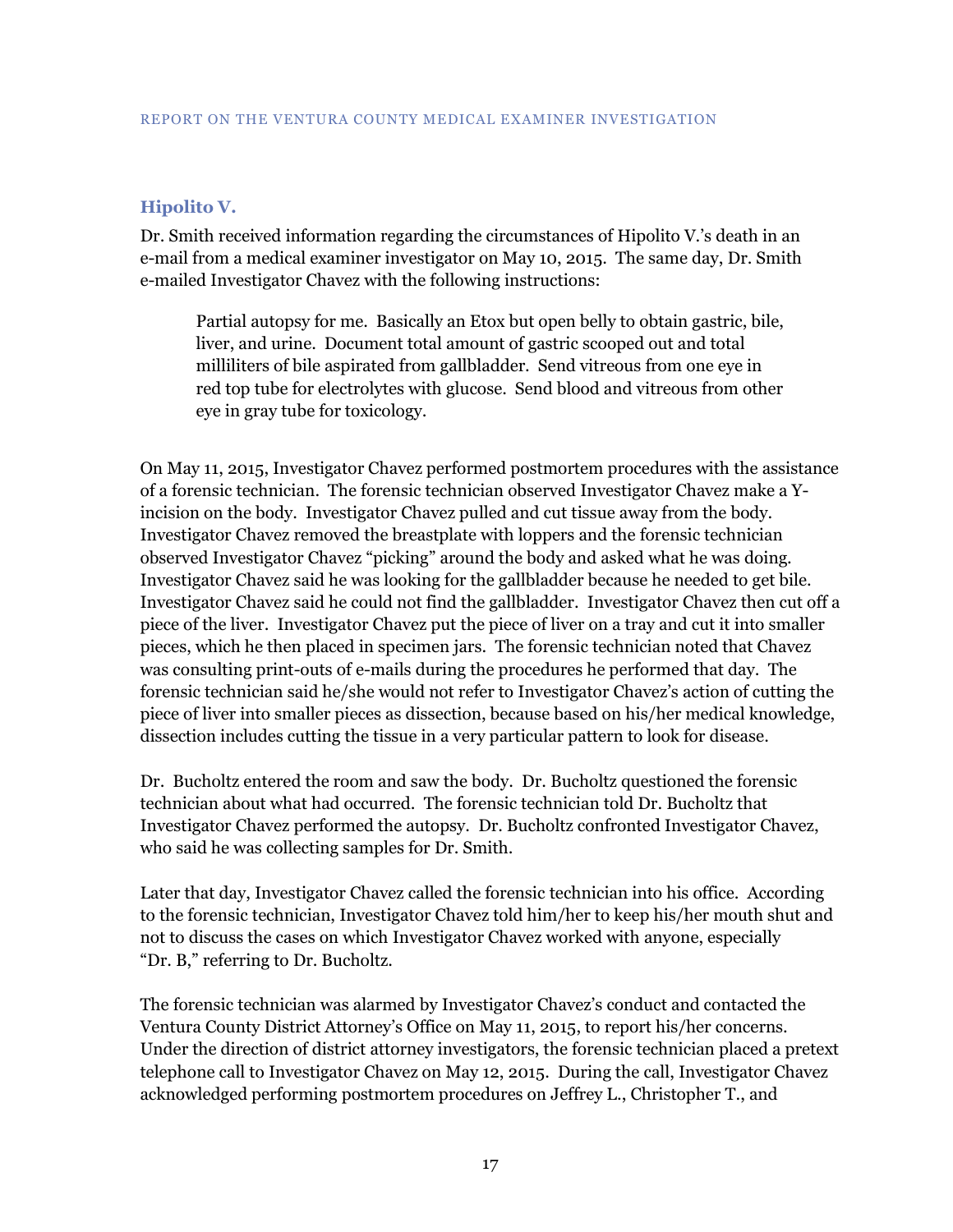Hipolito V. Investigator Chavez said, "For me it's more of just collection, collection of samples and that's just blood, urine, gastric…" Investigator Chavez told the forensic technician what he did was not against the law. Investigator Chavez said Dr. Smith was aware of everything Investigator Chavez was doing and had given Investigator Chavez directions regarding what samples to collect. Investigator Chavez told the forensic technician, "We're just doing what we need to do right now to save money from our budget because we're almost out of money." Investigator Chavez made this statement in the context of discussing Dr. Bucholtz performing more postmortem procedures than he and Dr. Smith believed were necessary. Investigator Chavez stated that, as a result, the office was "almost out of money" on Dr. Bucholtz's contract. Investigator Chavez said the reason he told the forensic technician not to discuss the procedures he was doing was because Dr. Bucholtz would just be upset she was not getting the work. Investigator Chavez said Dr. Bucholtz is upset because she "needs the money."<sup>5</sup>

Investigator Chavez did not recall specifics about the Hipolito V. postmortem. However, he believed he opened up the body to collect gastric and bile samples. Investigator Chavez was later given an opportunity to review the case file, at which time he was able to recall that he did not collect bile because Hipolito V. did not have a gallbladder. When Dr. Smith was questioned about whether it would concern him if Investigator Chavez was unable to locate a gallbladder, Dr. Smith said it would concern him. However, Dr. Smith also said that if the person's gallbladder had been removed prior to death, then obviously the examiner could not locate a gallbladder to collect a bile sample.

The case file for Hipolito V. contained two drafts of a death certificate. The first draft appeared to have been prepared by the assigned investigator. On this draft, under the "Autopsy performed?" section, the "no" box was checked. The second draft appears to have been prepared by Investigator Chavez, and checked the "yes" box under "Autopsy performed?"

Dr. Smith and Investigator Chavez exchanged e-mails on May 11, 2015, regarding whether the autopsy "yes" or "no" box should be checked for Hipolito V.'s death certificate. In Investigator Chavez's e-mail to Dr. Smith, Chavez wrote, "Question? On the DC for [V.],

 $\overline{a}$ 

<sup>5</sup> Dr. Bucholtz was paid one amount for partial autopsies, and a larger amount for complete autopsies. When interviewed, unrelated to the Hipolito V. autopsy, Dr. Bucholtz explained the solemn duty to conduct a thorough examination to accurately determine the cause and manner of death, to identify communicable diseases, if any, and the need to give family members some answers and peace of mind. She used the example of a parent who had lost a child and blamed themselves without proper knowledge of the true cause of death.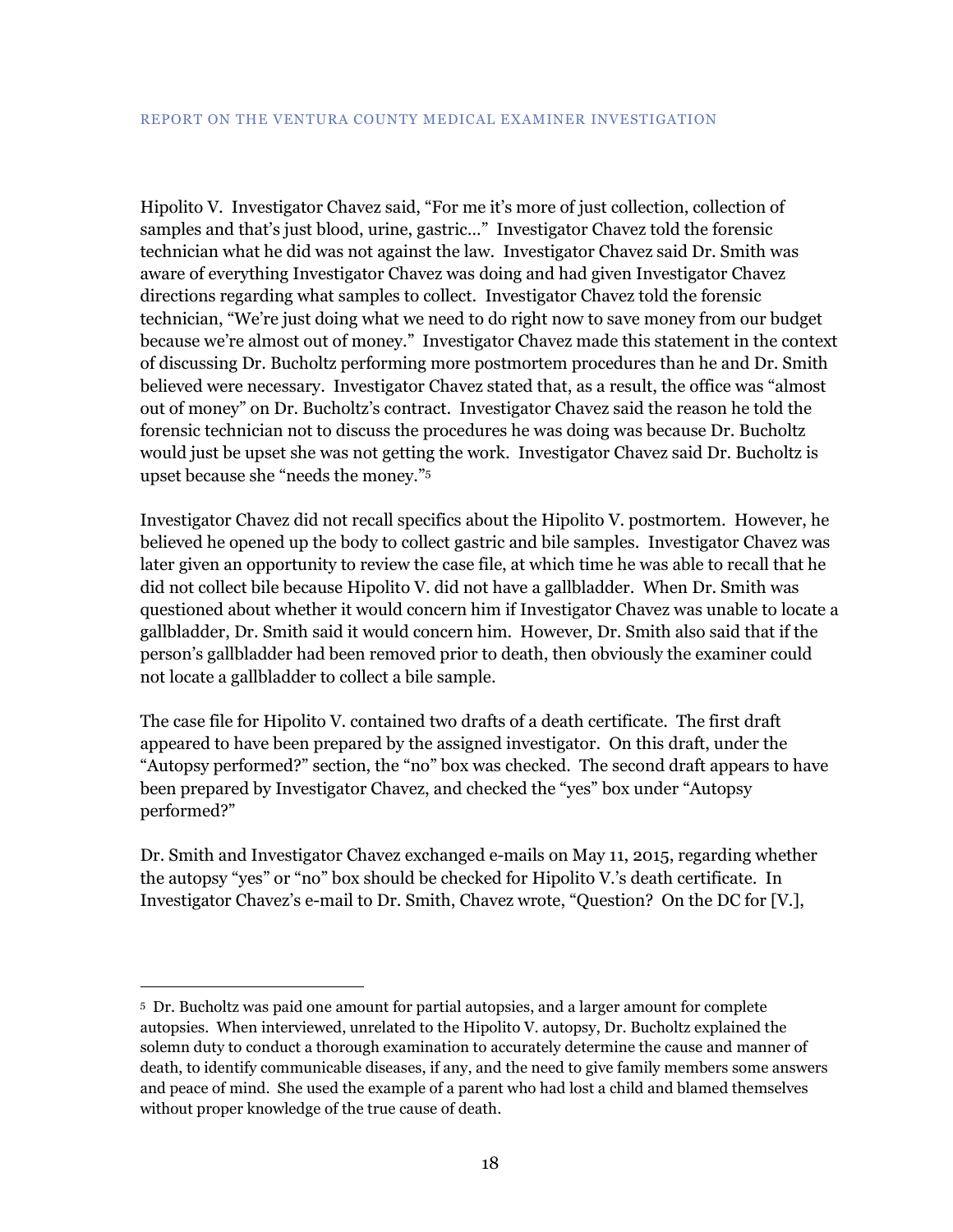autopsy-yes or autopsy-no? I opened belly for gastric and liver." Dr. Smith replied, "Autopsy yes."

No autopsy report was completed by Dr. Smith for the Hipolito V. case.

#### <span id="page-22-0"></span>**Additional E-mails of Note During Dr. Smith's Absence**

Although Investigator Chavez did not ultimately perform any postmortem procedures on the body of David J., there was an exchange of e-mails between Dr. Smith and Investigator Chavez pertaining to this case worthy of note.

On May 12, 2015, Dr. Smith e-mailed Investigator Chavez concerning the David J. case. Dr. Smith instructed Investigator Chavez to obtain blood, vitreous, urine, and quadriceps muscle. Dr. Smith said there was "no need to open belly unless can't get blood." Dr. Smith added, "Autopsy no on DC if belly not opened."

Investigator Chavez responded to Dr. Smith's e-mail the same day. Investigator Chavez advised Dr. Smith that representatives of the Simi Valley Police Department wanted to attend. Investigator Chavez wrote, "They were expecting us to perform a postmortem examination. What should I tell them?" Dr. Smith sent a reply e-mail which read in part, "Then just have Dr. B do a post."

Also on May 12, 2015, Investigator Chavez sent an e-mail to Dr. Smith regarding Maria C.'s death. Chavez stated that the decedent had been in a head-on motor vehicle accident and described her injuries as reported in the emergency room and the medical treatment she received. She died almost three weeks after the accident. Chavez stated that the Oxnard Police Department was investigating the death and asked Dr. Smith, "How would you sign this case out?" Without having seen the body, Dr. Smith responded with an e-mail: "Complications of blunt force injuries (weeks) Manner: accident List major surgeries. Sent using OWA for iPhone." Chavez signed the Certificate of Death, showing that no autopsy was performed, and the cause of death as "complications of blunt force injuries."

### <span id="page-22-1"></span>**Armando Chavez Interview**

Investigator Chavez was interviewed at VCME on June 22, 2015. Investigator Chavez readily admitted to performing procedures on bodies at Dr. Smith's direction while Dr. Smith was out of the office. Investigator Chavez expressed an inability to recall details of specific autopsies without reviewing his notes. However, he acknowledged collecting fluid samples from multiple bodies without supervision. He also admitted to opening the abdominal cavity of two individuals to collect bile and gastric samples.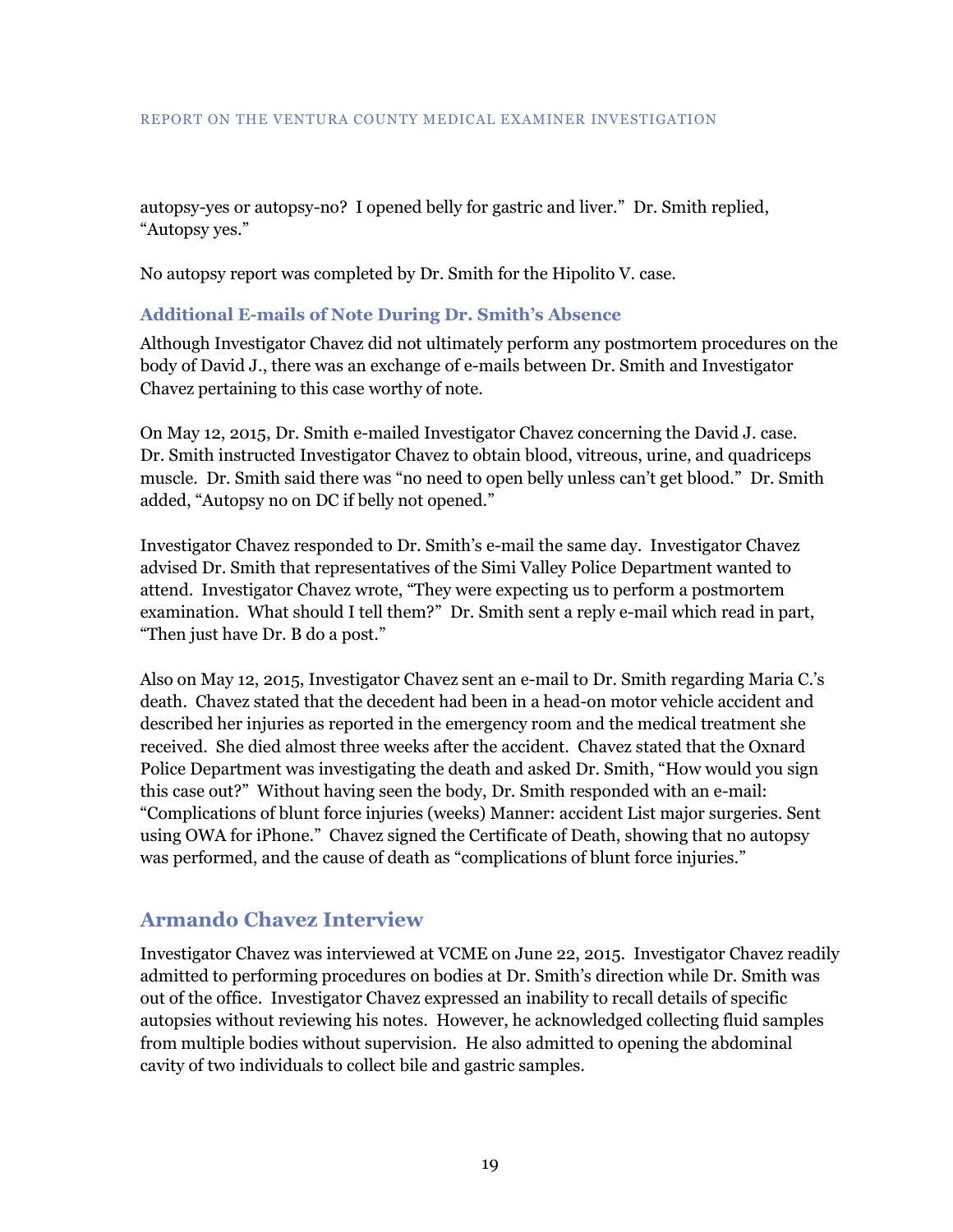Investigator Chavez believed he had the authority to perform the procedures because he was acting at Dr. Smith's direction. Investigator Chavez was not aware of any law that prevented him from doing so. He also stated that he was a deputy medical examiner although his job title listed on the public Web site identifies him as the Chief Deputy Administrator. Investigators James Baroni, Michael Tellez, Zeb Dunn, and Bryce Elder are identified as deputy medical examiners on the same public Web site. According to Investigator Chavez, this position entitled each of them to certify death certificates, which he did on multiple occasions.<sup>6</sup>

Investigator Chavez was asked about whether the procedures he performed constituted autopsies. Investigator Chavez said that for purposes of reporting the death certificate to the Electronic Death Registration System (EDRS), if you open up the body to collect a sample, then you would technically have to check the box indicating an autopsy was performed.<sup>7</sup>

Investigator Chavez gave an example of opening the body to collect a gastric sample as a situation where he would need to check the autopsy box for EDRS reporting purposes. Investigator Chavez stated, however, that under this broad definition, there are actions investigators regularly conduct in other counties without a physician present that would constitute an autopsy. He provided an example of "Los Angeles County *Coroner* investigators" taking liver temperatures in the field regularly.8 This requires the investigator to cut into the body and insert a thermometer directly into the liver.

Upon further questioning, Investigator Chavez said he did not believe his actions constituted an autopsy. He distinguished between opening the body merely to collect samples and examining the body to determine the cause and manner of death. Investigator Chavez defined an autopsy in his words as, "somebody who's going to remove all vital organs, and examine them and offer an opinion as to all right, I think this person has liver cancer…" He further stated he did not believe his actions constituted the practice of medicine because he was not making a diagnosis.

 $\overline{a}$ 

<sup>6</sup> VCME has since changed its policy to allow only a board certified forensic pathologist MD to sign a death certificate.

<sup>7</sup> District attorney investigators contacted Mel Salazar, an employee of the California Department of Public Health, who is responsible for overseeing the EDRS. Mr. Salazar said the procedure for completing a death certificate is contained in the Physician's Handbook on Medical Certification of Death. The handbook contains no guidance on what constitutes an autopsy. Mr. Salazar said the physician completing the form has sole discretion to determine whether an autopsy was performed for reporting purposes.

<sup>8</sup> Los Angeles County actually has a medical examiner rather than a coroner.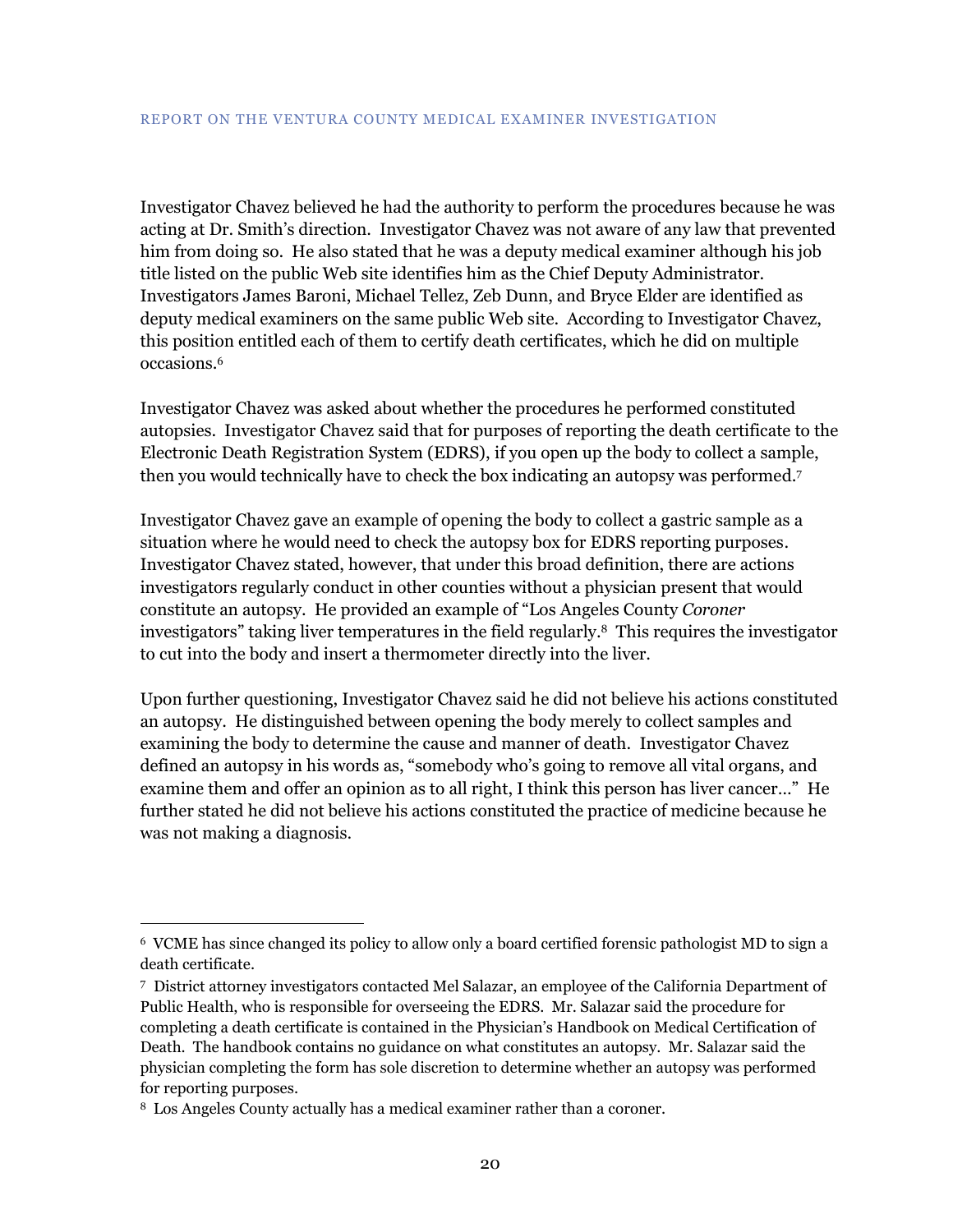At one point in the interview, Investigator Chavez referenced the National Association of Medical Examiners (NAME). He stated that VCME is not NAME-accredited. He explained that Dr. O'Halloran never sought NAME accreditation, nor did Dr. Smith.<sup>9</sup>

### <span id="page-24-0"></span>**Dr. Jon J. Smith Interview**

 $\overline{a}$ 

Dr. Smith was interviewed on June 22, 2015, at VCME. Dr. Smith readily admitted to having Investigator Chavez perform certain postmortem procedures for him in May 2015 when Dr. Smith was on vacation.

Dr. Smith said that Investigator Chavez performed a couple of partial autopsies for Dr. Smith in order to acquire appropriate toxicology specimens. Dr. Smith later estimated that during the two-week period he was on vacation, he had Investigator Chavez collect samples on a total of four cases. Dr. Smith said he then authored a report on those cases when he returned from vacation. He admitted this was "not the best" procedure, but cited budgetary limitations as the cause. He said he directed Investigator Chavez to collect samples on certain cases rather than giving the cases to Dr. Bucholtz because Dr. Bucholtz was routinely disregarding his instructions and doing more thorough exams than he believed were absolutely necessary.<sup>10</sup>

When questioned further about Investigator Chavez performing autopsies, Dr. Smith stated that he did not believe Investigator Chavez performed autopsies, nor did he believe Investigator Chavez was practicing medicine. Dr. Smith said there are jurisdictions in which acquisition of specimens for toxicology is regularly done by non-medical personnel. Dr. Smith said he is not aware of any law that says a doctor or forensic pathologist must be present when a technician is collecting samples, even internal samples. Dr. Smith said that, in his mind, the practice of medicine and the performance of an autopsy go beyond making an incision and collecting samples. There must be an examination of organs and an interpretation of findings to determine the cause and manner of death to constitute an autopsy.

Dr. Smith discussed NAME standards during the interview. He said that NAME has proposed standards that may or may not be accepted nationally, depending on whether your agency is NAME accredited. He said VCME is not NAME accredited. He said there is no written or published standard of care for the State of California pertaining to postmortem examinations and who is authorized to perform them.

<sup>9</sup> It should be noted that the Ventura County Medical Examiner's Web site lists NAME as a resource. <sup>10</sup> Dr. Bucholtz disagreed with Dr. Smith regarding when full autopsies were appropriate. See footnote 5, above.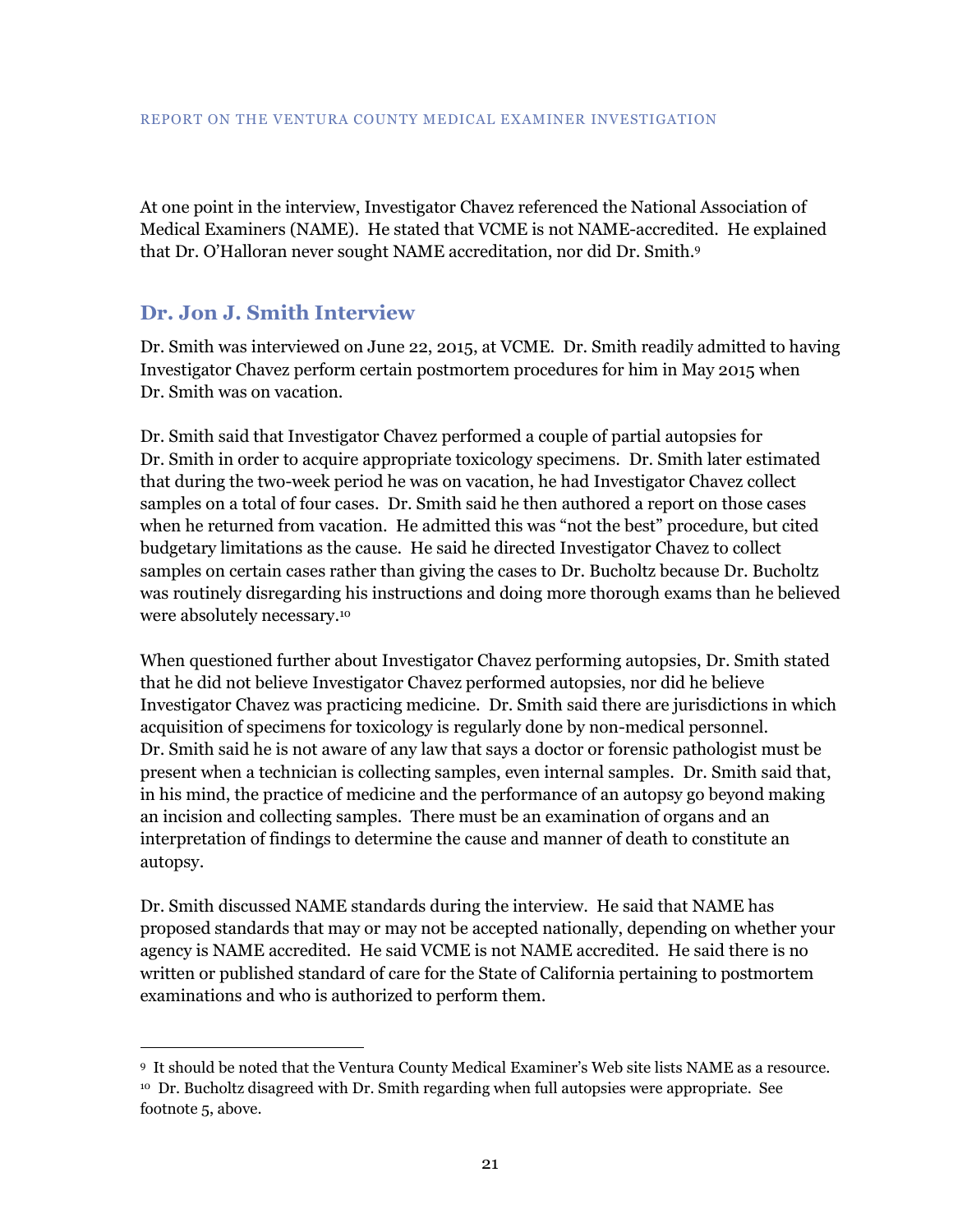Dr. Smith was questioned about the cease and desist letter he received from the Louisiana Medical Board. He said that matter was resolved without him admitting to practicing medicine in Louisiana because he did not practice medicine in Louisiana. He said he had never physically been to the state of Louisiana. He did acknowledge that the way he authored the autopsy report in question could give the impression he had been physically present and conducted the autopsy.

# <span id="page-25-0"></span>**Louisiana Autopsy**

Dr. Smith stated that he had a contract with Regional Pathology and Autopsy Services based in Oakland, California. Dr. Smith was not an employee of the company. Under Dr. Smith's contract, he authored reports for private autopsies. He told district attorney investigators he reviewed data collected by pathology assistants. He said he has never personally conducted an autopsy for the company. He estimated he conducted approximately 100 such case reviews per year, earning approximately \$65,000 per year.

On December 29, 2014, Dr. Smith authored an autopsy report regarding the death of an individual who resided in the state of Louisiana. The report listed the date of autopsy as October 28, 2014. The report listed Dr. Smith as the pathologist and certified pathologists' assistant Frances Zitano as the assistant.

Zitano states she has never personally met with Dr. Smith or spoken to him. She also said the only e-mail communications she had with Dr. Smith were after she had performed her tasks on the bodies. He did not provide her with directions or instructions ahead of time.

The executive director of the Louisiana Board of Medical Examiners sent Dr. Smith a cease and desist letter dated January 28, 2015. The executive director indicated that based on the report of December 29, 2014, it appears that Dr. Smith performed an autopsy in the state of Louisiana. The executive director went on to state, "The performance of an autopsy is the practice of medicine in this state and can only be performed by a Louisiana licensed physician." The executive director informed Dr. Smith that the Louisiana Board of Medical Examiners had determined he was engaged in the unauthorized practice of medicine, as defined in Louisiana Medical Practice Act, Louisiana Revised Statute 37:1262.

The autopsy report authored by Dr. Smith did not directly state that he was present when the autopsy was performed. However, the language included observations that could only be made by being physically present to examine the body, as opposed to looking at photographs after the fact. For example, the report referenced the trachea being "palpable in the midline" and the abdomen being "dull to percussion." The medical definition of "palpable" is detectable by touch. Dr. Smith could not personally have made these observations without physical manipulation of the body. The report never provided a disclaimer that these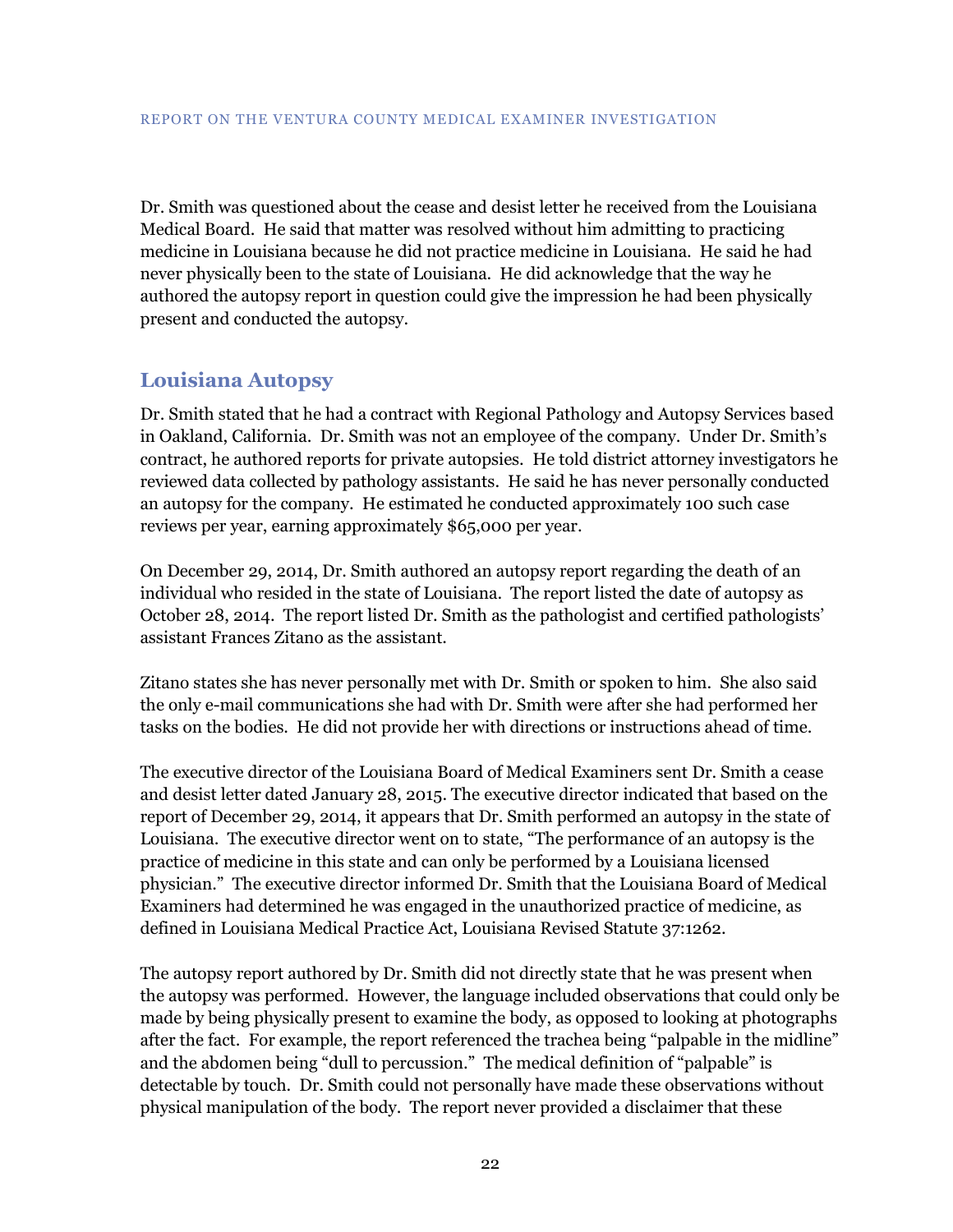observations were made by Zitano rather than Dr. Smith. As such, the report clearly gave the impression that Dr. Smith personally conducted the autopsy.

### <span id="page-26-0"></span>**Oregon Autopsy**

Dr. Smith also authored an autopsy report for Regional Pathology and Autopsy Services for an autopsy conducted in Oregon on January 26, 2015, on the body of Christopher Winkler. Dr. Smith's autopsy report is dated March 9, 2015.

An investigator from the Oregon Medical Board sent a letter to Dr. Smith care of Regional Pathology and Autopsy Services dated October 6, 2015. The letter informed Dr. Smith that a complaint had been made against him alleging that he performed an autopsy on Mr. Winkler at First Call Mortuary Services in Portland, Oregon, on January 26, 2015, without being licensed to practice medicine in the state of Oregon.

Nick Daniels, founder of Regional Pathology and Autopsy Services, sent a reply letter to the Oregon Medical Board. In the letter, Daniels stated that Dr. Smith had never been an employee of their company and acted only as an independent contractor consultant. Daniels asserted that Dr. Smith stopped taking new cases from Regional Pathology in March 2015. As to the work performed on Winkler's body, Daniels stated that Zitano conducted the "actual 'hands on' initial gross resection tissue harvesting." Daniels further added, "The remaining work, analysis, testing, histological slide examination, diagnoses, etc. were all done solely in the state of California by Jon Smith, M.D." Daniels explained that Zitano is a nationally certified pathologists' assistant and that certified pathologists' assistants perform procedures including gross specimen removal, documentation and dissection, and they do not make any diagnosis nor do they reach any medical conclusions. Daniels wrote, "Their actions are solely under the direction of an M.D. Pathologist who then examines the organ or tissues, histological slides, tests, analyzes the tissue or organ(s) to make his/her conclusions, diagnoses. It is also the M.D. pathologist who would then write his/her Autopsy Report as is the responsibility and purview of the pathologist alone (Dr. Smith in this case)."

The Oregon autopsy report included phrases such as "trachea is palpable at the midline" and "unremarkable without palpable lesion." Since Dr. Smith was not present when the autopsy occurred, he could not have made these observations. Yet, as with the Louisiana report, this report contained no disclaimer that these observations were made by Zitano rather than Dr. Smith, or that Dr. Smith was not physically present when the autopsy occurred.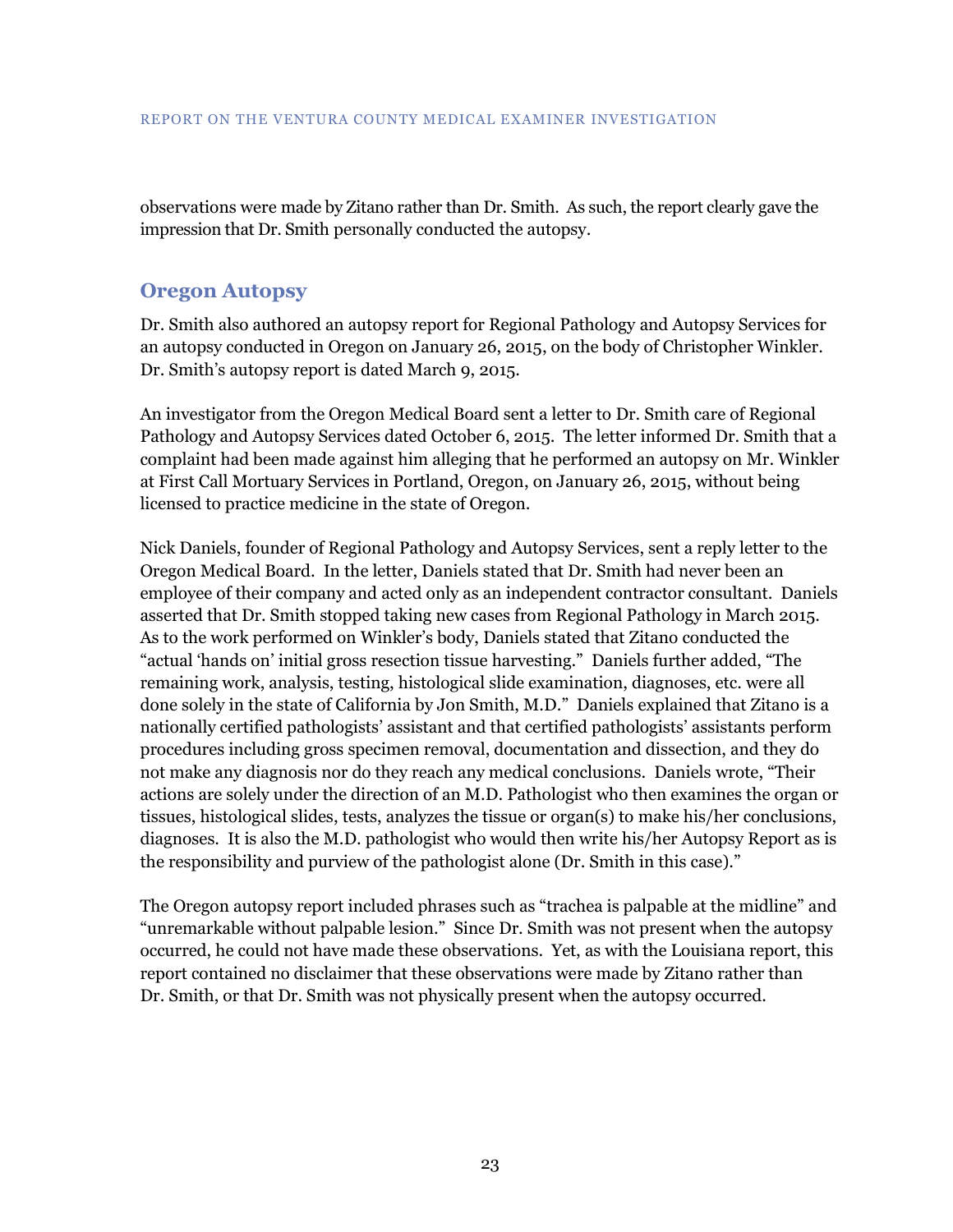#### <span id="page-27-0"></span>**Santa Barbara Sheriff-Coroner Staff Interviews**

The County of Santa Barbara has a sheriff-coroner. Santa Barbara Coroner staff members were interviewed regarding their interactions with Dr. Smith during his work on Santa Barbara autopsies. They stated that Dr. Smith never directed them to perform any postmortem procedures on bodies out of his presence.

Detective Carlson, who is employed as a deputy coroner at the Santa Barbara Coroner's Office, said that as part of his duties, he is allowed to obtain samples from bodies. These include vitreous, blood, and muscle tissue. He also has opened bodies to obtain a blood sample from the chest cavity. Santa Barbara Coroner's Office deputies believe they are entitled to conduct autopsies as deputy coroners. They would generally call a pathologist only in cases involving multiple traffic fatalities, SIDS deaths, and homicides. The sheriff's deputies indicated they attended an 80-hour course at the Coroner's Academy and obtained on-the-job training and experience to qualify them to conduct postmortem examinations.

### <span id="page-27-1"></span>**Dr. Ronald O'Halloran Interview**

 $\overline{a}$ 

Ronald O'Halloran, M.D., is the former Chief Medical Examiner for the County of Ventura. Dr. O'Halloran was interviewed in connection with this investigation by district attorney investigators. Dr. O'Halloran stated that he is not aware of any law that says an autopsy must be performed by a licensed physician, or that would prevent Dr. Smith from allowing an assistant to perform autopsies when he is not present. He stated, however, that he would not have allowed, and did not allow, investigators or forensic technicians to perform postmortem procedures when he is not physically present onsite. He said this was a matter of good practice but not a legal requirement.<sup>11</sup>

Dr. O'Halloran stated that NAME is trying to push its position that autopsies should be performed only by a forensic pathologist who is a licensed physician. He said he never felt the need to obtain NAME certification because he was running the office well. He said it is very difficult and costly to obtain NAME certification, especially for a small county like Ventura. He did not see a reason, for example, to send his staff to expensive NAME training courses when he could teach them just as well what they needed to know through on-the-job training. He emphasized that NAME standards are guidelines, not requirements.

<sup>11</sup> Dr. O'Halloran also expressed concern that Dr. Smith had taken home a microscope. Ventura County Health Care Agency Director Barry Fisher addressed this concern with Dr. Smith. Dr. Smith said he used a County microscope at home for County work only. Mr. Fisher instructed Dr. Smith to return the microscope to VCME, which Dr. Smith did.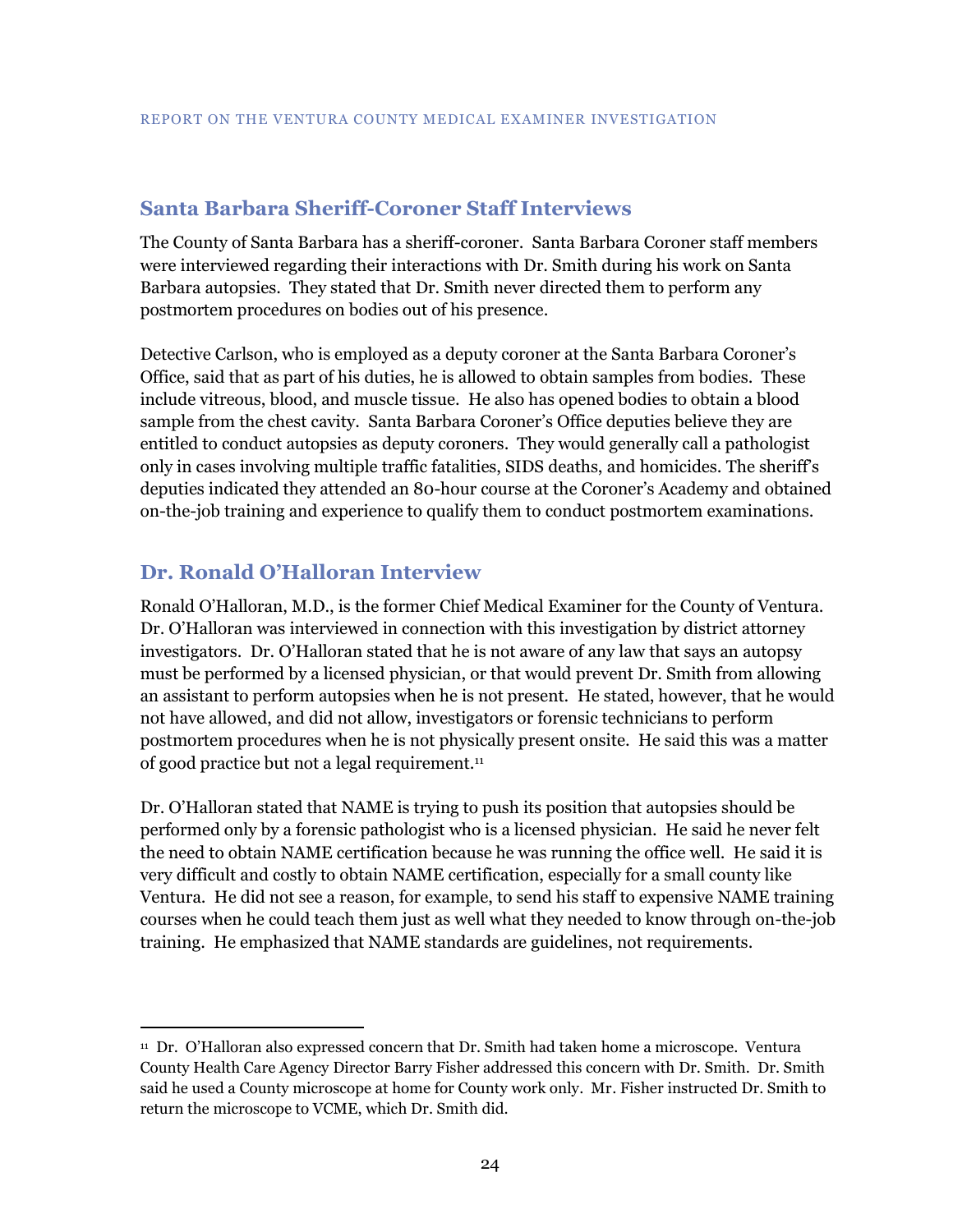Dr. O'Halloran said he would not consider making a Y-incision, removing the breast plate, and taking a sample of liver to be an autopsy. He said, in his opinion, an autopsy involves examining internal organs, removing organs, and dissecting organs to determine the cause and manner of death.

# <span id="page-28-0"></span>**Dr. Frank Sheridan Consultation**

Frank Sheridan, M.D., is the Chief Medical Examiner for the County of San Bernardino. Dr. Sheridan was consulted and asked to provide an expert opinion as to the practice of pathology, the definition of "autopsy" and the "practice of medicine." Dr. Sheridan opined that the following actions do *not* constitute the practice of medicine and need not be performed by a licensed physician: extracting vitreous fluid from the decedent's eye, extracting blood from vessels, extracting urine from the bladder with a needle, and making an incision in the quadriceps muscle to collect a sample of tissue. Dr. Sheridan also stated there was no consensus within the field of pathology that the aforementioned procedures, which could be accomplished without opening any internal cavities, would constitute performance of an autopsy. He indicated these types of procedures could be performed by a pathologists' assistant without a physician present.

Dr. Sheridan opined that an autopsy occurs when an internal cavity is opened and organs are examined and/or samples taken for the purpose of determining the cause or manner of death. He considers such actions to be the practice of medicine. He feels there is consensus within the field of pathology on these points. However, he is not aware of any law that specifically requires such actions be performed by a licensed physician, nor is he aware of any law that specifically prohibits a pathologists' assistant from cutting into the body and obtaining samples without a physician present.

Dr. Sheridan based his opinions in large part on the NAME standards. However, he acknowledged that there is debate within the field of forensic pathology as to whether these standards should be considered best practices guidelines or requirements that must be followed. He stated that pathologists in smaller counties, with smaller budgets, do not believe they can comply with NAME standards because of the costs involved in doing so.

### <span id="page-28-1"></span>**National Association of Medical Examiners (NAME) Standards**

NAME is a national organization for medical examiners. NAME published a list of standards for pathologists entitled "Forensic Autopsy Performance Standards." In the preface to this document, the authors state that the objective of the standards is to provide a constructive framework that defines the fundamental services rendered by a professional forensic pathologist. The preface contains the following disclaimer: "NAME recognizes that certain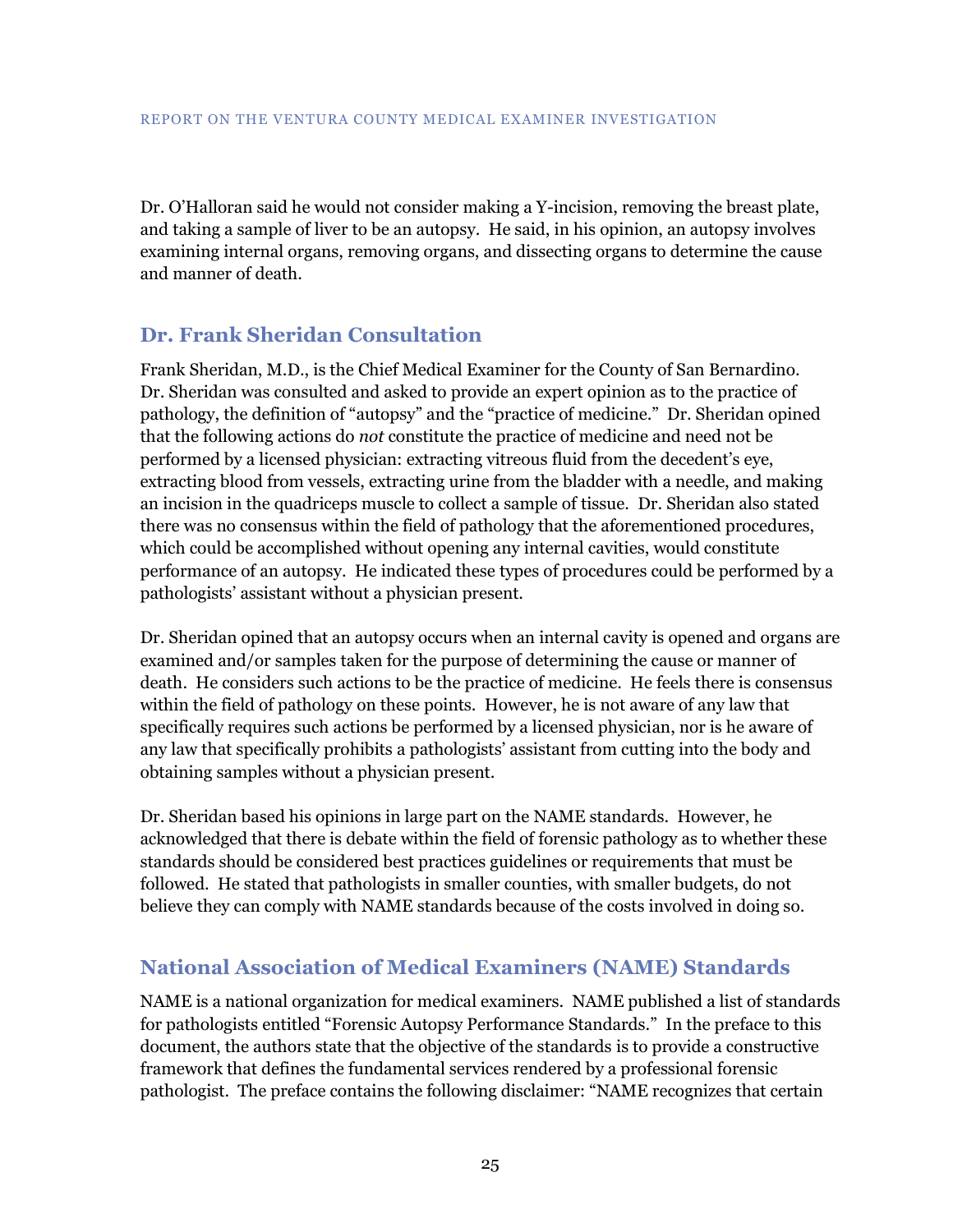standards may not be applicable where they conflict with federal, state, and local laws. Deviation from these performance standards is expected only in unusual cases when justified by considered professional judgment." (National Association of Medical Examiners, Forensic Autopsy Performance Standards (2005) ("NAME Standards"), Preface, p. iii.)

Standard B4 of NAME's publication states that performance of an autopsy is the practice of medicine. It further states that the pathologist must directly supervise support staff and warns that allowing "non-forensic pathologists to conduct forensic autopsy procedures without direct supervision and guidance is fraught with the potential for serious errors and omissions." (NAME Standards at p. 4.) NAME defines direct supervision as "supervision of personnel performing actions in the immediate presence of the supervisor." (*Id*. at p. 25.) Standard B4.1 provide that a forensic pathologist or resident in pathology shall perform all autopsies. (*Id*. at p. 4.) Standard B4.2 provides that a forensic pathologist shall directly supervise all assistance rendering during postmortem examinations. (*Ibid*.)

There is a procedure by which coroner and medical examiner offices can apply for NAME accreditation. However, most coroner systems cannot qualify for accreditation because of problems related to size, budgetary restraints, insufficient staff and equipment, and insufficiently trained personnel. (*Strengthening Forensic Science in the United States: A Path Forward: Review of Medical Examiner and Coroner Systems (2009), authored by the* National Research Council, published by the United States Department of Justice, p. 258.) The National Research Council, which is affiliated with the National Academy of Sciences, made the above observations following an extensive nationwide survey and analysis of death investigation in the United States. The Council noted that there is no one recognized set of performance standards or best practice standards for medical examiner/coroner systems, nor is there a universally accepted or promulgated method of quality control or quality assurance. (*Ibid*.) The Council also observed that, to some degree, all medical examiner/coroner agencies suffer from an imperfect legal structure or code controlling death investigations. (*Id*. at p. 247.)

Effective June 23, 2015, VCME has adopted a policy that its forensic pathologists follow the NAME Forensic Autopsy Performance Standards. VCME is currently taking steps to become NAME accredited.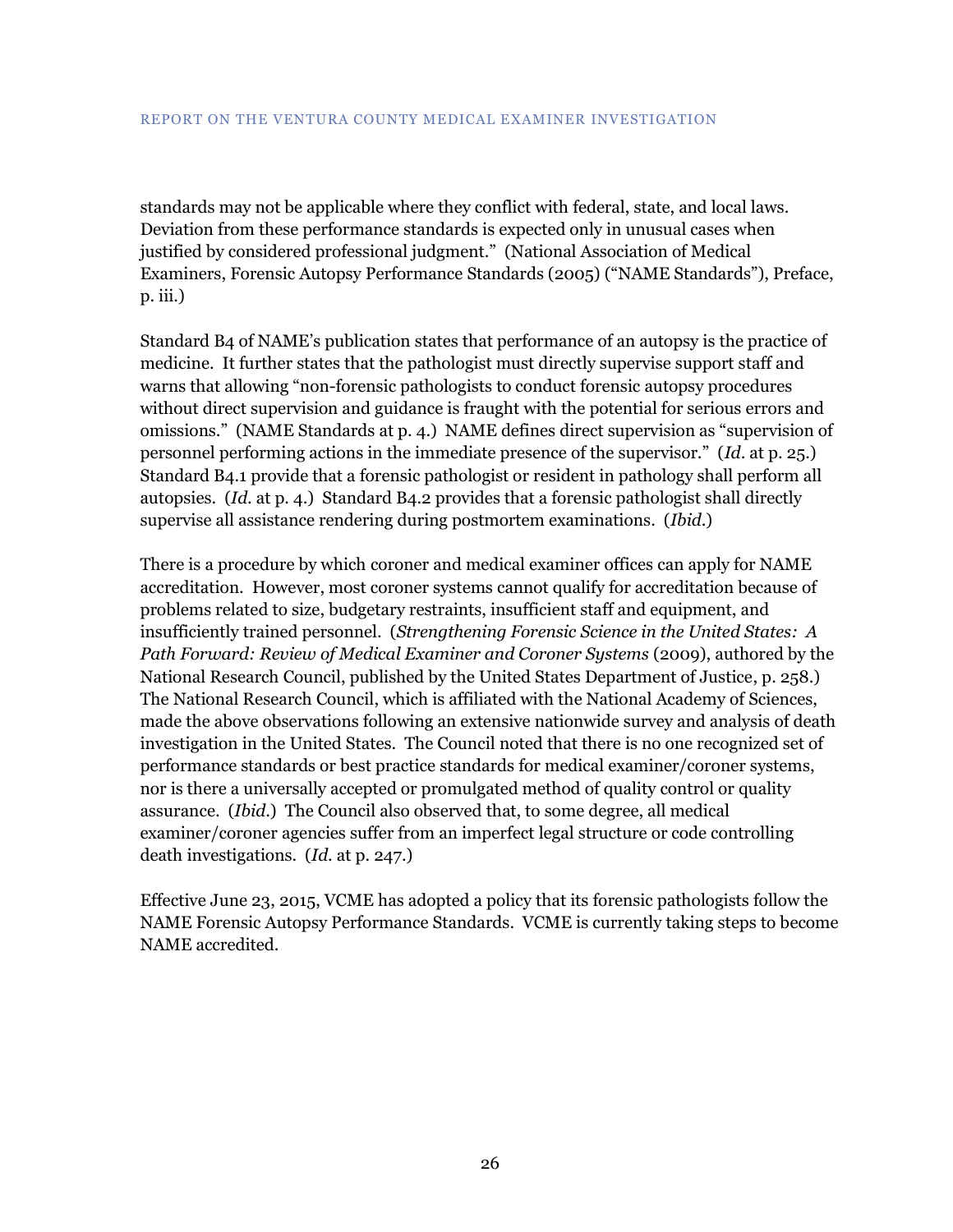# <span id="page-30-0"></span>**SECTION FOUR - ANALYSIS OF POTENTIAL CHARGES RELATED TO POSTMORTEM PROCEDURES INVESTIGATOR CHAVEZ PERFORMED AT DR. SMITH'S DIRECTION**

We have reviewed the following potential criminal charges against Investigator Chavez for the postmortem procedures performed on Nancy K., Jeffrey L., and Hipolito V.: 1) Unauthorized Autopsy (Health and Safety Code section 7114, misdemeanor); 2) Unauthorized Practice of Medicine (Business and Professions Code section 2052, subdivision (a), felony); 3) Conspiracy to Commit Unauthorized Practice of Medicine (Business and Professions Code section 2052, subdivision (b), felony); and 4) Unlawful Mutilation of Human Remains (Health and Safety Code section 7052, felony).

As to Dr. Smith, we have reviewed the following potential criminal charges related to his conduct in directing Investigator Chavez to perform postmortem procedures on Nancy K., Jeffrey L., and Hipolito V.: 1) Permitting Unauthorized Autopsy (Health and Safety Code section 7114, misdemeanor); and 2) Conspiracy to Commit Unauthorized Practice of Medicine (Business and Professions Code section 2052, subdivision (b), felony).

At the outset, we note that we are confining our review to the postmortem procedures performed on Nancy K., Jeffrey L., and Hipolito V. because it is the opinion of Dr. Sheridan that these procedures constituted the performance of an autopsy and the practice of medicine. In his opinion, the procedures performed on Gustavo G. and Christopher T. would not constitute either the performance of an autopsy or the practice of medicine, as their bodies were never opened.

# <span id="page-30-1"></span>**Unauthorized Autopsy, Health and Safety Code Section 7114**

#### <span id="page-30-2"></span>**Statutory Requirements**

Health and Safety Code section 7114 provides:

Any person who performs, permits or assists at, an autopsy on a dead body . . . is guilty of a misdemeanor, except that this section shall not be applicable to the performance of an autopsy by the coroner or other officer authorized by law to perform autopsies.

This is a "strict liability" offense that does not require that the individual have a wrongful intent. (See *People v. Casey* (1995) 41 Cal.App.4th Supp. 1, 6.) Thus, Investigator Chavez would be potentially culpable under this statute if it could be shown he performed an autopsy.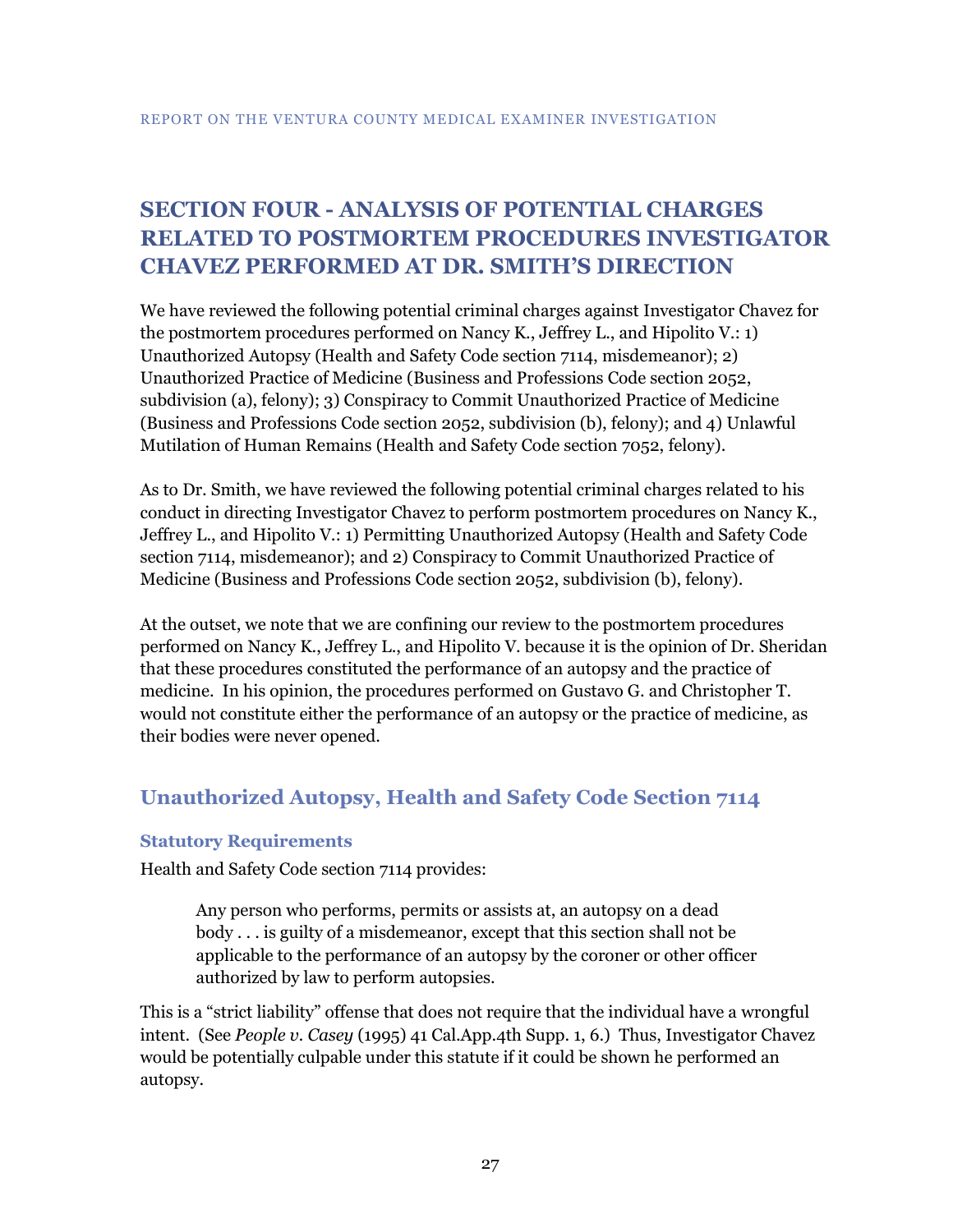#### <span id="page-31-0"></span>**Autopsy Definition**

Unfortunately, no California statute defines the term "autopsy." In the absence of a specific legal definition for a term, jurors would be instructed to apply the term using its ordinary, everyday meaning. (Judicial Council of California, Criminal Jury Instructions (Fall 2014), CALCRIM 200.)

The dictionary defines "autopsy" as "an examination of a body after death to determine the cause of death or the character and extent of changes produced by disease – called also *necropsy*." It comes from the Greek word *autopsia*, "act of seeing with one's own eyes." (*Merriam-Webster.com*, accessed January 17, 2016.)

"Autopsy" was defined in a published opinion of the Attorney General of California, 53 Ops. Cal. Atty. Gen. 220 (1970), as follows:

An autopsy is a form of postmortem examination in which a dead body is examined and at least partially dissected for the purpose of ascertaining the cause of death, the nature and extent of lesions of disease, or any other abnormalities present. *In re Disinterment of Body of Jarvis*, 244 Iowa 1025, 58 N.W.2d 24 (1953); *E.O. Painter Fertilizer Co. v. Boyd*, 93 Fla. 354, 114 So. 444 (1927); *cf*. 11 Ops. Cal. Atty. Gen. 150, 151 (1948).

"Dissect" is defined as "to separate into pieces: expose the several parts of (as an animal) for scientific examination." It comes from the Latin word meaning "to cut apart." (*Merriam-Webster.com*, accessed January 17, 2016.)

The term "postmortem examination" is broader than the term "autopsy." A "postmortem examination" has been described as "the dissection of the body, made within a few hours, or at the furthest a few days, after the death." (11 Ops. Cal. Atty. Gen. 150, 151 (1948).) "A postmortem examination is an examination of a body after death, and does not necessarily imply an autopsy, which is an examination of a dead body, by dissection to ascertain the cause of death." (*Ibid.*)

NAME Standards define the term "autopsy" more specifically as a procedure performed by a physician:

An examination and dissection of a dead body *by a physician* for the purpose of determining the cause, mechanism, or manner of death, or the seat of disease, confirming the clinical diagnosis, obtaining specimens for specialized testing, retrieving physical evidence, identifying the deceased or educating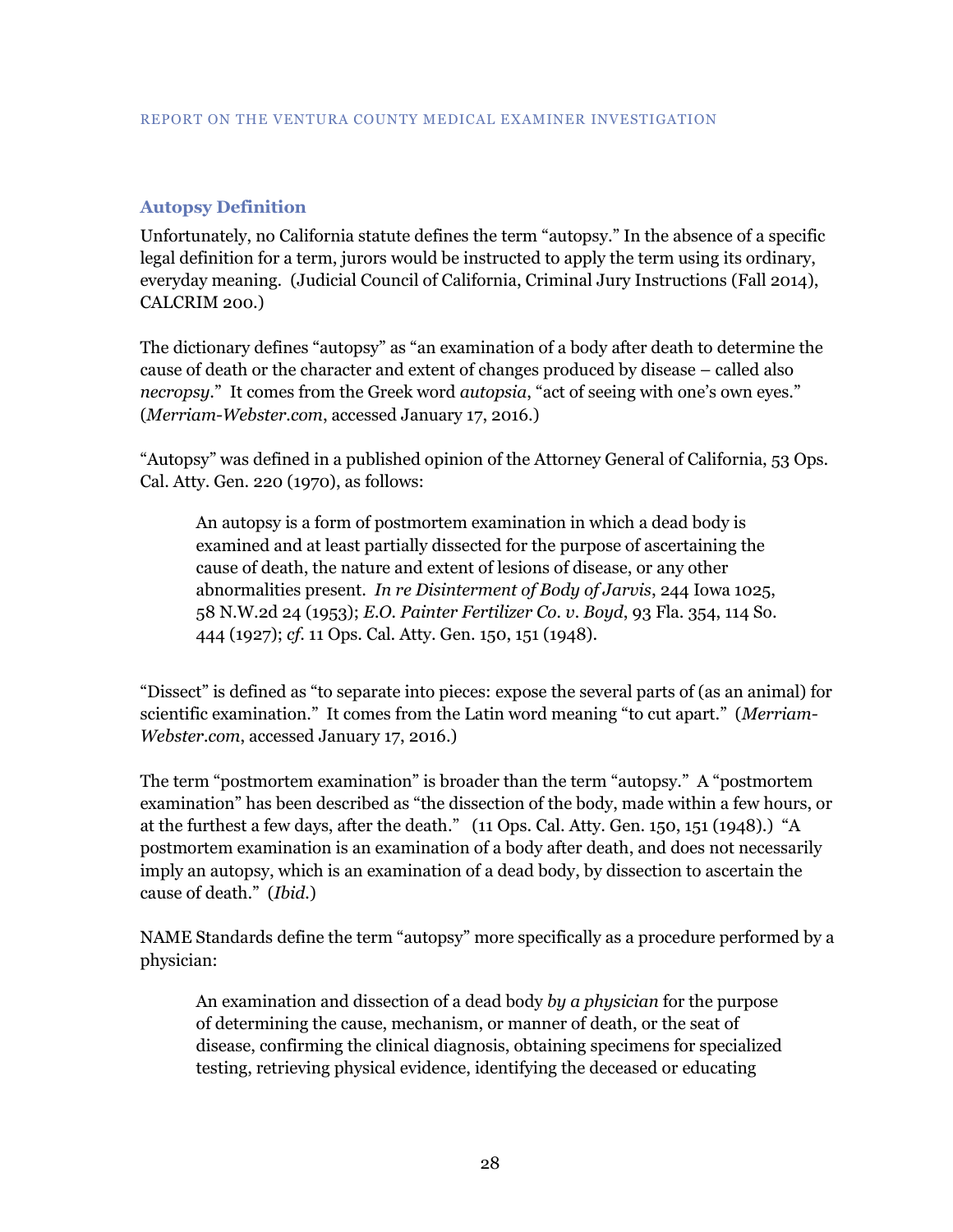medical professionals and students. (NAME Standards, Terms and Definitions, p. 19, emphasis added.)

The National Research Council defines an autopsy as, "The systematic external and internal examination of a body to establish the presence or absence of disease by gross and microscopic examination of body tissues…" (*Strengthening Forensic Science in the United States, supra*, p. 247.) It further explains that "medicolegal autopsies are conducted to determine the cause of death; assist with the determination of the manner of death as natural, suicide, homicide, or accident." (*Ibid.*)

Thus, there appears to be general agreement within the field of pathology that an autopsy involves an examination, including partial dissection of the body, for purposes of determining the cause of death. However, there is dispute regarding what specific actions constitute an autopsy. There is also dispute within the field regarding the dividing line between collecting samples and performing an autopsy.

### <span id="page-32-0"></span>**Legal Analysis**

Dr. Smith and Investigator Chavez assert that because Investigator Chavez was not attempting to ascertain the cause of death, but was only collecting samples, his actions do not constitute the performance of an autopsy. Dr. Smith was the one who provided the medical opinion regarding the manner and cause of death, not Investigator Chavez.

Dr. Sheridan disagrees and opines that collecting samples in anticipation that those samples will later be used to determine the cause of death constitutes an autopsy, even if another person ultimately determines the cause of death. Dr. Sheridan contrasts this with organ harvesting, which involves removing organs from the body for transplant rather than to determine the manner of death. Dr. Sheridan stated that, in his opinion, a technician could perform organ harvesting without physician supervision.

Unfortunately, the law provides no clarity regarding the dividing line between sample collection and performance of an autopsy. While Dr. Sheridan's opinion is helpful, it is not uncontroverted. Dr. O'Halloran expressed an opinion that opening the body with a Y-incision and removing the breast plate to obtain a liver sample would not constitute an autopsy.

This lack of clarity in the law and in the professional community is further compounded by Investigator Chavez's job description as a Chief Deputy Administrator/Supervising Medical Examiner Investigator. By its terms, the job qualifications include obtaining tissue and fluid samples from dead bodies.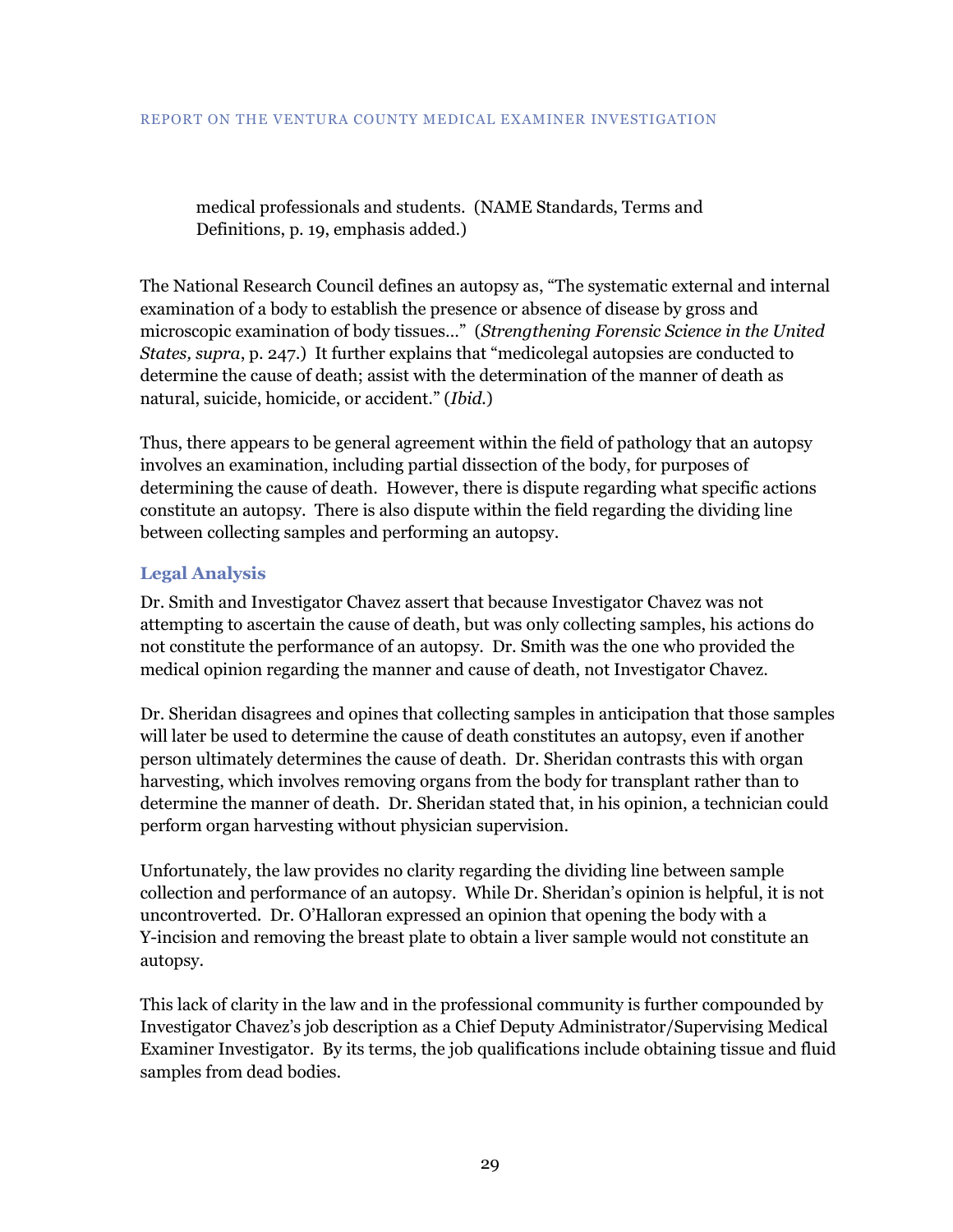The e-mail exchanges between Dr. Smith and Investigator Chavez reveal that Chavez was uncertain about whether his actions on Hipolito V. constituted an autopsy for purposes of EDRS reporting. Dr. Smith's responses in the Hipolito V. and David J. postmortem procedures appear to indicate that Dr. Smith believed an autopsy had occurred when the body was opened to collect a sample. However, Dr. Smith's e-mail responses focused on the reporting requirements for filling out the death certificate to be input to the EDRS.

The most invasive procedure performed by Investigator Chavez involved his opening the abdominal cavity of Nancy K. in an effort to identify the primary source of her cancer. This action went well beyond mere sample collection and, in the opinion of Dr. Sheridan, constituted an autopsy and the practice of medicine. However, because the Nancy K. autopsy occurred in December 2013, and because unauthorized performance of an autopsy under Health and Safety Code section 7114 is a misdemeanor, the statute of limitations is one year (Penal Code section 802), which expired well before the District Attorney's Office learned of the Nancy K. matter.

#### <span id="page-33-0"></span>**Authorized Officers under Health and Safety Code Section 7114**

Beyond the significant issues noted above, Health and Safety Code section 7114 permits an autopsy to be performed "by the coroner or other officer authorized by law to perform autopsies." Neither the Health and Safety Code nor any other provision of law provides guidance as to the term "other officer authorized by law to perform autopsies" as used in this section. As the Attorney General observed, "Unfortunately, the Legislature has not expressly enlightened us, either in section 7114 or elsewhere in the codified laws of California, as to the identity of such other officers. Probably the purpose was to avoid unforeseen consequences of the section at the time of original enactment." (53 Ops. Cal. Atty. Gen. 220, 222.)

While NAME standards would require a pathologist to personally perform autopsies and to directly supervise any assistance rendered by non-pathologists, its standards are not a substitute for law.

The role of "forensic technician" in our county is a role often referred to as a pathologists' assistant in other counties. Business and Professions Code section 1269.3 addresses both certified and non-certified pathologists' assistants in terms of their respective abilities to complete certain tasks under the law. A certified pathologists' assistant may, under the supervision and control of a pathologist, prepare human surgical specimens for gross description and dissection, prepare and perform human postmortem examinations, including, but not limited to, selection of tissues and fluids for further examination, and gather any other information necessary for an autopsy report. (Business and Professions Code, section 1269.3, subdivision (a).) However, Chavez does not have the required training or certification to be a certified pathologists' assistant.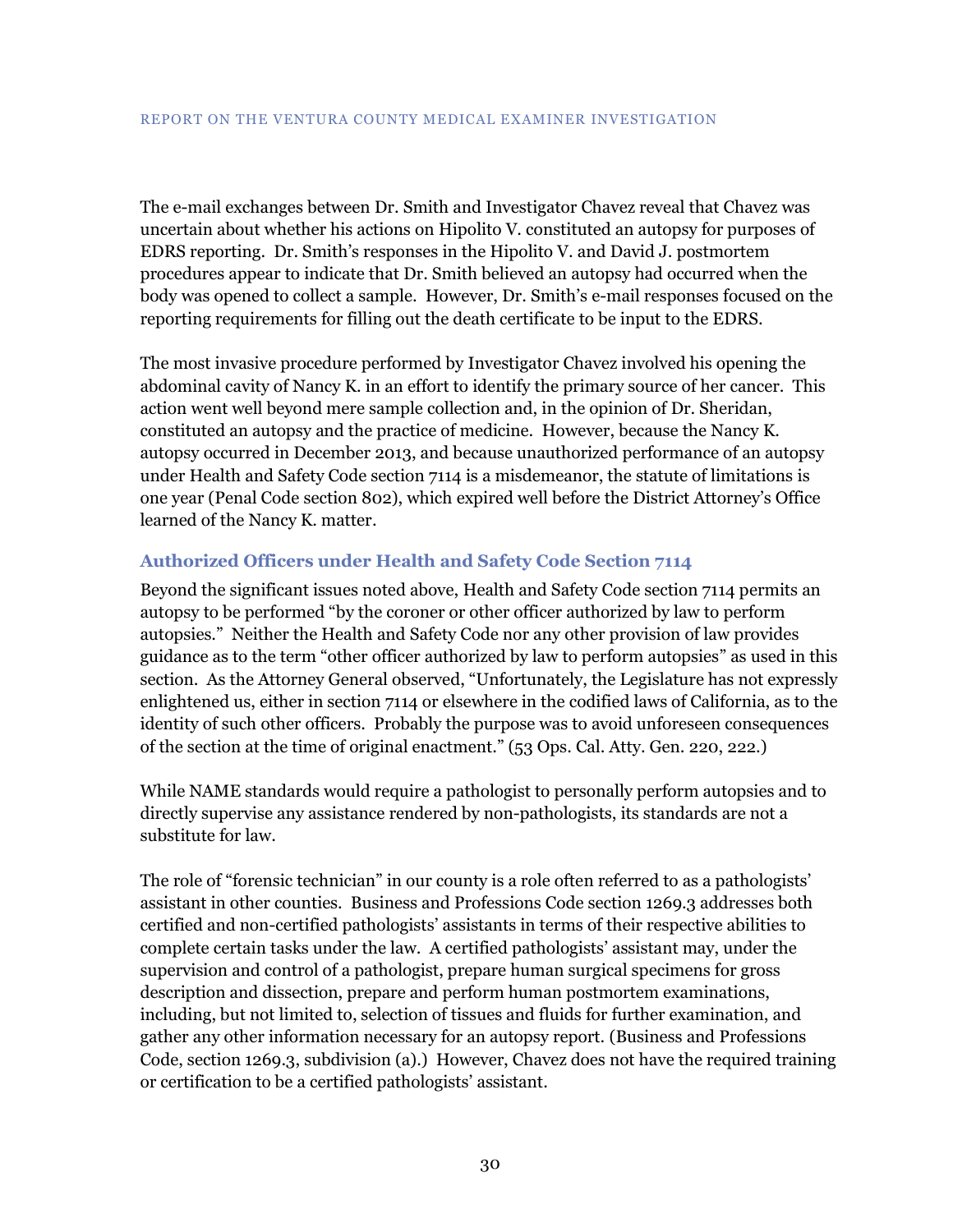An uncertified pathologists' assistant may prepare human surgical specimens for gross description and dissection under the direct supervision of a qualified pathologist. (Business and Professions Code section 1269.3, subdivision (b).) "Direct supervision" is defined in subdivision (c) as a physician being physically present onsite in the vicinity of the clinical laboratory where the specialty of pathology is being performed and who shall be available for consultation and direction. (Business and Professions Code section 1269.3, subdivision (c).) As discussed above, Dr. Smith was not present when Investigator Chavez performed some of the procedures, and Dr. Bucholtz was not aware of what procedures Chavez was performing.

It is not clear that the pathologists' assistant provisions would apply to Chavez. Given the lack of clarity in the law, and the duties in Chavez's job description to "obtain tissue and fluid samples from dead bodies," it cannot be proven beyond a reasonable doubt that Chavez was not an officer authorized by law to perform autopsies.

# <span id="page-34-0"></span>**Unauthorized Practice of Medicine, Business and Professions Code Section 2052, Subdivision (a)**

Business and Professions Code section 2052 provides the following regarding the practice of medicine by persons not holding a certificate (license) as physician and surgeon:

(a) Notwithstanding Section 146, any person who practices or attempts to practice, or who advertises or holds himself or herself out as practicing, any system or mode of treating the sick or afflicted in this state, or who diagnoses, treats, operates for, or prescribes for any ailment, blemish, deformity, disease, disfigurement, disorder, injury, or other physical or mental condition of any person, without having at the time of so doing a valid, unrevoked, or unsuspended certificate as provided in this chapter or without being authorized to perform the act pursuant to a certificate obtained in accordance with some other provision of law is guilty of a public offense.

(b) Any person who conspires with or aids or abets another to commit any act described in subdivision (a) is guilty of a public offense, subject to the punishment described in that subdivision . . . .

Business and Professions Code section 2038 defines "diagnose" as follows:

Whenever the words "diagnose" or "diagnosis" are used in this chapter, they include any undertaking by any method, device, or procedure whatsoever, and whether gratuitous or not, to ascertain or establish whether a person is suffering from any physical or mental disorder . . .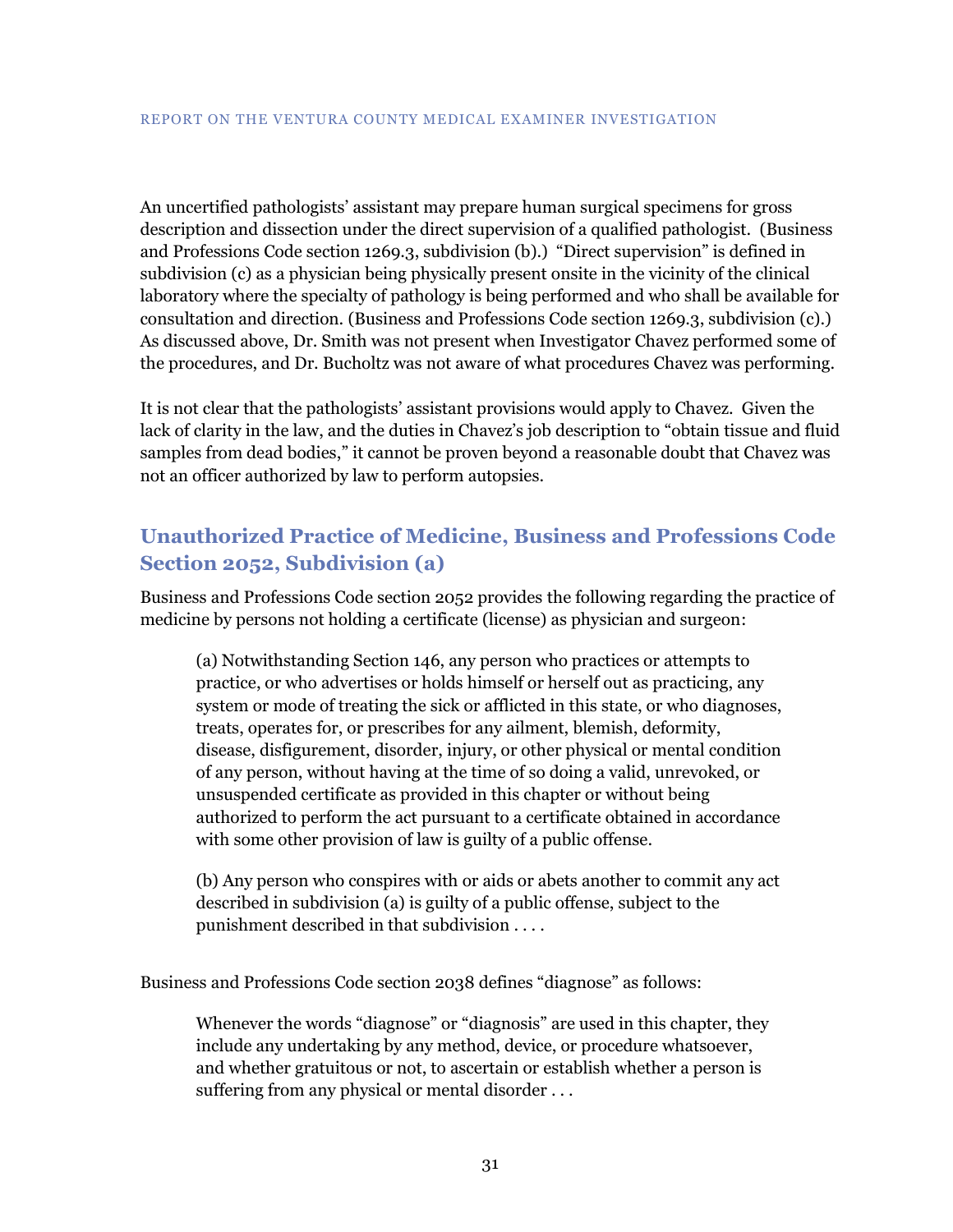#### <span id="page-35-0"></span>**Autopsy Procedure and the Practice of Medicine**

Business and Professions Code section 2052 does not specifically address whether conducting an autopsy on a dead body constitutes the practice of medicine. NAME standards provide that performance of a forensic autopsy is the practice of medicine. (NAME Standards, Standard B4.) However, beyond the NAME standard being quoted in a concurring California Supreme Court opinion (*People v. Dungo* (2012) 55 Cal.4th 608, 624 (conc. opn. of Werdeger, J.)), there are no California cases that have directly addressed this issue.

The Court of Appeals of New York, that state's highest court, has concluded that the practice of medicine includes the performance of autopsies. (*Gross v. Ambach* (1988) 71 N.Y.2d 859, 861 [522 N.E.2d 1043, 527 N.Y.S.2d 745].) The court interpreted New York Education Law section 6521, which defines the practice of medicine as "diagnosing, treating, operating or prescribing for any human disease, pain, injury, deformity or physical condition." The court stated:

Contrary to petitioner's claim that medicine may be practiced only on living patients, the statute contains no such limitation. . . . Clearly, an autopsy is the ultimate diagnostic procedure through which are determined the cause and means of death. Accordingly, since the practice of medicine includes the performance of autopsies, subject matter jurisdiction obtains.

However, the New York decision is not binding in California.

In the present case, the law is not clear as to whether performing an autopsy is the practice of medicine, or whether the procedures Chavez performed constituted an autopsy or the performance of medicine. It is also factually arguable whether he was merely obtaining samples at the direction of a licensed physician, Dr. Smith. Accordingly, it cannot be proven beyond a reasonable doubt that Armando Chavez practiced medicine without a license.

# <span id="page-35-1"></span>**Aiding and Abetting Unauthorized Practice of Medicine, Business and Professions Code Section 2052, Subdivision (b)**

Business and Professions Code section 2052, subdivision (b), provides:

Any person who conspires with or aids or abets another to commit any act described in subdivision (a) is guilty of a public offense, subject to the punishment described in that subdivision.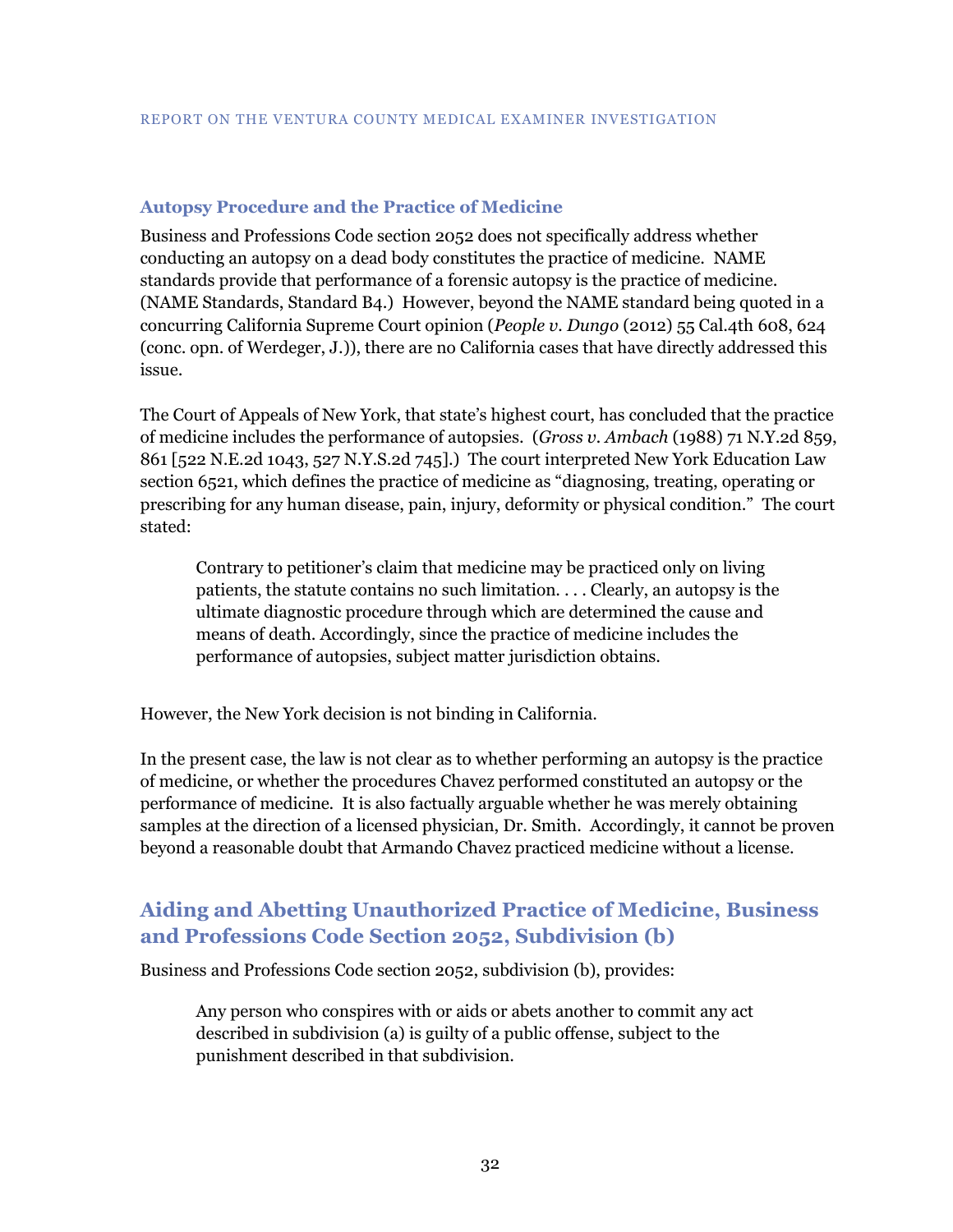As discussed above, it cannot be proven beyond a reasonable doubt that the procedures Investigator Chavez performed constituted the practice of medicine. Nor can the necessary intent be proven to establish that Dr. Smith aided and abetted the authorized practice of medicine.

Business and Professions Code section 2052, subdivision (b), requires proof of specific intent on the defendant's part to violate the law, because commission of the crime requires either a conspiracy or aiding and abetting. (*People v. Bernhart* (1963) 222 Cal.App.2d 567, 586-587.) A necessary element is the existence in the mind of the perpetrator of the specific intent to violate the section or that the defendants entered into the common purpose with knowledge that a violation of law would result from the commission of the contemplated act or acts. (*Ibid.*) A mistake of law is a defense to this charge if it negates the requisite intent. (*Ibid.*)

The evidence fails to conclusively establish that Dr. Smith believed Investigator Chavez was conducting an autopsy or was engaged in practicing medicine. Accordingly, it cannot be proven beyond a reasonable doubt that Dr. Smith aided and abetted the unauthorized practice of medicine under Business and Professions Code section 2052, subdivision (b).

# <span id="page-36-0"></span>**Unlawful Mutilation of Human Remains, Health and Safety Code Section 7052, Subdivision (a)**

Health and Safety Code section 7052, subdivision (a) provides:

Every person who willfully mutilates, disinters, [or] removes from the place of interment . . . any remains known to be human, without authority of law, is guilty of a felony.

"Human remains" is defined in Health and Safety Code section 7001 as "the body of a deceased person, regardless of its state of decomposition, and cremated remains." The term "mutilate," while not defined in the code, has been interpreted to mean "to cut off a limb or an essential part of the body." (*People v. Bullington* (1938) 27 Cal.App.2d 396.)

While there are no appellate court opinions dealing with a criminal prosecution of a pathologist or pathologists' assistant under Health and Safety Code section 7052, subdivision (a), a civil action was upheld for a violation of this section against a physician who, though authorized by law to examine the body in question, was not authorized to remove a portion of the body and retain possession thereof despite a demand by the surviving spouse that it be returned. (*Palmquist v. Standard Acc. Ins. Co.* (S.D. Cal. 1933) 3 F.Supp. 358.)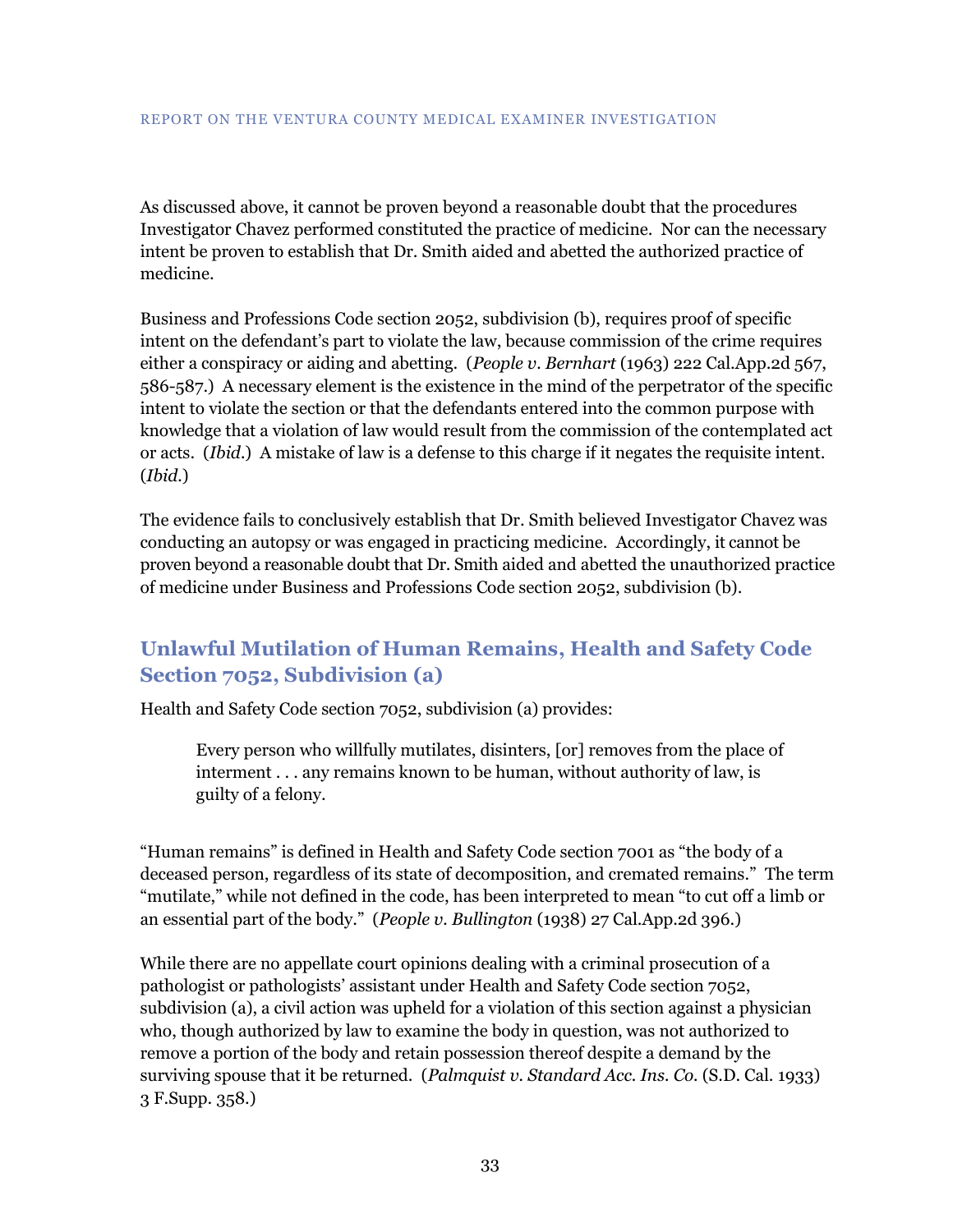In order to prove a violation of Health and Safety Code section 7052, subdivision (a), we must prove the defendant acted "without authority of law." Thus, any provision of law that arguably grants defendant the authority to act as he did constitutes a defense to this charge. Due to the lack of clarity in California law and based upon the same reasoning and analysis above, the prosecution could not overcome a claim that Investigator Chavez acted under authority of law.

# <span id="page-37-0"></span>**SECTION FIVE - ANALYSIS OF POTENTIAL CHARGES RELATED TO AUTOPSY REPORTS AUTHORED BY DR. SMITH**

Dr. Smith authored autopsy reports for Gustavo G., Jeffrey L., and Christopher T., despite not having directly examined the bodies himself nor being present when Investigator Chavez performed postmortem procedures on the bodies. If these reports contained material misrepresentations, Dr. Smith could potentially be criminally liable pursuant to Penal Code section 115, Felony Procuring or Offering False or Forged Instrument for Recording, and Penal Code section 134, Felony Preparing False Documentary Evidence.

# <span id="page-37-1"></span>**Procuring or Offering False Instrument for Recording, Penal Code Section 115**

Penal Code section 115, subdivision (a) provides:

Every person who knowingly procures or offers any false or forged instrument to be filed, registered, or recorded in any public office within this state, which instrument, if genuine, might be filed, registered, or recorded under any law of this state or of the United States, is guilty of a felony.

VCME is a public office within the State of California. However, an autopsy report may not qualify as an "instrument" for purposes of this statute. Courts have held a death certificate is not an "instrument" within the meaning of the statute. (*People v. Soriano* (1992) 4 Cal.App.4th 781, 783-784.) An "instrument" within the meaning of Penal Code section 115 is "a writing which transfers title to or creates a lien on real property, or gives a right to a debt or duty." (*Id*. at p. 753, citing *Generes v. Justice Court* (1980) 106 Cal.App.3d 678, 682- 684.) Based upon this decisional law, we believe it is unlikely a court would find that an autopsy report qualifies as an "instrument."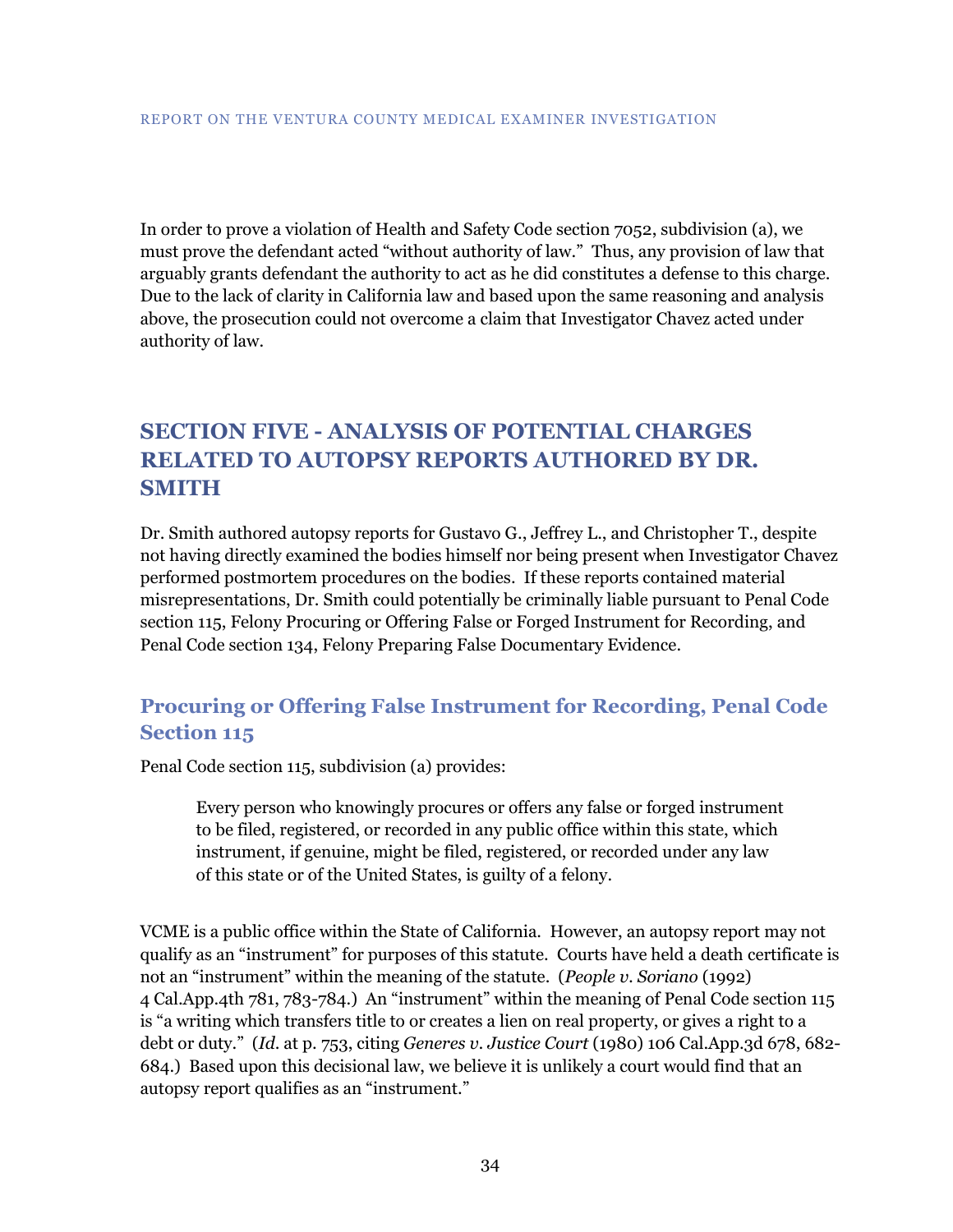Further, there are no statements Dr. Smith made in the autopsy reports in question that can be proven false or untrue. All three autopsy reports in question contain the following description of the procedures employed: "An abbreviated postmortem examination was performed for the acquisition of toxicological biological specimens under the direction and supervision of Jon J. Smith, M.D." While the language may be misleading, it is not demonstrably false. Investigator Chavez performed abbreviated postmortem examinations for the acquisition of toxicological and biological specimens. Investigator Chavez acted under Dr. Smith's "direction and supervision," in that Dr. Smith directed Investigator Chavez via e-mail what samples to collect and procedures to perform on the bodies in question. The term "direction and supervision" is not defined in California law. It is not synonymous with "direct supervision," which requires onsite supervision. (Business and Professions Code section 1269.3, subdivision (c).) While Dr. Smith was not forthcoming in disclosing that a medical examiner investigator performed the postmortem procedures while he "supervised" via e-mail from a remote location, we cannot prove beyond a reasonable doubt that the statements made were false. For the reasons set forth above, we cannot prove a violation of Penal Code section 115 against Dr. Smith.

### <span id="page-38-0"></span>**Preparing False Documentary Evidence, Penal Code Section 134**

Penal Code section 134 provides:

Every person guilty of preparing any false or ante-dated book, paper, record, instrument in writing, or other matter or thing, with intent to produce it, or allow it to be produced for any fraudulent or deceitful purpose, as genuine or true, upon any trial, proceeding, or inquiry whatever, authorized by law, is guilty of a felony.

Penal Code section 134 is broader than Penal Code section 115 in the scope of documents covered. An autopsy report would certainly qualify as a "paper, record… or other material or thing." However, there is no evidence that Dr. Smith intended to produce, or allow to be produced, any of these autopsy reports for a fraudulent or deceitful purpose, upon a trial, proceeding, or other inquiry authorized by law. The autopsies did not pertain to potential criminal cases, nor did Dr. Smith have reason to anticipate civil litigation for which these reports would be produced. More importantly, it cannot be proven that he made any false statements in the reports, as explained above. Therefore, we cannot prove a violation of Penal Code section 134 against Dr. Smith.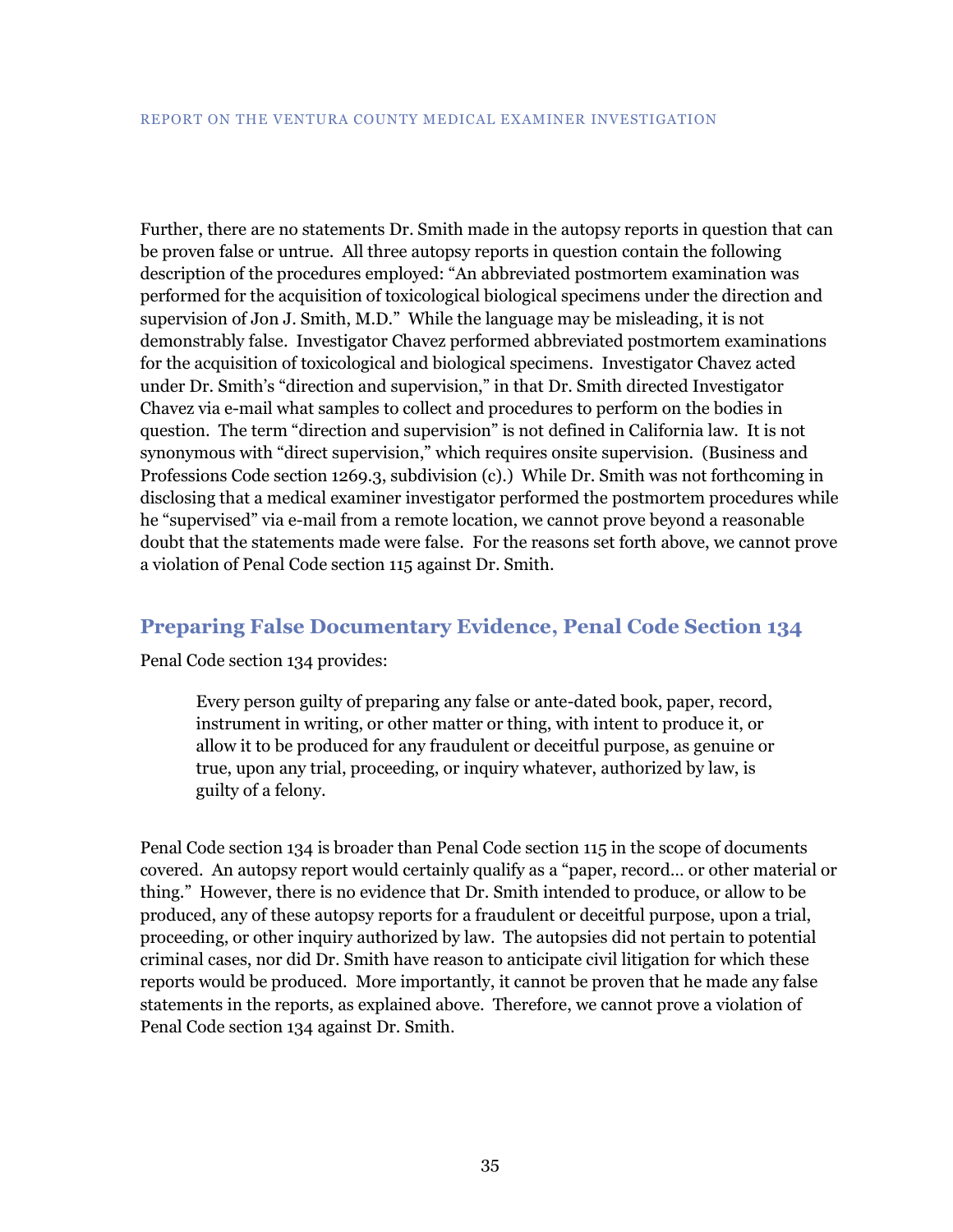# <span id="page-39-0"></span>**SECTION SIX - ANALYSIS OF POTENTIAL CHARGES RELATED TO LOUISIANA AND OREGON AUTOPSIES**

Dr. Smith authored autopsy reports as a contract pathologist for Regional Pathology and Autopsy Services, including autopsies in Louisiana and Oregon. Whether or not the laws of those states were violated, "[i]t has long been established that a state will entertain a criminal proceeding only to enforce its own criminal laws, and will not assume authority to enforce the penal laws of other states or the federal government through criminal prosecutions in its state courts." (*People v. Betts* (2005) 34 Cal.4th 1039, 1046, citing *Huntington v. Attrill* (1892) 146 U.S. 657.) No charges can be filed in California regarding those autopsies because we have no evidence that Dr. Smith committed acts in California in violation of California law.

Nor can we prosecute a conspiracy to commit a violation of Oregon or Louisiana law. A conspiracy to commit "any crime," as the term is used in Penal Code section 182, is limited to conspiracies to violate only crimes created by California law. (*People v. Zacarias* (2007) 157 Cal.App.4th 652.)

# <span id="page-39-1"></span>**SECTION SEVEN - ANALYSIS OF POTENTIAL FRAUD-RELATED CHARGES**

This section outlines the legal principles, evidence, and analysis of potential fraud-related and theft-related charges as it pertains to Dr. Smith's employment obligations to the County of Ventura.

# <span id="page-39-2"></span>**Applicable Laws**

#### <span id="page-39-3"></span>**Time Reporting**

As a doctor receiving an annual salary, Dr. Smith was not subject to some requirements applicable to hourly employees. Federal law classifies salaried physicians as "learned professionals" who are exempt from the maximum hour and overtime provisions of the Fair Labor Standards Act. (29 USC § 213(a)(1); 29 CFR § 541.304.) However, such exempt employees can be required to deduct time they are not working from their leave banks. (*Conley v. Pacific Gas and Elec. Co.* (2005) 131 Cal.App.4th 260; *People v. Groat* (1993) 19 Cal.App.4th 1228, 1235.)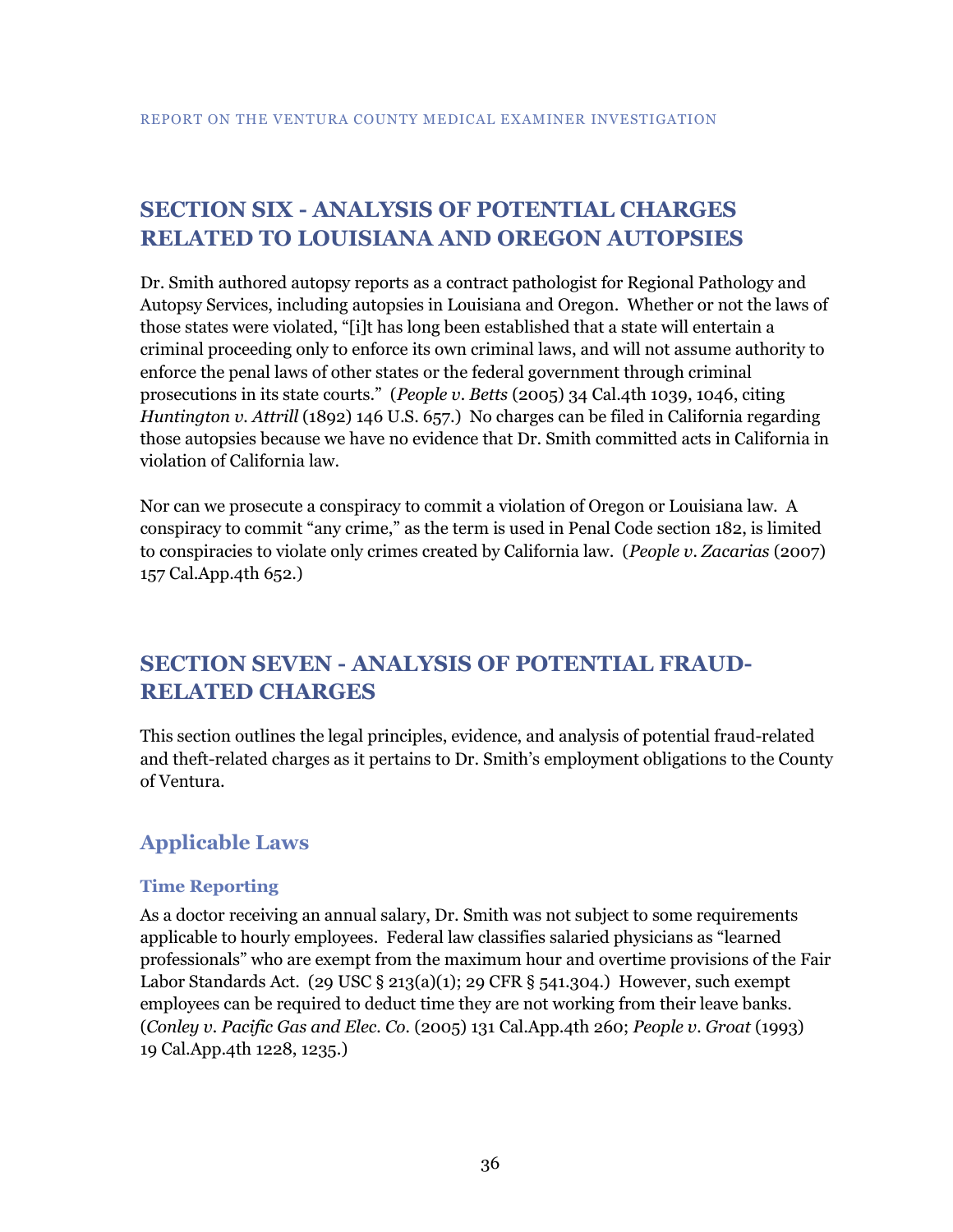Dr. Smith's employment with the County of Ventura was governed by the Management, Confidential Clerical and Other Unrepresented Employees Resolution ("Management Resolution"), and the Ventura County Personnel Rules and Regulations (PRR). The normal biweekly pay period is 80 hours. (Management Resolution, section 801.) An agency/ department head may, following approval of the County Executive Officer, assign an employee to a different schedule. (Management Resolution, section 802.)

Outside employment is prohibited "where there exists a conflict of interest or where such employment would impair an employee's ability to perform his County duties." (PRR, section 1901.) PRR, section 1904, provides:

A written notification must be given to the department/agency head for all regular outside employment and for all occasional outside employment in excess of eight hours in any one week. Failure to provide such information may be a cause for disciplinary action. An outside work statement must contain the name of the employer, the hours to be worked and the nature and duration of the employment.

To implement Article 19 of the Ventura County Rules and Regulations, the County utilizes an Outside Employment Approval Request form.

#### <span id="page-40-0"></span>**False Claims, Penal Code Section 72**

Penal Code section 72 provides:

Every person who, with intent to defraud, presents for . . . payment to any . . . county . . . authorized to allow or pay the same if genuine, any false or fraudulent claim, bill, account, voucher, or writing, is punishable either by imprisonment in the county jail for a period of not more than one year, by a fine of not exceeding one thousand dollars (\$1,000), or by both that imprisonment and fine, or by imprisonment pursuant to subdivision (h) of Section 1170, by a fine of not exceeding ten thousand dollars (\$10,000), or by both such imprisonment and fine.

This section is violated when an employee submits a false claim for payment for services. Dr. Smith frequently requested time off from VCME when performing services in other counties, and Mr. Fisher clearly authorized him to flex his hours, stating that "if he worked 70 hours in a given week I would expect that employee to adjust his or her schedule to reduce his or her work hours the following week." Based on these principles and analysis of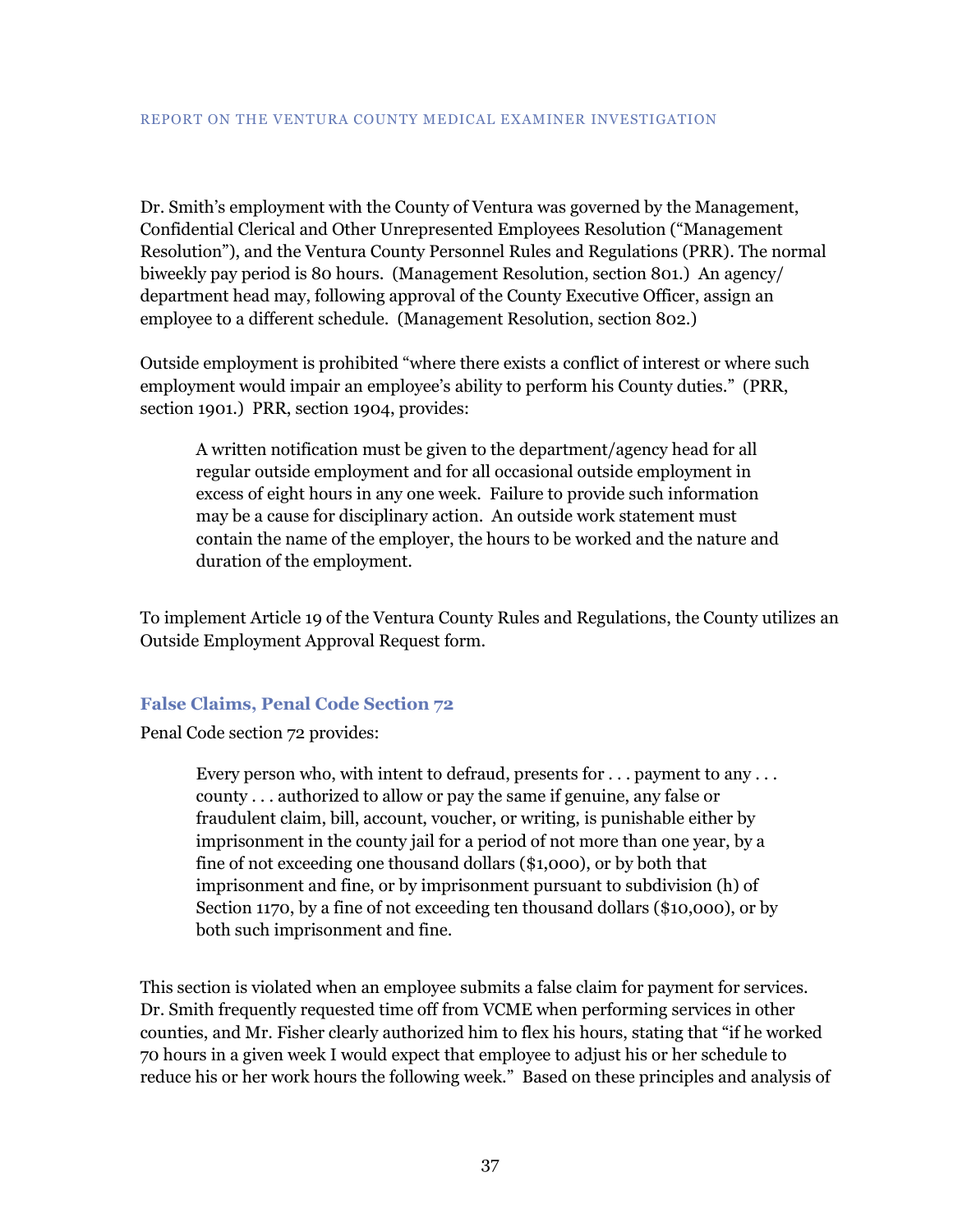#### REPORT ON THE VENTURA COUNTY MEDICAL EXAMINER INVESTIGATION

payroll and other records, there is simply no way to prove that Dr. Smith was paid by the County of Ventura for hours which he spent working for other counties or agencies.

#### <span id="page-41-0"></span>**Misappropriation of Public Moneys, Penal Code Section 424**

Penal Code section 424 provides in relevant part:

(a) Each officer of . . . any county, . . . and every other person charged with the receipt, safekeeping, transfer, or disbursement of public moneys, who either:

1. Without authority of law, appropriates the same, or any portion thereof, to his or her own use, or to the use of another; or,

. . . . 3. Knowingly keeps any false account, or makes any false entry or erasure in any account of or relating to the same; or,

4. Fraudulently alters, falsifies, conceals, destroys, or obliterates any account;

. . . .

Is punishable by imprisonment in the state prison for two, three, or four years, and is disqualified from holding any office in this state.

These provisions would be applicable to the medical examiner as a county "officer." County officers include the coroner. (Government Code section 24000, subdivision (m).) Because a medical examiner exercises the same powers and performs the same duties as a coroner, the medical examiner would be a county officer as well. (See Government Code section 24010; 93 Ops. Cal. Atty. Gen. 78, fn. 1 (2010).)

The medical examiner also meets the general definition of an officer. "The most general characteristic of a public officer, which distinguishes him from a mere employee, is that a public duty is delegated and entrusted to him, as agent, the performance of which is an exercise of a part of the governmental functions of the particular political unit for which he, as agent, is acting," and has "a tenure of office 'which is not transient, occasional or incidental,' but is of such a nature that the office itself is an entity in which incumbents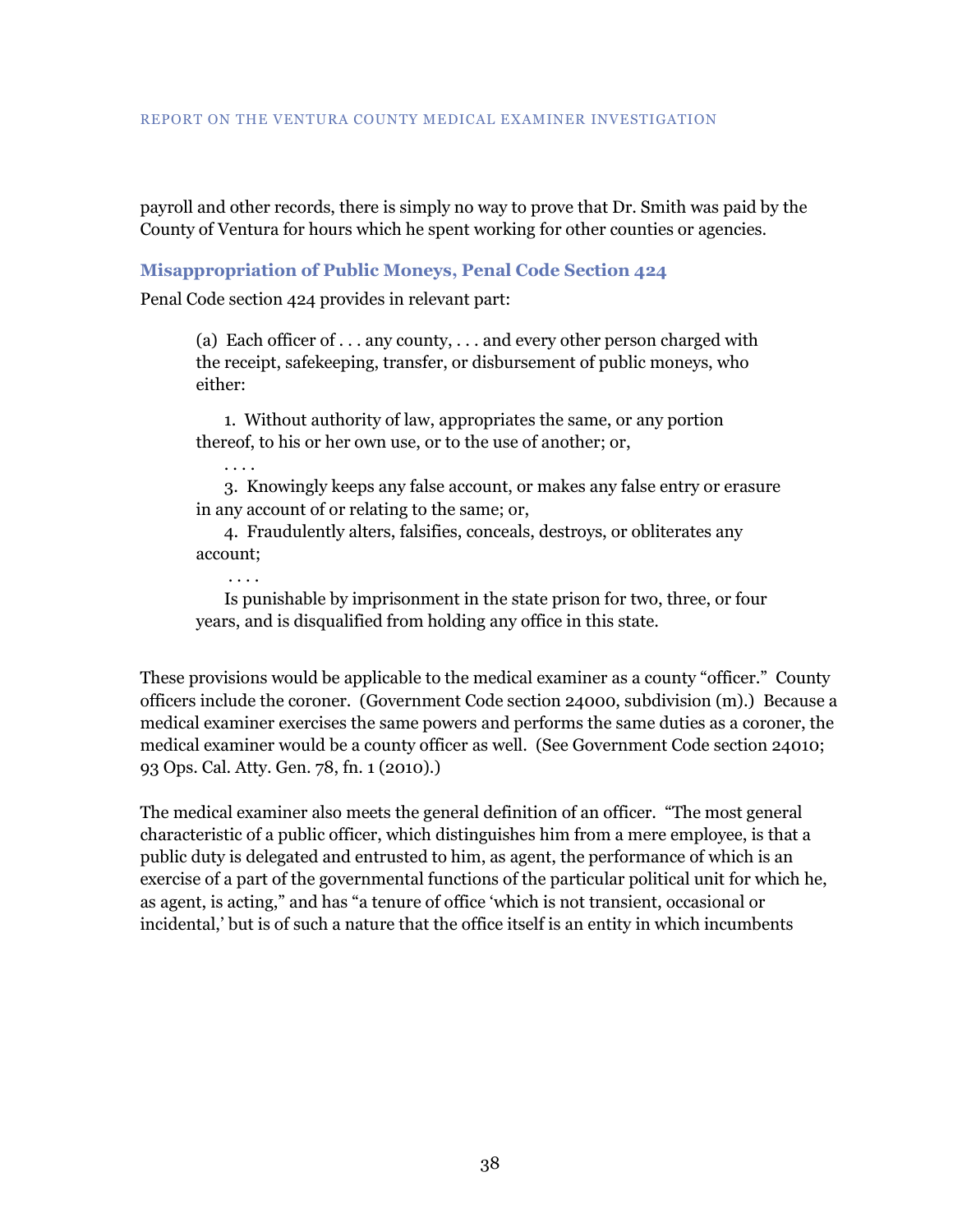succeed one another . . ." (*People v. Rosales* (2005) 129 Cal.App.4th 81, 86.) A medical examiner exercises statutory duties and meets the definition of public officer.<sup>12</sup>

For violation of unauthorized appropriation of public funds in violation of section 424, subdivision  $(a)(1)$ , the prosecution must prove that the defendant knew the conduct was unlawful, or was criminally negligent in failing to know the legal requirements. (*Stark v. Superior Court* (2011) 52 Cal.4th 368, 399.) For violation of knowingly keeping a false account in violation of subdivision  $(a)(3)$ , it is not necessary to show that the defendant knew or should have known the conduct was unlawful; it sufficient that the defendant knew that the entries were false. (*Stark, supra,* at pp. 403–404; *People v. Aldana* (2012) 206 Cal.App.4th 1247, 1255.) Fraudulent falsification of an account under subdivision  $(a)(3)$ would require an intent to deceive. (See Civil Code section 1572.)

However, the false statement must be *material*, meaning that the public entity paid, or was at risk of paying, the person more than they earned. (*People v. Aldana*, *supra*, at pp. 1256- 1257.) "This conclusion is consistent with the purpose of section 424 – to protect the public purse. . . . A conviction for authorizing a timesheet that is technically false, although the falsity is not material and does not negatively affect the public purse, would not further the statute's purpose and intention." (*Id*. at p. 1257.) So if, as in *Aldana*, the total work hours reported do not exceed the number of hours actually worked for that pay period, there is no material misrepresentation, even if entries for specific days are not correct. As discussed below, the evidence does not establish any material misrepresentations of the time worked by Dr. Smith.

# <span id="page-42-0"></span>**Dr. Smith's County of Ventura Employment**

 $\overline{a}$ 

Dr. Smith became the Assistant Chief Medical Examiner for the County of Ventura on June 12, 2011. On February 14, 2012, the Board of Supervisors appointed Dr. Smith as the Chief Medical Examiner effective upon the retirement of Dr. Ron O'Halloran in June 2012.

<sup>12</sup> Because the medical examiner is a county officer, it is not significant that Dr. Smith would not fall within the other group of employees who are subject to section 424, "other person[s] charged with the receipt, safekeeping, transfer, or disbursement of public moneys." Certification of a time sheet constitutes disbursement of funds, and a public employee who has authority to certify his own time sheet can be liable under section 424. (People v. Groat (1993) 19 Cal.App.4th 1228, 1233-1234.) However, an employee is not charged with disbursement of public money under section 424 if he merely submits his own timesheet for approval by another person. (People v. Aldana (2012) 206 Cal.App.4th 1247, 1254.) Dr. Smith did not approve his own time card, but submitted it to Mr. Fisher for approval.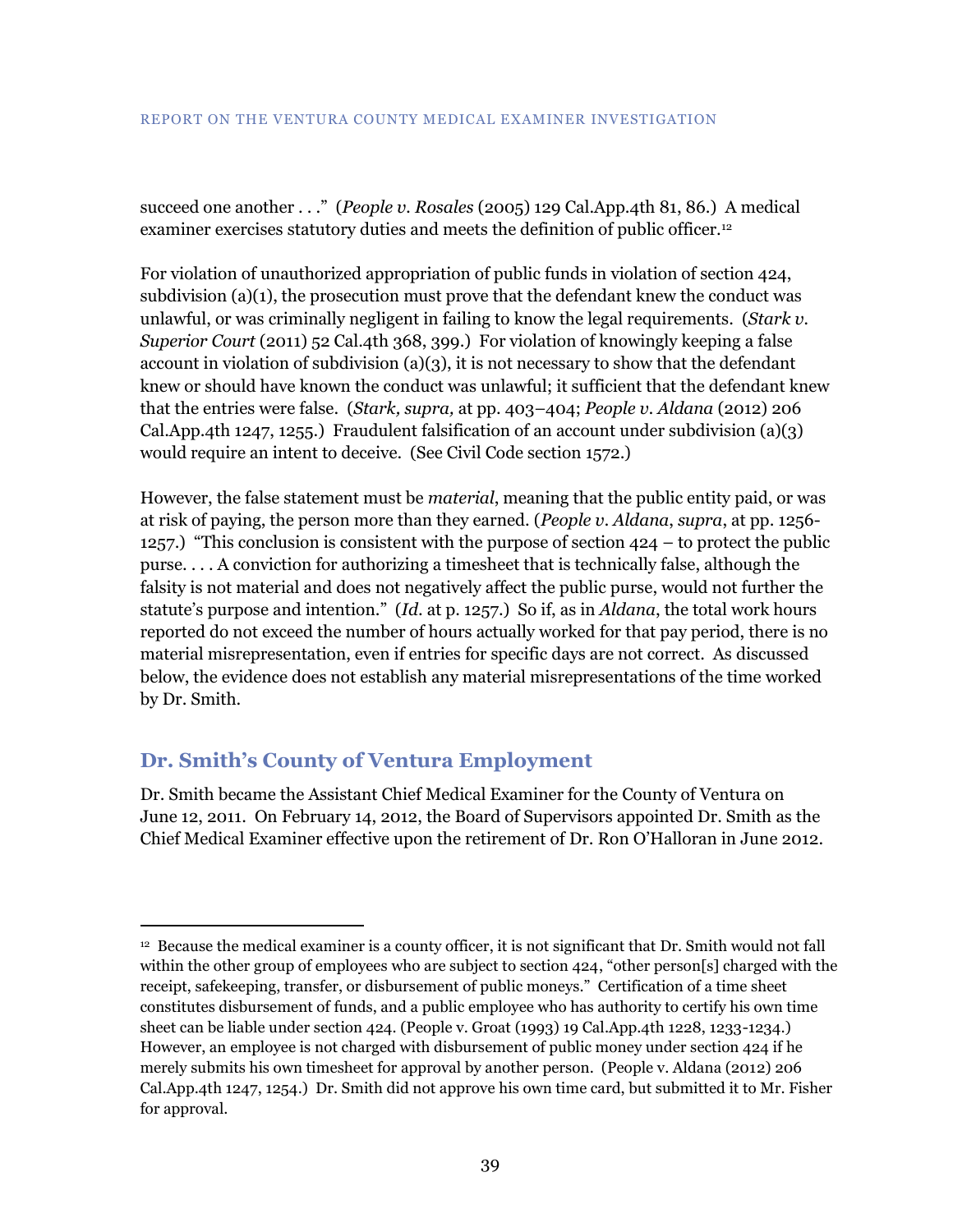Dr. Smith's position as the head of the VCME was a full-time position earning a biweekly salary of \$8,594.54. On June 18, 2013, the Ventura County Board of Supervisors approved a 10 percent increase in salary for the positions of chief medical examiner and assistant chief medical examiner. The recommendation to the Board of Supervisors cited difficulty in recruiting qualified candidates as the reason for the need to increase the salaries specifically an inability to fill the position of assistant chief medical examiner. Thereafter, due to the inability to fill the position of assistant chief medical examiner, Dr. Ann Bucholtz was hired to provide forensic pathology services on a contract basis where she was paid a specific amount for each postmortem examination she performed. Dr. Smith and the VCME falls under the supervision and chain of command of the Ventura County Health Care Agency.

### <span id="page-43-0"></span>**Supervision of Medical Examiner**

Barry Fisher, the Ventura County Health Care Agency Director, oversees and supervises all health care department heads in the County of Ventura including the heads of the Ventura County Medical Center, Santa Paula Hospital, Ventura County Health Care Plan, Department of Public Health, Department of Behavioral Health, and VCME. In this capacity, Mr. Fisher provides support, and approves time-off requests and outside employment requests for each of the directors of the individual health care departments.

In an interview with district attorney investigators on June 23, 2015, Mr. Fisher explained that all department directors are employed as salaried employees. Mr. Fisher expects that as salaried employees they will manage their schedules appropriately. As an example, Mr. Fisher explained that if a director works 70 hours in a given week, Mr. Fisher would expect that employee to adjust his or her schedule to reduce his or her work hours the following week. Mr. Fisher would, however, be concerned if the employee was putting in fewer than 40 hours a week on a regular basis. When asked specifically about Dr. Smith, Mr. Fisher explained that if Dr. Smith were out of the area but available by telephone, Mr. Fisher would consider that working time – especially if Dr. Smith obtained prior approval.

### <span id="page-43-1"></span>**Santa Barbara County High-Risk Autopsies**

On May 20, 2014, the Board of Supervisors approved authorization for Ventura County Health Care Agency Director Barry R. Fisher, or his designee, to sign a contract with the County of Santa Barbara for high-risk autopsies to be performed by the County of Ventura Medical Examiner's Office. In that contract – effective from June 1, 2014, through June 1, 2015 – the VCME would perform high-risk autopsies for the County of Santa Barbara, which were defined as a "postmortem examination of a decedent who had, or is likely to have had,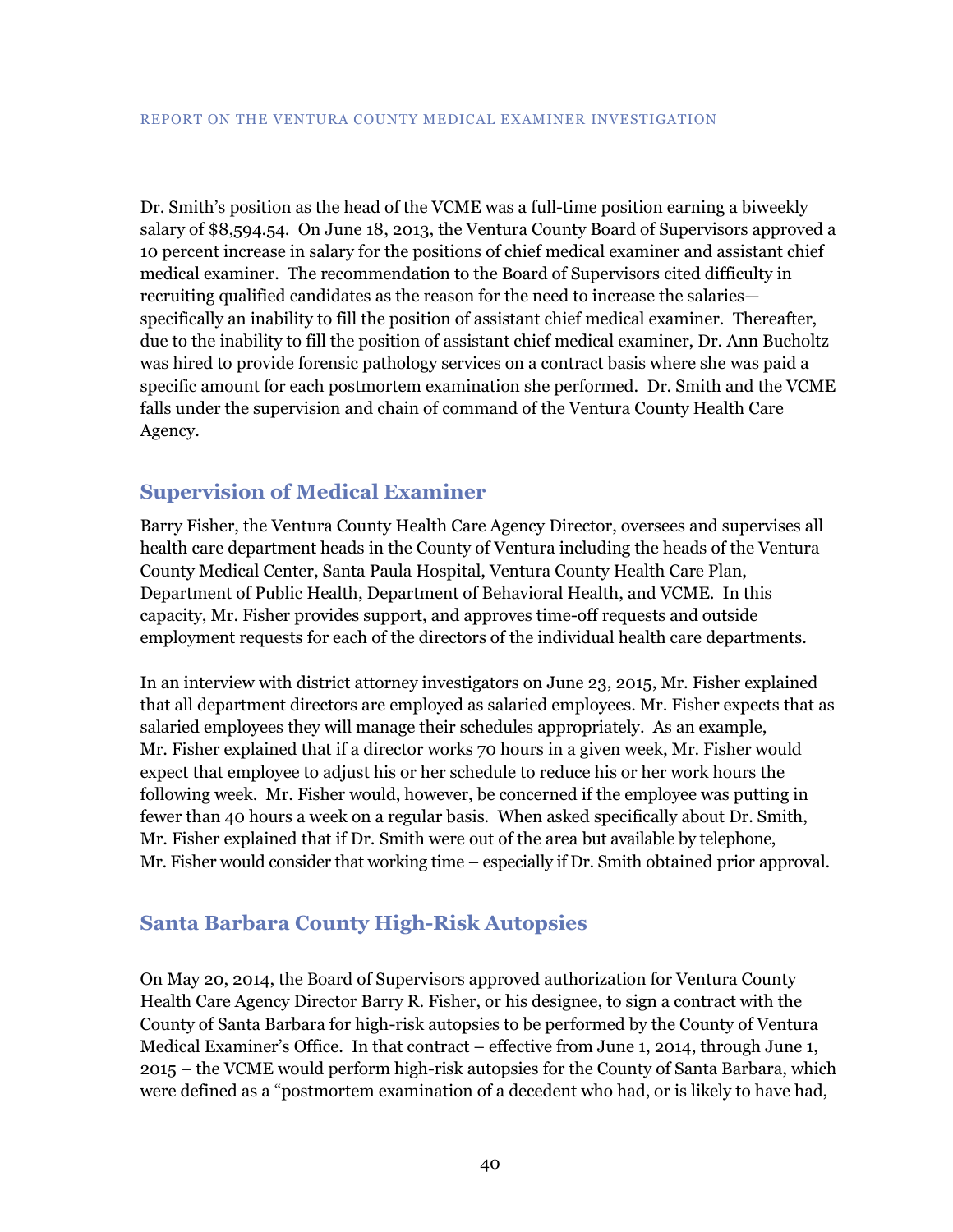a serious infectious disease that can be transmitted to those present at the autopsy thereby causing them serious illness and/or premature death." In exchange for completing these autopsies, the County of Santa Barbara would reimburse the County of Ventura \$3,500 for each autopsy. The contract projected two high-risk autopsies per year. VCME had been handling Santa Barbara County's high-risk autopsies informally since the early 1990s.

### <span id="page-44-0"></span>**Dr. Smith's Contract with Santa Barbara County**

In addition to the contract for high-risk autopsies, Dr. Smith also signed a contract with the County of Santa Barbara – effective July 1, 2014, through June 30, 2015 – to perform all forensic pathologist services requested by the County of Santa Barbara. Dr. Smith signed the agreement as an independent contractor who was paid per service. The fee scale included (among ancillary fees/costs) fees of \$2,500 per full autopsy, \$1,250 per partial autopsy, and \$625 per external examination. The contract included a clause that payments to Dr. Smith under this contract period were not to exceed \$308,000. There is no record that this contract was submitted to or separately approved by the Ventura County Board of Supervisors.

Mr. Fisher confirmed that outside employment in Santa Barbara County performed by Ventura County's chief medical examiner would not require approval from the County Board of Supervisors. Instead, Mr. Fisher's approval would suffice.

On October 22, 2014, over three months after the contract began, Dr. Smith submitted an Outside Employment Approval Request form to perform "postmortem examinations (autopsies)" for the Santa Barbara Sheriff-Coroner "on a temporary per diem basis until a new forensic pathologist is hired in Santa Barbara County." He listed the hours of employment as approximately 4 hours per week, with an expected duration of 6 to 12 months. Mr. Fisher acknowledged that he approved the request on October 22, 2014. Mr. Fisher was aware that Dr. Smith would be performing *all* medical examiner services for Santa Barbara County, rather than only those services limited to high-risk autopsies. Although not specifically addressed in the request form, Mr. Fisher said that his understanding of the request was that the time Dr. Smith spent working in Santa Barbara would be over and above the 40 hours per week that Dr. Smith worked for Ventura County.

Mr. Fisher explained that if Dr. Smith was working anywhere between four to eight hours per week in Santa Barbara, he would not be concerned. If Dr. Smith was working eight or more hours per week on the weekends, Mr. Fisher indicated, "That would be fine." Ventura County Counsel Leroy Smith has confirmed that a county employee may have regular recurring outside employment greater than eight hours per week with approval from the department head – in this case, Mr. Fisher.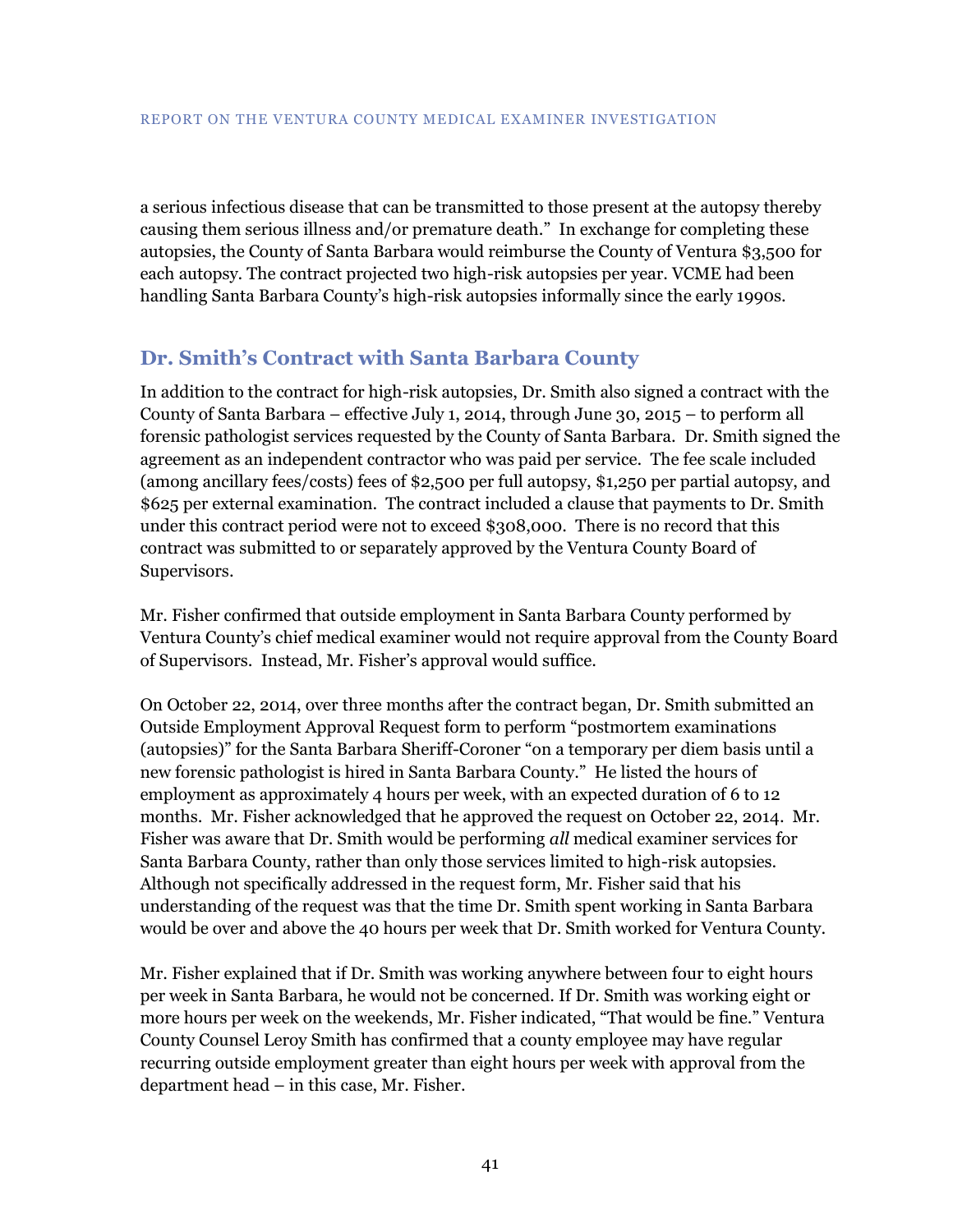On May 19, 2015, the Santa Barbara County Board of Supervisors approved a contract extension for pathology services by Dr. Smith for the period from July 1, 2015, through June 30, 2018. The agreement included the same terms and fee scale as the previous contract; however, the limit was not to exceed \$870,000 over the three-year life of the contract. There is no indication that Dr. Smith submitted an Outside Employment Approval Request form for this contract extension, or that it was ever submitted to the Ventura County Board of Supervisors for approval.

Unlike his predecessor, Dr. Smith generally performed autopsies in Ventura County only on Monday, Wednesday, or Friday. He performed autopsies in Santa Barbara County on Tuesday or Thursday. Ventura County autopsies that were likely to require court testimony were generally assigned to Dr. Bucholtz.

Table 1 illustrates the number of postmortem examinations Dr. Smith is believed to have performed in Santa Barbara County from 2011-2014. Full autopsies are denoted with an *F*, partial autopsies are denoted with a *P*, and external examinations are denoted with an *E*. The total number of examinations performed in a given year are noted in the 'Total' column.

|      |                | Jan            | Feb            | Mar              | Apr | May            | Jun            | $\tilde{\phantom{a}}$<br>Jul | Aug | Sep | Oct            | Nov            | Dec            | Total          |
|------|----------------|----------------|----------------|------------------|-----|----------------|----------------|------------------------------|-----|-----|----------------|----------------|----------------|----------------|
| 2011 | F              |                |                |                  |     |                |                |                              |     |     |                | $\overline{2}$ |                | 2              |
|      | $\mathsf{P}$   |                |                |                  |     |                |                |                              |     |     |                |                |                |                |
|      | E              |                |                |                  |     |                |                |                              |     |     |                |                |                |                |
|      | F              |                |                |                  |     | $\overline{2}$ | $\overline{2}$ | 4                            |     | 2   | 3              |                | 1              | 14             |
| 2012 | P              |                |                |                  |     |                |                |                              |     |     |                |                |                |                |
|      | E              |                |                |                  |     |                |                |                              |     |     |                |                |                |                |
|      | F              |                |                |                  |     |                |                | 6                            |     |     | $\overline{7}$ |                | $\overline{4}$ | 17             |
| 2013 | $\overline{P}$ |                |                |                  |     |                |                |                              |     |     |                |                |                |                |
|      | E              |                |                |                  |     |                |                |                              |     |     |                |                |                |                |
| 2014 | F              |                | 3              |                  | 3   | $\overline{4}$ |                | 8                            | 12  | 5   | 8              | 3              | 12             | 58             |
|      | P              |                |                |                  |     |                |                | $\overline{c}$               | 3   |     | 3              |                | $\mathbf{1}$   | 9              |
|      | E              |                |                |                  |     |                |                | 3                            |     | 1   | 1              |                |                | $\overline{5}$ |
| 2015 | F              | 11             | 9              | $\boldsymbol{9}$ | 11  | $\overline{2}$ | 10             |                              |     |     |                |                |                | 52             |
|      | P              | 3              | $\overline{4}$ | $\overline{2}$   |     |                | $\mathbf{1}$   |                              |     |     |                |                |                | 10             |
|      | E              | $\overline{2}$ | $\mathbf{1}$   |                  |     |                |                |                              |     |     |                |                |                | $\mathbf{3}$   |

*Table 1 – Number of Santa Barbara County Postmortem Examinations*

Dr. Smith took vacation days off in Ventura County when completing some of the above examinations. He took vacation days for 6 of the autopsies in 2012, 4 of the autopsies in 2013, and 5 of the autopsies in 2014. We have not identified any vacation days taken by Dr. Smith in Ventura County for any of the Santa Barbara autopsies in 2011 or 2015.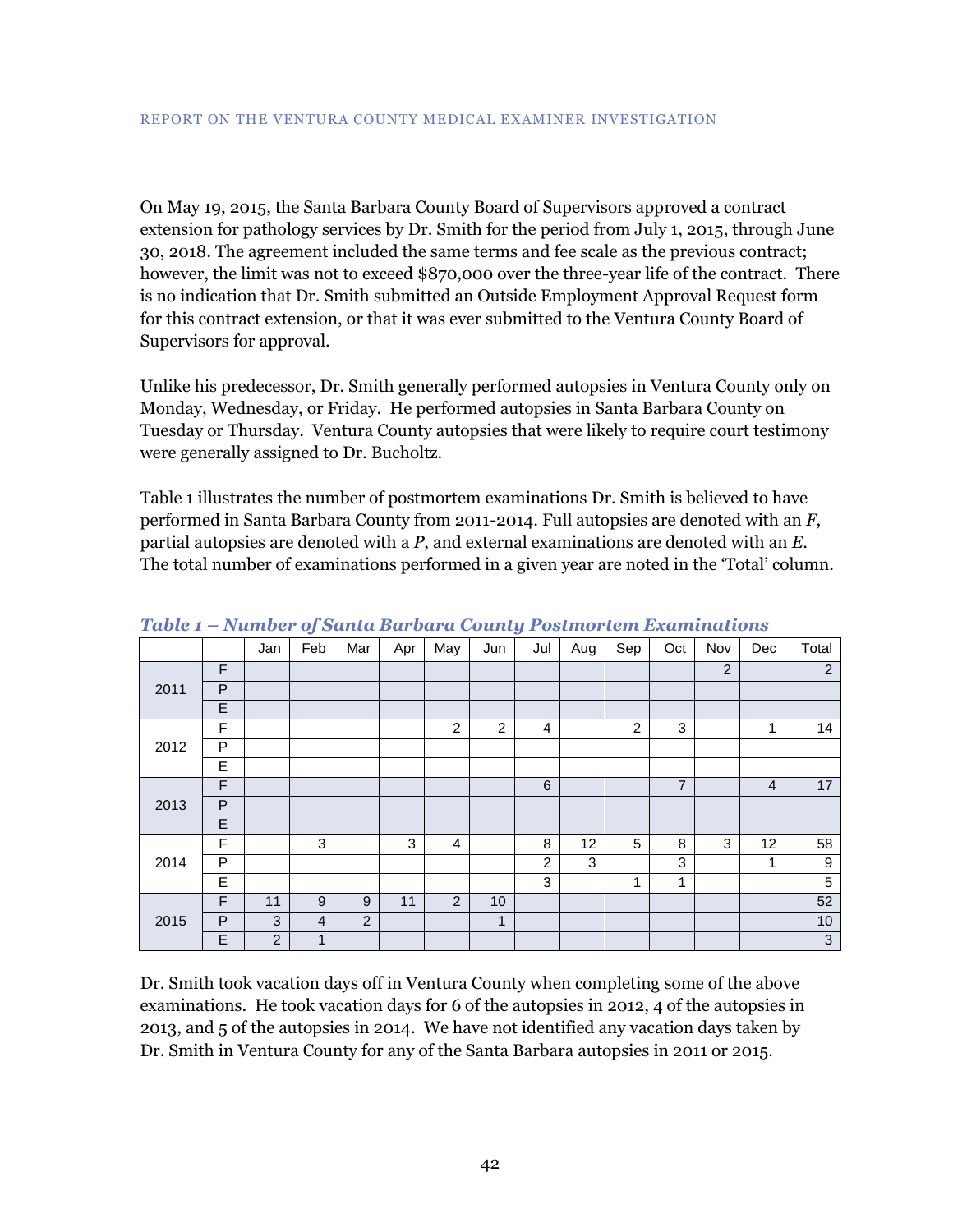### <span id="page-46-0"></span>**Dr. Smith's Contract with Monterey County**

Dr. Smith signed an agreement with the County of Monterey to perform forensic pathologic postmortem examinations on a contract basis starting on July 1, 2011. Initially, Dr. Smith's agreement with the County of Monterey was for a one-year period, set to expire on June 30, 2012. However, on June 28, 2012, Dr. Smith signed an amended agreement that extended the contract through June 30, 2013. There is no evidence that Dr. Smith submitted an Outside Employment Request for his employment in Monterey County.

Dr. Smith performed postmortem examination services for the County of Monterey in accordance with his agreement three times in 2011, and twelve times in 2012. Dr. Smith requested and was approved for a leave of absence each time he performed services in Monterey County.

# <span id="page-46-1"></span>**Dr. Smith's Employment with Regional Pathology and Autopsy Services**

Dr. Smith has worked in a consulting capacity with a private autopsy company, Regional Pathology and Autopsy Services, since 2010. Dr. Smith stated that his work with Regional Pathology and Autopsy Services consisted of reviewing data and photos collected by pathology assistants during death investigations. Dr. Smith denied ever performing an autopsy for Regional Pathology and Autopsy Services.

There is no evidence that Dr. Smith submitted an Outside Employment Request for his employment with Regional Pathology and Autopsy Services. During his interview with investigators, Mr. Fisher acknowledged that he was aware Dr. Smith "was doing some sort of work" for Regional Pathology and Autopsy Services. Mr. Fisher understood Dr. Smith's work to be in an advisory capacity, and Mr. Fisher recalled believing that Dr. Smith's position with Regional Pathology and Autopsy Services was an unpaid position.

Since he began working with Regional Pathology and Autopsy Services in 2010, Dr. Smith has reviewed approximately 100 cases per year for the company. Regional Pathology and Autopsy Services pays Dr. Smith \$650 per case that he reviews.

# <span id="page-46-2"></span>**Breakdown of Hours Dr. Smith Spent Working Outside Employment**

#### <span id="page-46-3"></span>**County of Santa Barbara**

The fee schedules for both Dr. Smith in Santa Barbara, and Dr. Bucholtz in Ventura, are scaled to indicate the length of time a particular postmortem examination takes. For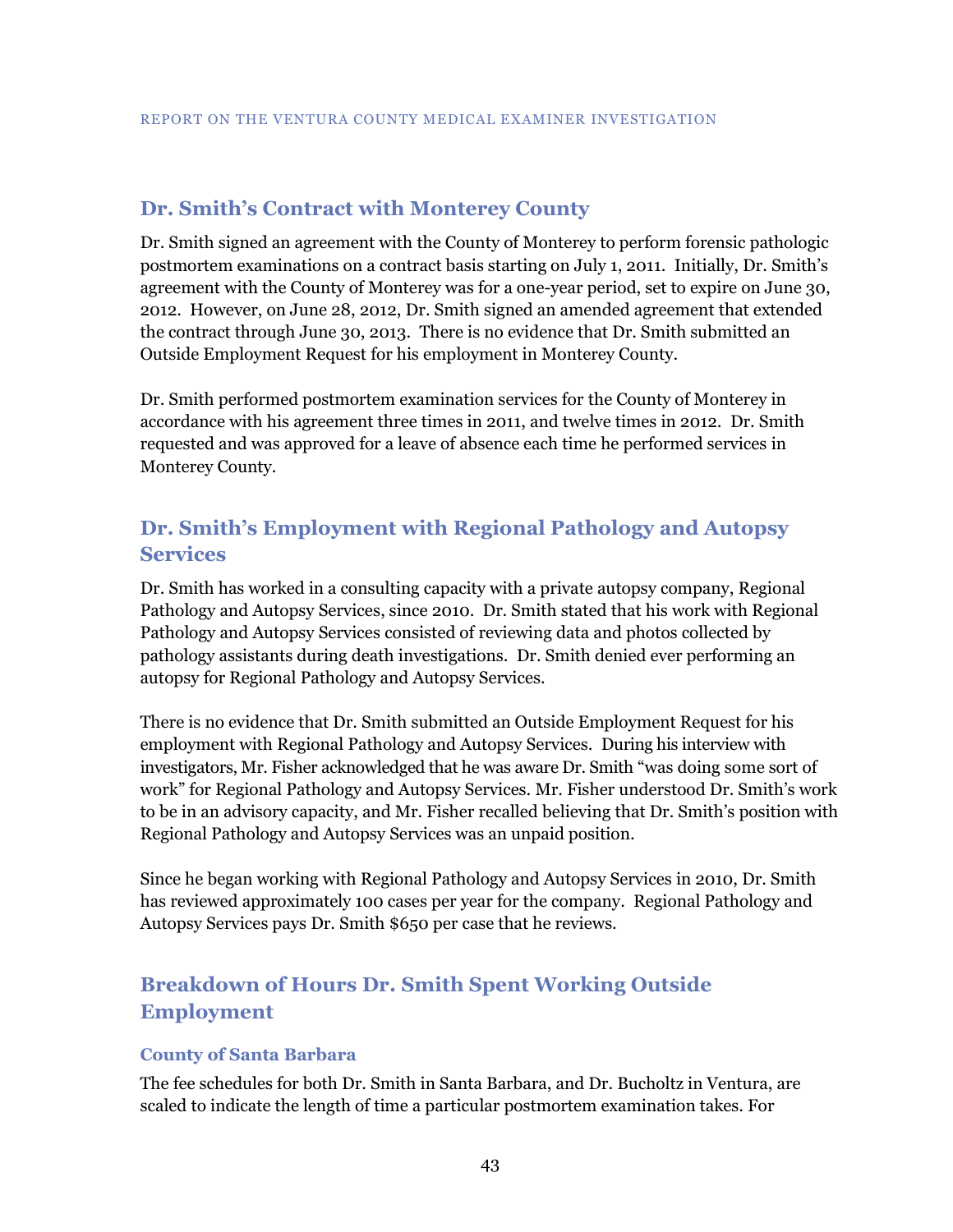example, full autopsies are paid the highest for both contracts, followed by partial autopsies, and finally external examinations. In his interview with investigators, Dr. Smith estimated that a full autopsy takes between 1 and 1.5 hours to complete, not including the time it takes to prepare the report. <sup>13</sup> We can assume that a partial autopsy would be slightly shorter – perhaps 30 to 60 minutes, and an external examination would be the shortest – perhaps 15 to 30 minutes.

The Santa Barbara County Sheriff-Coroner's Office maintained records that indicate every postmortem examination that Dr. Smith performed for Santa Barbara County, and additionally at what time he began the given examination. By reviewing the times that Dr. Smith started successive examinations, we were able to estimate how long particular examinations took. The records are consistent with Dr. Smith's 1 to 1.5 hour estimate for a full autopsy, and also corroborate the logical, fee-schedule based estimates of partial autopsies and external examinations. Using these figures, we estimated the time Dr. Smith spent (in hours) each month performing autopsies in Santa Barbara County. (See Table 2).

|      | Jan    | Feb   | Mar    | Apr    | May        | Jun      | Jul      | Aug      | Sep      | Oct           | Nov        | Dec       | Total*         |
|------|--------|-------|--------|--------|------------|----------|----------|----------|----------|---------------|------------|-----------|----------------|
| 2011 |        |       |        |        |            |          |          |          |          |               | $2 -$<br>3 |           | $2 - 3$        |
| 2012 |        |       |        |        | $2 -$<br>3 | $2 - 3$  | $4 - 6$  |          | $2 - 3$  | $3 -$<br>4.5  |            | $1 - 1.5$ | $8 - 12$       |
| 2013 |        |       |        |        |            |          | $6 - 9$  |          |          | $7 -$<br>10.5 |            | $4-6$     | $13 -$<br>19.5 |
| 2014 |        | $3 -$ |        | $3 -$  | 4 -        |          | $9.75 -$ | $13.5 -$ | $5.25 -$ | $9.75 -$      | 3-         | $12.5 -$  | 58.75          |
|      |        | 4.5   |        | 4.5    | 6          |          | 15.5     | 21       | 8        | 15.5          | 4.5        | 19        | $-91$          |
| 2015 | $13 -$ | 11.25 | $10 -$ | $11 -$ | $2 -$      | $10.5 -$ |          |          |          |               |            |           | 47.75          |
|      | 20.5   | $-18$ | 15.5   | 16.5   | 3          | 16       |          |          |          |               |            |           | $-74.5$        |

*Table 2 – Estimated Hours Spent Working in Santa Barbara County*

Total does not include autopsies performed on scheduled day off.

 $\overline{a}$ 

These data suggest that Dr. Smith spent between 2 to 3 hours on forensic exams in Santa Barbara County for the entire year of 2011; between 8 and 12 hours in 2012; between 13 and 19.5 hours in 2013; between 58.75 and 91 hours in 2014; and between 47.75 and 74.5 hours in the first six months of 2015. By dividing the total number of yearly hours by 52 weeks, we can break down the weekly averages, not including report-writing. The evidence is that

<sup>13</sup> It should be noted that the estimated time contained in Table 2 denotes the actual time spent conducting the forensic examination of the body. It does not include the time it takes to draft, review, and sign the actual "Autopsy Report." An autopsy report prepared in homicide, suicide, manslaughter, and other criminal cases are typically extensive, presumably requiring several additional hours of work. Since actual time spent preparing the reports is not tracked, it is not included in this report.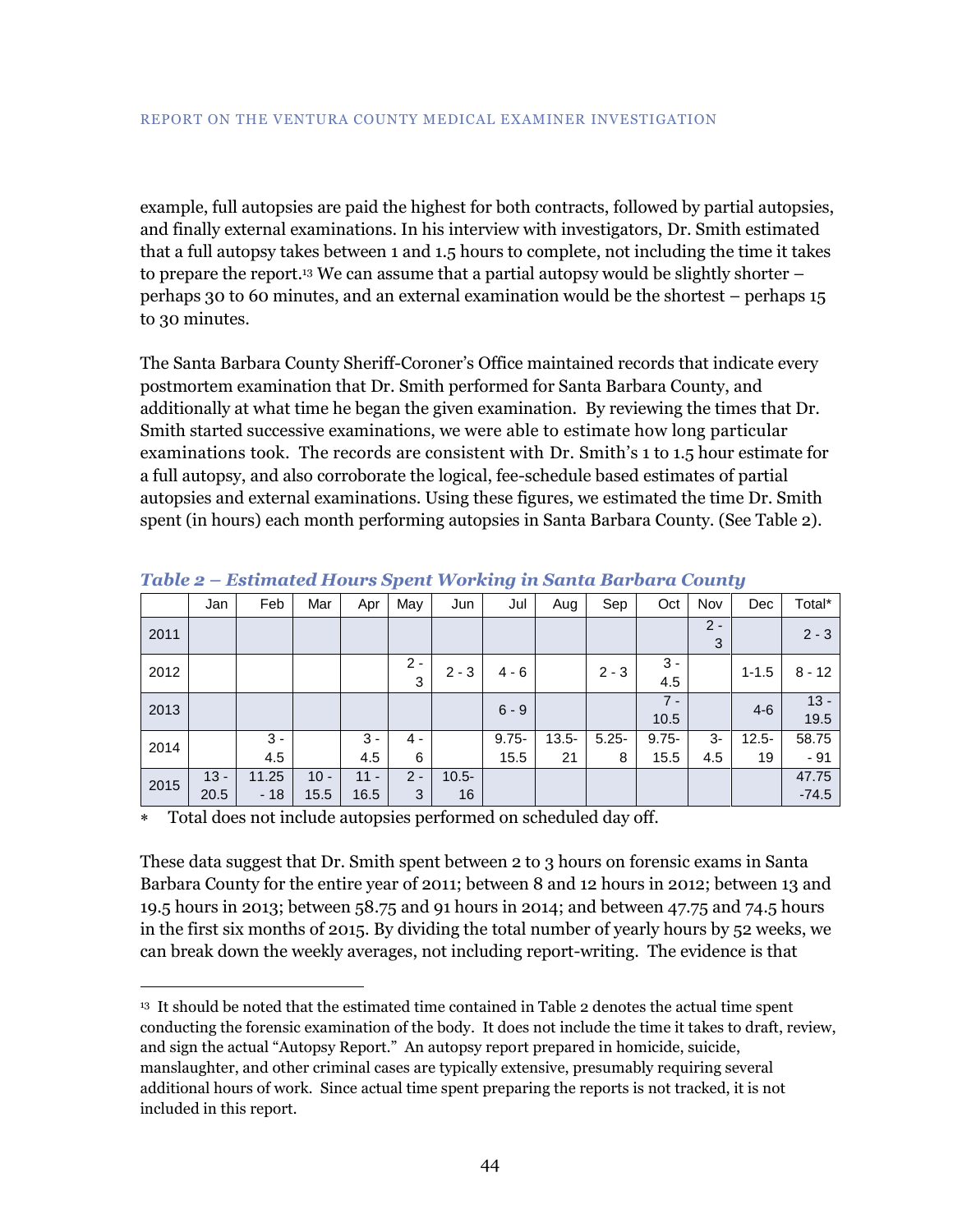Dr. Smith spent less than 1 hour per week completing postmortem examinations in Santa Barbara from 2011 to 2013, between 1.1 and 1.75 hours per week in 2014, and between 1.8 and 2.9 hours per week for the first six months of 2015. All these figures are substantially less than the 4 hours that Mr. Fisher approved.

The largest figure appears to be August 2014, <sup>14</sup> when Dr. Smith spent between 13.5 and 21 hours performing services for Santa Barbara County.<sup>15</sup> Assuming that Dr. Smith spent the longer estimate of 1.5 hours on every examination he performed that month, he could have spent 4.88 hours per week. While that number exceeds four hours per week, it remains within an approximation of 4 hours. Additionally, Mr. Fisher indicated that he would only be concerned if Dr. Smith was spending more than 8 hours per week in Santa Barbara.

These figures do not include the time needed to write autopsy reports. This investigation was unable to determine when Dr. Smith prepared the reports of medical procedures conducted in Santa Barbara County, where the reports were prepared, or whether the reports were prepared on his own time or during the time he was working for Ventura County.

#### <span id="page-48-0"></span>**County of Monterey**

 $\overline{a}$ 

Dr. Smith performed 15 postmortem examinations over five days for the County of Monterey between 2011 and 2012. However, the evidence establishes that Dr. Smith took a leave of absence from the County of Ventura for those procedures.

Although Mr. Fisher did not approve an outside employment request for Monterey County, Dr. Smith was never paid by Ventura County for any of the hours that he spent working in Monterey County. Therefore, no criminal theft or fraudulent misrepresentation liability can be proven from Dr. Smith's conduct as it relates to work for Monterey County.

#### <span id="page-48-1"></span>**Regional Pathology and Autopsy Services**

There is no evidence to establish that Dr. Smith was neglecting his duties in Ventura County to perform services for Regional Pathology and Autopsy Services. Dr. Smith denied ever performing an autopsy for Regional Pathology and Autopsy Services, indicating that his role with the company was simply to review documents and photographs in order to determine a cause of death. It is safe to assume that because Dr. Smith was not physically examining

<sup>14</sup> August 2014 was an unusual month in that Nicholas Holzer committed a multiple homicide brutally murdering both of his parents and his two children in his parents' home.

<sup>15</sup> It should be noted that Smith began one full autopsy (14-12201) at 6:00 p.m. – after regular business hours – on August 21, 2014. He also began performing one full homicide autopsy (14-11778) at 4:30 p.m. on August 14, and he also began performing one partial autopsy (14-11731) at 4:30 p.m. on August 12.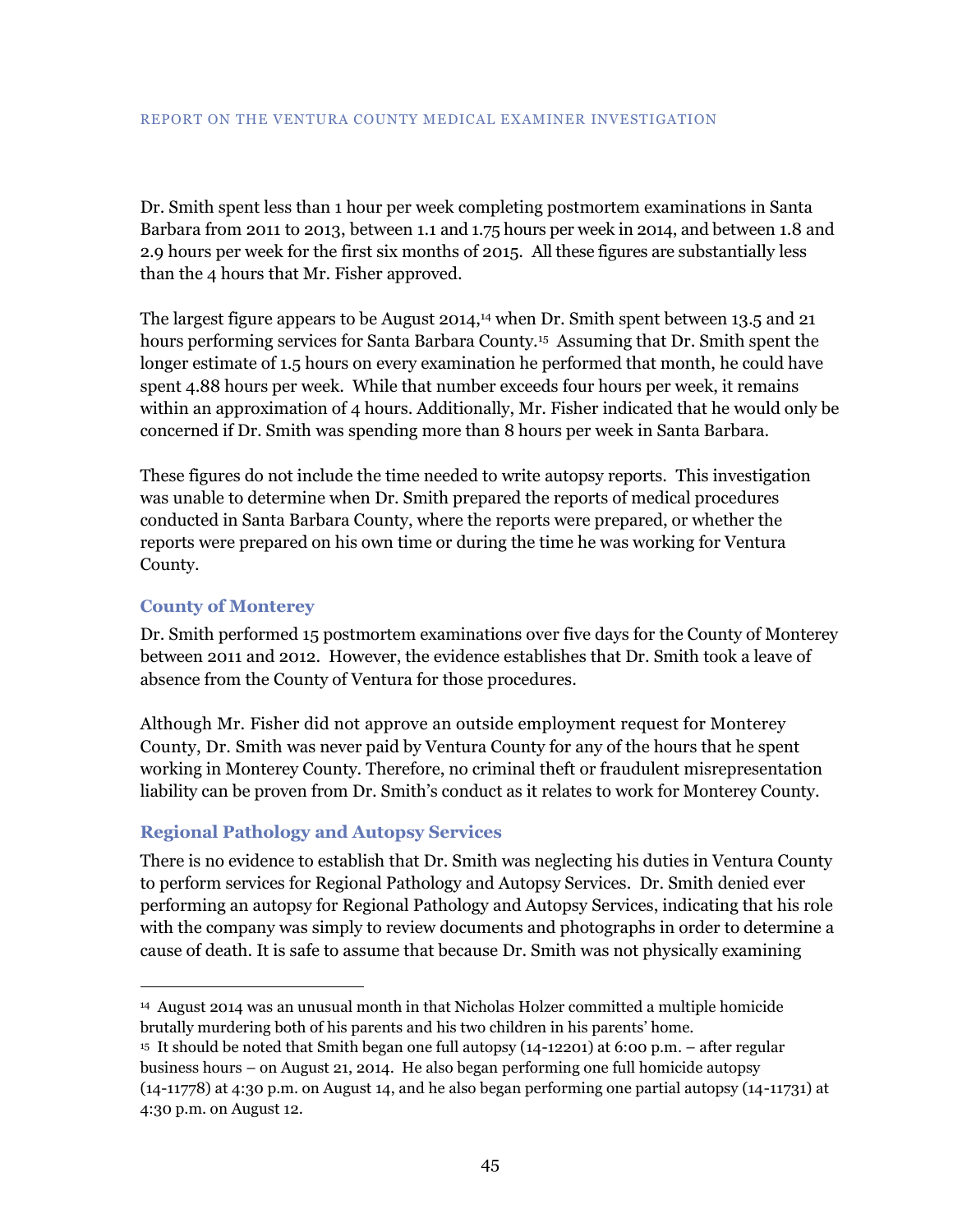bodies, the time for a review would be substantially shorter than for a full autopsy. Whether or not Dr. Smith was falsifying autopsy reports by inferring that he had personally conducted the autopsy is outside the jurisdiction of this office.

If we estimate that Dr. Smith spent one hour on each case that he reviewed for Regional Pathology and Autopsy Services, the total time spent annually would amount to approximately 100 hours or an average of 1.92 hours per week. Even if we add that to the estimated number of hours Dr. Smith spent working in Santa Barbara County, it still could not be proven that it exceeded the time authorized by Mr. Fisher.

# <span id="page-49-0"></span>**Evaluation and Conclusion**

Proof of any theft-based charges resulting from employment hours for which Dr. Smith was paid but did not actually work will be a two-step process. First, we must establish that Dr. Smith was engaging in some other activity at a time when Ventura County was paying him to provide services to the people of Ventura County. Second, we will have to disprove that Dr. Smith compensated for this time by working for Ventura County during off-peak hours.

We can prove that Dr. Smith was engaging in work outside of Ventura County for some number of hours on some weeks. However, for some weeks district attorney investigators were unable to find any witnesses who could provide reliable information as to the hours Dr. Smith was actually present in the office. Nor could they find any security cards, time clocks, or any other instrument that could give us detailed information to definitively prove Dr. Smith's comings and goings. Ultimately, there is no way to pinpoint exactly how many hours Dr. Smith spent in the office or working on Ventura County cases in a given week.

In summary, the evidence does not establish that Dr. Smith misrepresented his hours or was paid for time he did not work. Accordingly, the evidence does not support charges of false claims or misappropriation of public funds.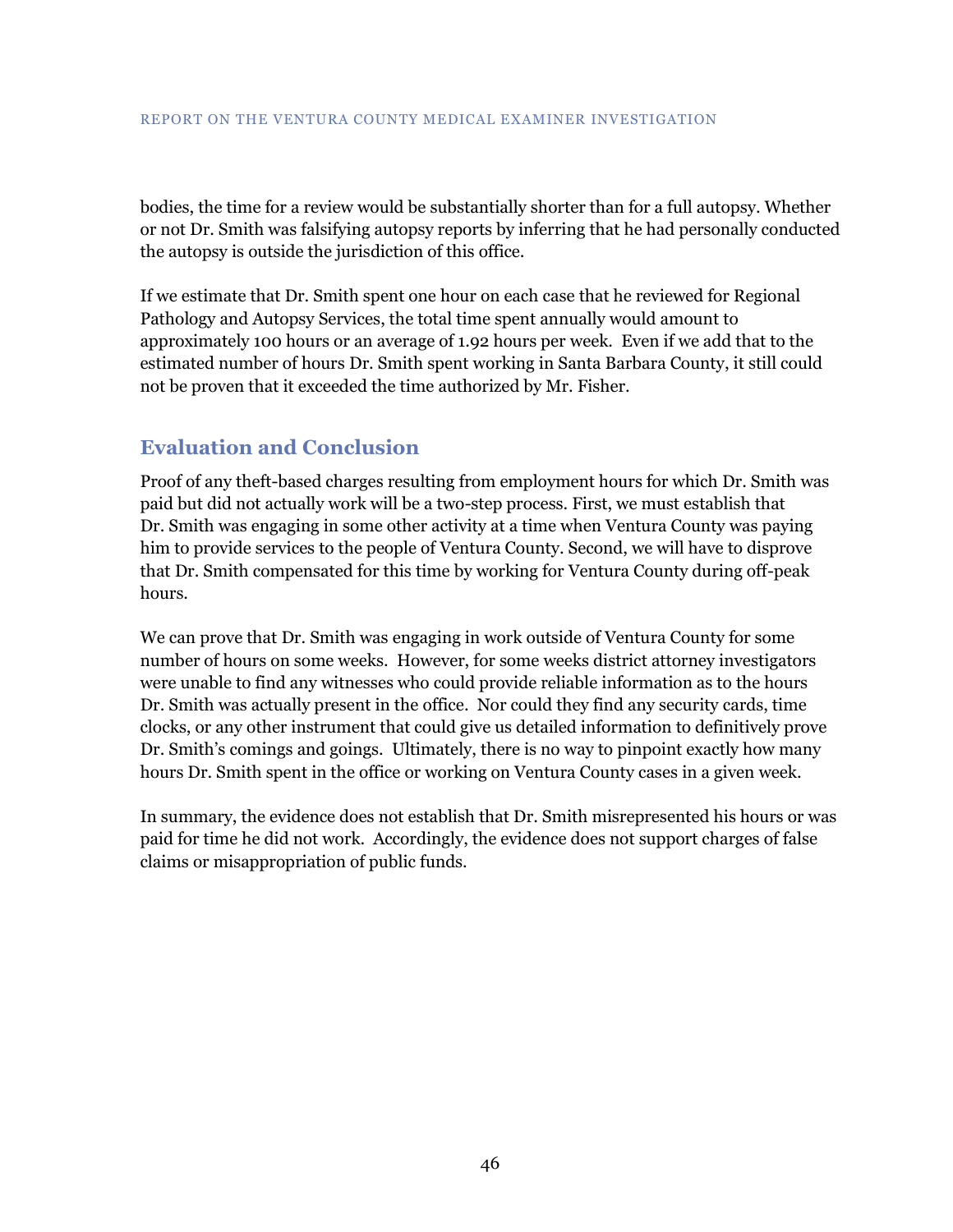# <span id="page-50-0"></span>**SECTION EIGHT - ANALYSIS OF POTENTIAL CHARGES RELATED TO STATEMENT OF ECONOMIC INTERESTS**

This section addresses whether Dr. Smith violated the law by failing to report outside income as required by the County of Ventura Health Care Agency's Conflict of Interest Code.

The California Political Reform Act provides two categories of public employees who are required to file an annual Statement of Economic Interests (Fair Political Practices Commission, Form 700). Government Code section 87200 lists specific officials including elected state officers, judges, county supervisors, district attorneys, city council members, etc. A coroner or medical examiner is not included in this list.

The second category of mandated reporters, referred to as "code reporters," consists of those positions listed in local agencies' conflict of interest codes "which involve the making or participation in the making of decisions which may foreseeably have a material effect on any financial interest and for each such enumerated position, the specific types of investments, business positions, interests in real property, and sources of income which are reportable." (Government Code section 87302.) The County of Ventura Health Care Agency's Conflict of Interest Code designates the chief medical examiner as a mandated reporter.

Employees in different positions are required to report different categories of income and/or investments. In the 2012 Ventura County Health Care Agency Conflict of Interest Code, based upon title 2, section 18730 of the California Code of Regulations, the position of Chief Medical Examiner was charged with disclosing potential conflicts of interest from categories 2-7.

On December 2, 2014 the Board of Supervisors approved modification of the Conflict of Interest Code for the Health Care Agency. Among other amendments, it placed the chief medical examiner in the broadest disclosure category, disclosure category 1, which includes disclosure "all sources of income."

It is not necessary to report salary, reimbursement for expenses or per diem, or other similar benefit payments received from a federal, state, or local government agency. (Fair Political Practices Commission, Form 700 Statement of Economic Interests Reference Pamphlet, available a[t http://www.fppc.ca.gov/Form700.html\)](http://www.fppc.ca.gov/Form700.html) Accordingly, even after the Conflict of Interest Code was amended, Dr. Smith was not required to report on his Form 700 income received from the County of Santa Barbara.

According to Chief Deputy Clerk of the Board Brian Palmer, the Board itself does not notify individuals what categories they have to report. Instead, the Board leaves that notification up to the individual agencies. According to Mr. Fisher's assistant, the Health Care Agency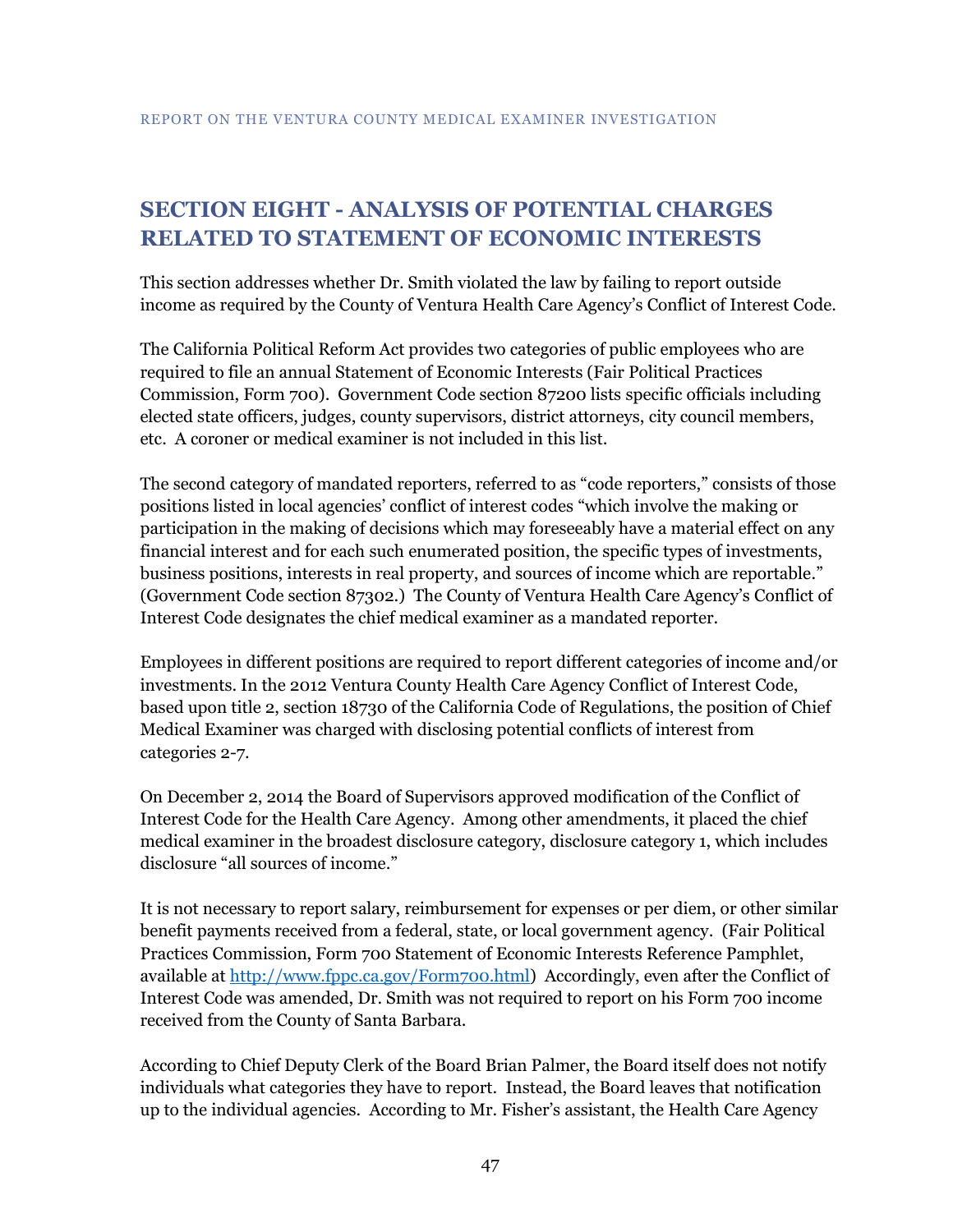ceased notifying department heads of their disclosure requirements beginning in 2014. In sum, there is no evidence that Dr. Smith was notified, or aware, that his disclosure requirements had changed.

In each of the statements from 2012, 2013, and 2014, Dr. Smith checked the box indicating that he had "No reportable interests on any schedule." Given his disclosure category at that time, his Form 700 statements were accurate regardless of income from other sources. After the Board of Supervisors approved the 2014 revision, Dr. Smith's reportable disclosures changed. His 2015 Form 700 should have included income that he earned through Regional Pathology and Autopsy Services. Instead, he filed his statement by checking the same box that he had checked the previous three years: "No reportable interests on any schedule." This was no longer accurate.

The Political Reform Act provides a criminal penalty that applies to noncompliance with filing a Statement of Economic Interests. Government Code section 91000, subdivision (a), states, "Any person who **knowingly or willfully** violates any provision of this title is guilty of a misdemeanor." (Emphasis added.)<sup>16</sup> Without evidence to establish that Dr. Smith knew his disclosure requirements had changed, it cannot be proven that Dr. Smith knowingly or willfully violated the reporting requirements.

Nor may he be prosecuted for perjury. The Form 700 is signed under penalty of perjury with the statement that "to the best of my knowledge the information contained herein and in any attached schedules is true and complete." Penal Code section 126 provides, "Every person who, being required by law to make any return, statement, or report, under oath, **willfully** makes and delivers any such return, statement, or report, purporting to be under oath, **knowing the same to be false** in any particular, is guilty of perjury, whether such oath was in fact taken or not." (Emphasis added.) Without any evidence to establish that Dr. Smith knew his disclosure requirements had changed and he was required to report his additional employment in his current Form 700, it cannot be established that he *willfully* swore to a statement he *knew to be false*.

 $\overline{a}$ 

<sup>16</sup> In addition, the Fair Political Practices Commission may assess an administrative penalty. (Government Code section 83116.5.)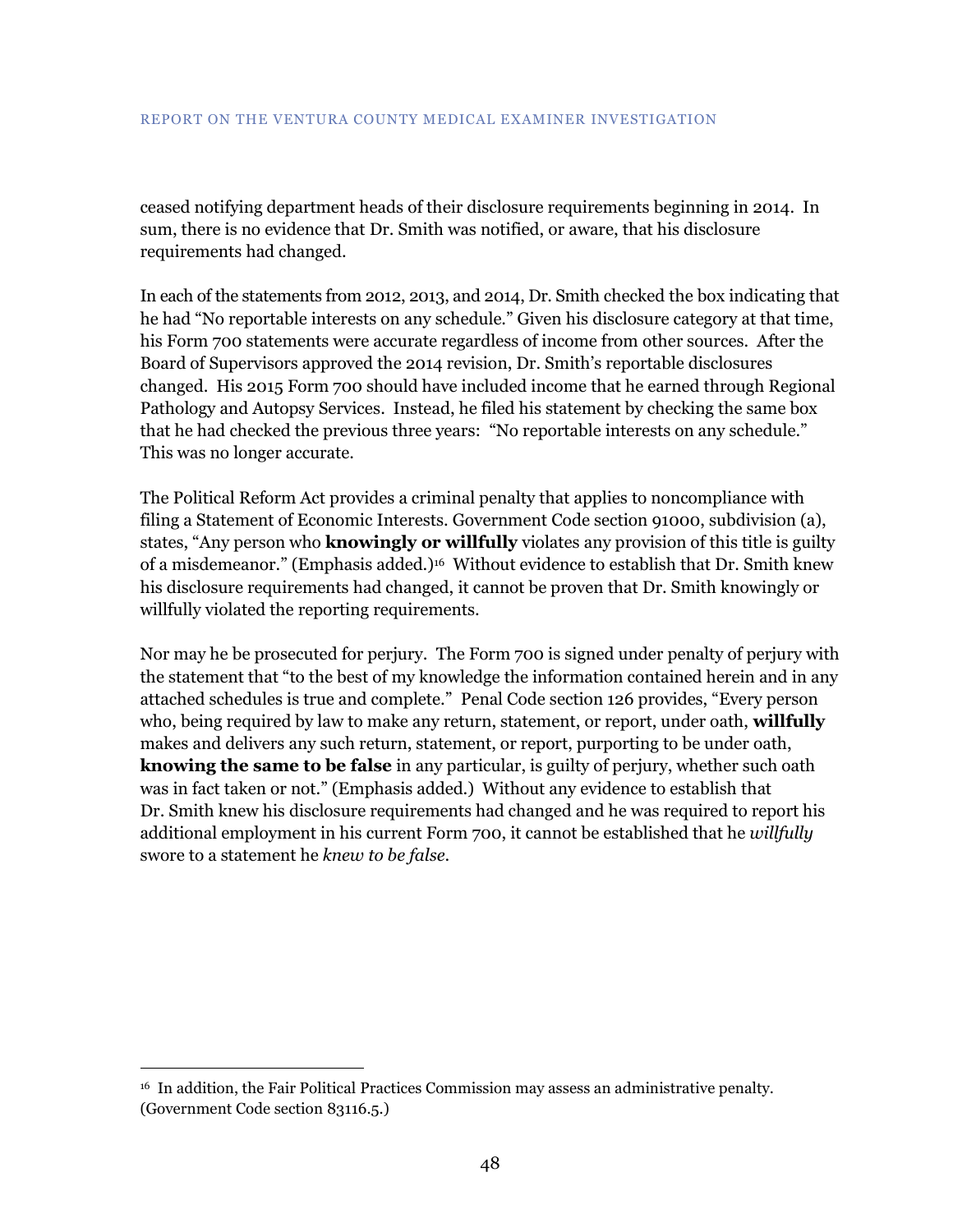# <span id="page-52-0"></span>**CONCLUSION**

Families of the deceased and the general public have a right to expect that postmortem procedures be conducted by trained, qualified individuals. Medical conclusions should be made by medical professionals based on a thorough examination of the body and necessary laboratory tests, and autopsy reports should clearly and accurately describe the examination.

During the investigation of this matter, we have learned that there are no legal standards, and no clear consensus among experts, as to what constitutes an autopsy, who may perform an autopsy, and whether conducting an autopsy is the practice of medicine. Because the law is unclear as to what is or is not permitted, it is impossible to assess criminal liability for the practices described in this report.

We recommend that the California Legislature hold hearings to clarify the legal standards in this area. We do not make a unilateral recommendation as to the specific statutory language that should be enacted. Due to the complexity of law in this area and the different professionals and entities that may be affected, the Legislature should seek input from stakeholders including coroners, sheriff-coroners, medical examiners, prosecutors, and professional organizations such as NAME and medical associations. The Legislature should consider amending Business and Professions Code section 2052 to clarify whether conducting an autopsy is the practice of medicine, and amending Health and Safety Code section 7114 to define the term "autopsy," and to specifically address whether it includes collection of samples from internal organs.

It is clear that Dr. Smith spent significant amounts of time working for entities outside his primary responsibilities as the full-time Chief Medical Examiner and derived significant financial benefits from this work. It cannot be established whether these activities interfered with his ability to perform his duties as Chief Medical Examiner for Ventura County. In approving outside employment by county employees, managers must carefully consider whether it will impact their county service. It is also important that those employees required to submit a Statement of Economic Interests be knowledgeable as to their reporting categories and responsibilities.

Since the events discussed in this report, beginning on June 23, 2015, the Ventura County Medical Examiner's Office has adopted a number of changes to policy and practices, including but not limited to the following:

- Only a board certified forensic pathologist MD will determine if an examination is warranted and what type of examination is warranted.
- Only a board certified forensic pathologist MD will determine the cause and manner of death, and sign the death certificate.